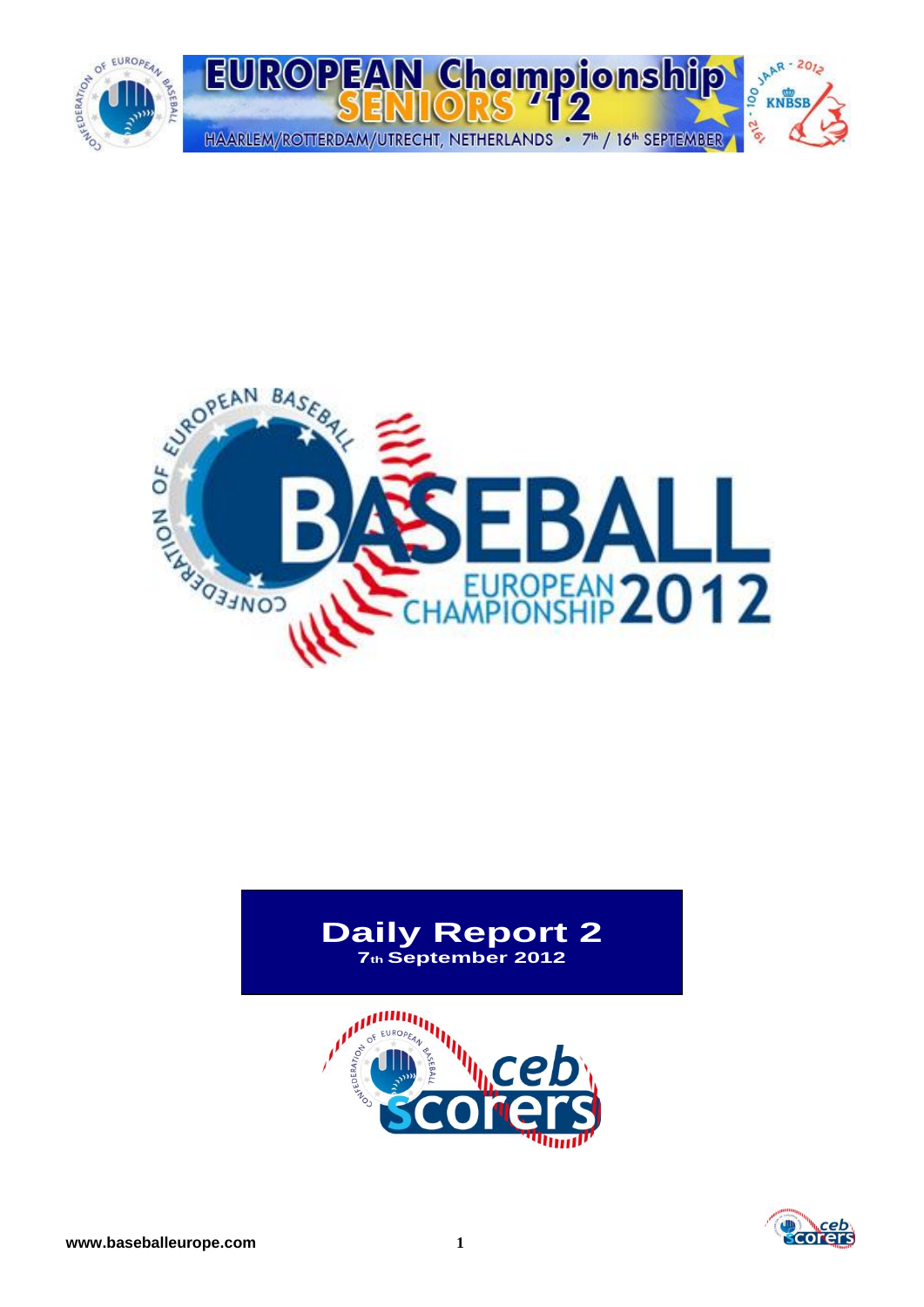

SAAR-2012 EUROPEAN Championship **DI-2'e** HAARLEM/ROTTERDAM/UTRECHT, NETHERLANDS • 7<sup>th</sup> / 16<sup>th</sup> SEPTEMBER

|                |         |                 |                           | <b>Teams</b>                  |                      |          |      |
|----------------|---------|-----------------|---------------------------|-------------------------------|----------------------|----------|------|
|                |         | Pool A          |                           |                               | Pool B               |          |      |
|                | Croatia |                 |                           |                               | Belgium              |          |      |
|                | Greece  |                 |                           |                               | Czech Republic       |          |      |
|                | Italy   |                 |                           |                               | France               |          |      |
|                | Russia  |                 |                           |                               | Germany              |          |      |
|                | Spain   |                 |                           |                               | <b>Great Britain</b> |          |      |
|                |         |                 |                           |                               |                      |          |      |
|                | Sweden  |                 |                           |                               | Netherlands          |          |      |
|                |         |                 |                           |                               |                      |          |      |
|                | At time |                 | Pool                      | <b>Schedule</b><br>Home team  |                      | Score    |      |
| Game           |         | <b>Ballpark</b> |                           | <b>Friday 7th September</b>   | Visiting team        |          | Inn. |
|                |         |                 |                           |                               |                      |          |      |
| 1              | 14:00   | Haarlem         | A                         | Spain                         | Greece               | $10 - 0$ | 8    |
| $\overline{2}$ | 14:00   | Utrecht         | A                         | Sweden                        | Russia               | $14 - 1$ | 7    |
| 3              | 14:00   | Rotterdam       | B                         | Czech Republic                | Germany              | $4 - 5$  | 10   |
| 4              | 19:30   | Utrecht         | B                         | France                        | Great Britain        | $3 - 1$  |      |
| 5              | 19:30   | Haarlem         | Α                         | Croatia                       | Italy                | $0 - 16$ | 5    |
| $6\phantom{1}$ | 19:30   | Rotterdam       | B                         | Belgium                       | Netherlands          | $0 - 17$ | 6    |
|                |         |                 |                           | <b>Saturday 8th September</b> |                      |          |      |
| 7              | 14:00   | Haarlem         | Α                         |                               |                      |          |      |
|                |         |                 |                           | Russia                        | Spain                |          |      |
| 8              | 14:00   | Utrecht         | B                         | Germany                       | Belgium              |          |      |
| 9              | 14:00   | Rotterdam       | A                         | Greece                        | Croatia              |          |      |
| 12             | 19:00   | Rotterdam       | B                         | Netherlands                   | France               | -        |      |
| 10             | 19:30   | Utrecht         | B                         | <b>Creat Britain</b>          | Czech Republic       |          |      |
| 11             | 19:30   | Haarlem         | A                         | $\blacksquare$ Italy          | Sweden               |          |      |
|                |         |                 |                           | <b>Sunday 9th September</b>   |                      |          |      |
| 14             | 13:00   | Rotterdam       | B                         | Netherlands                   | Czech Republic       |          |      |
| 13             | 14:00   | Utrecht         | B                         | France                        | Belgium              |          |      |
| 15             | 14:00   | Haarlem         | A                         | Sweden                        | Croatia              | -        |      |
| 16             | 19:30   | Rotterdam       | B                         |                               |                      |          |      |
|                |         |                 |                           | Germany                       | <b>Great Britain</b> |          |      |
| 17             | 19:30   | Haarlem         | $\boldsymbol{\mathsf{A}}$ | Italy                         | Spain                |          |      |
| 18             | 19:30   | Utrecht         | A                         | Greece                        | Russia               |          |      |
|                |         |                 |                           | <b>Monday 10th September</b>  |                      |          |      |
| 19             | 14:00   | Utrecht         | Α                         | Croatia                       | Russia               |          |      |
| 20             | 14:00   | Rotterdam       | Α                         | Sweden                        | Spain                |          |      |
| 21             | 14:00   | Haarlem         | B                         | France                        | Czech Republic       |          |      |
| 22             | 19:30   | Utrecht         | B                         | Belgium                       | <b>Great Britain</b> |          |      |
| 23             | 19:30   | Haarlem         | A                         | Italy                         | Greece               |          |      |
| 24             | 19:30   | Rotterdam       | $\sf B$                   | Netherlands                   | Germany              |          |      |
|                |         |                 |                           |                               |                      |          |      |
|                |         |                 |                           | <b>Tuesday 11th September</b> |                      |          |      |
| 25             | 14:00   | Rotterdam       | B                         | Germany                       | France               |          |      |
| $26\,$         | 14:00   | Utrecht         | Α                         | Spain                         | Croatia              |          |      |
| 27             | 14:00   | Haarlem         | Α                         | Greece                        | Sweden               |          |      |
| 28             | 19:30   | Utrecht         | B                         | Czech Republic                | Belgium              |          |      |
| 29             | 19:30   | Haarlem         | Α                         | Russia                        | Italy                |          |      |
| 30             | 19:30   | Rotterdam       | B                         | <b>State</b> Great Britain    | Netherlands          |          |      |
|                |         |                 |                           |                               |                      |          |      |

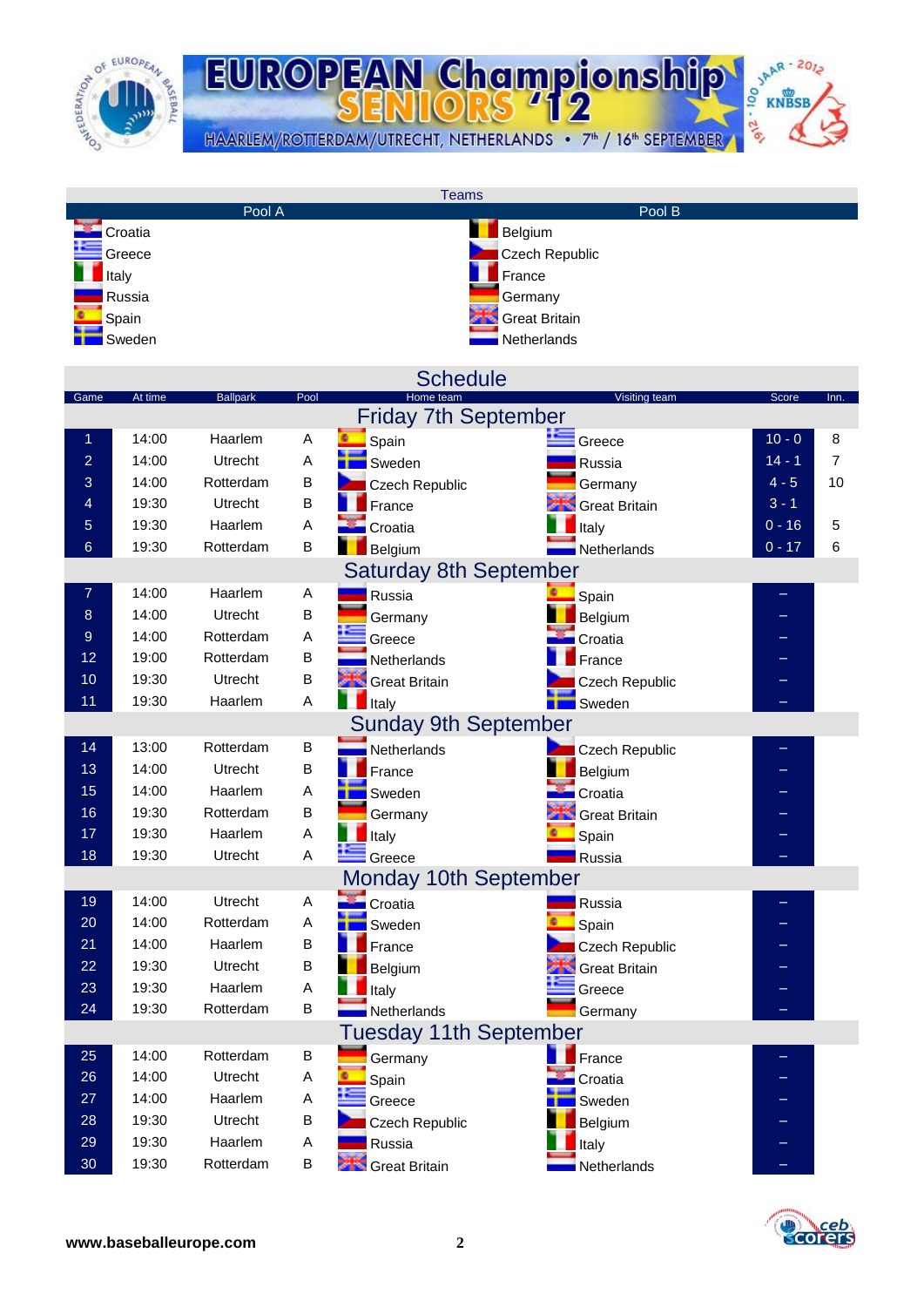

|                |                 | <b>Standing Pool A</b> |           |    |            |           |
|----------------|-----------------|------------------------|-----------|----|------------|-----------|
| <b>Pos</b>     | Team            | <b>GP</b>              | <b>WO</b> | LO | <b>AVG</b> | <b>GB</b> |
| ъ              | <b>Italy</b>    |                        |           |    | 1000       |           |
| $\overline{2}$ | $\Box$ Spain    |                        |           | 0  | 1000       |           |
| 3              | <b>E</b> Sweden |                        |           | 0  | 1000       |           |
| 4              | <b>Croatia</b>  |                        | 0         |    |            |           |
| $\sqrt{5}$     | Greece          |                        | 0         |    |            |           |
| 6              | <b>Russia</b>   |                        |           |    |            |           |

The teams tied are in alphabetical order

|                |                            | <b>Standing Pool B</b>                   |           |    |            |           |
|----------------|----------------------------|------------------------------------------|-----------|----|------------|-----------|
| <b>Pos</b>     | Team                       | <b>GP</b>                                | <b>WO</b> | LO | <b>AVG</b> | <b>GB</b> |
|                | <b>France</b>              |                                          |           |    | 1000       |           |
| $\overline{2}$ | Germany                    |                                          |           |    | 1000       |           |
| 3              | $\blacksquare$ Netherlands |                                          |           |    | 1000       |           |
| 4              | <b>Belgium</b>             |                                          |           |    |            |           |
| $\overline{5}$ | Czech Republic             |                                          | 0         |    |            |           |
| 6              | <b>Stro Great Britain</b>  |                                          |           |    |            |           |
|                |                            | The teams tiad are in alphabetical arder |           |    |            |           |

The teams tied are in alphabetical order



JAAR - 2012

 $\frac{1}{2}$  KNBSB

-216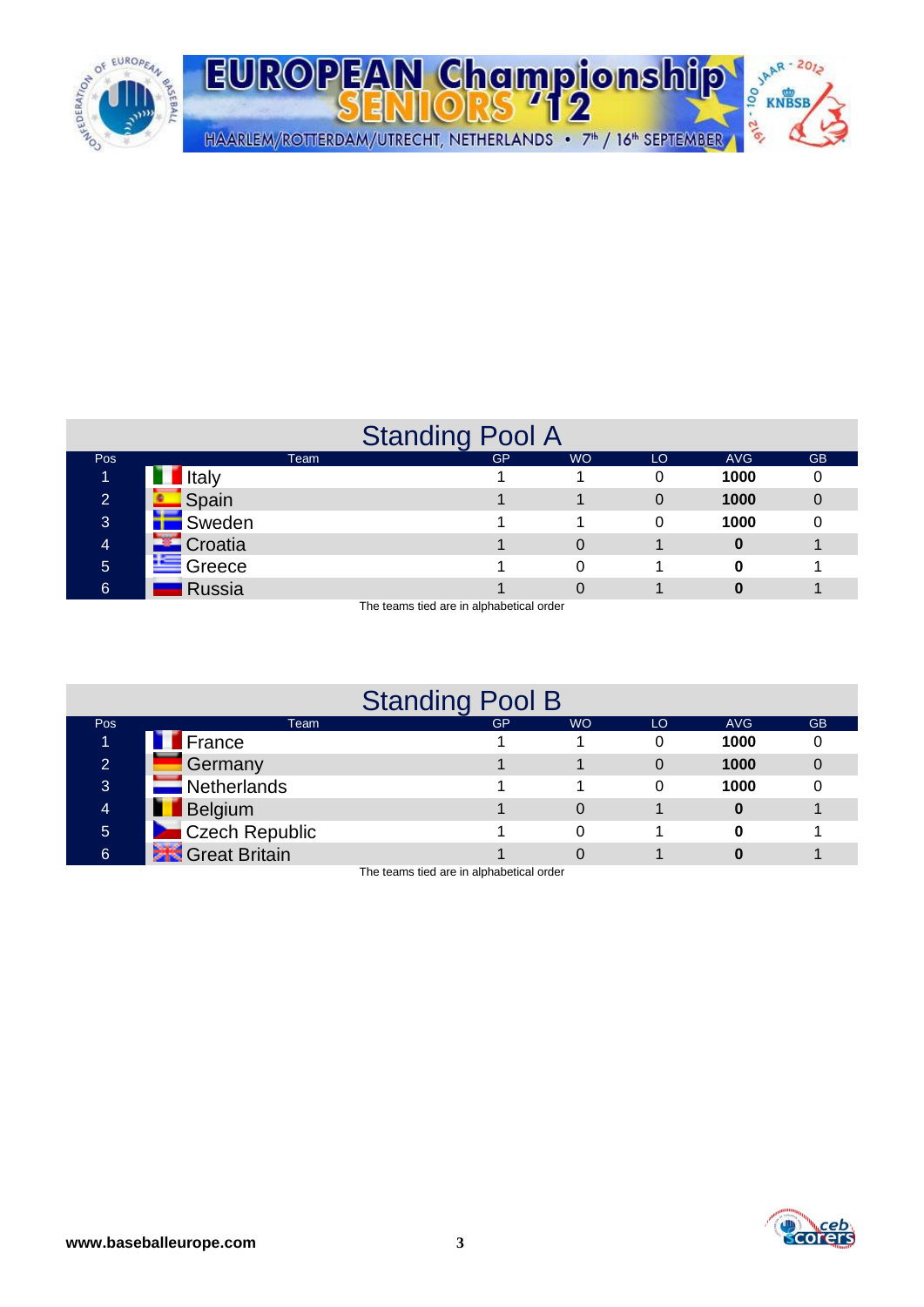



| Final<br>At time<br><b>Ballpark</b><br>Visiting team<br>Game<br>Pool<br>Home team<br>Score                               | Inn. |
|--------------------------------------------------------------------------------------------------------------------------|------|
| <b>Wednesday 12th September</b>                                                                                          |      |
| $\bullet$ :: B4 ::<br>$\bullet$ :: A4 ::<br><b>Utrecht</b><br>Fi.<br>31<br>14:00                                         |      |
| $\bullet$ :: B5 ::<br>$\bullet$ :: A5 ::<br>Fi<br>32<br>14:00<br>Haarlem                                                 |      |
| $\bullet$ :: B6 ::<br>$\bullet$ : A6 ::<br>Fi<br>33<br>14:00<br>Rotterdam                                                |      |
| <b>Thursday 13th September</b>                                                                                           |      |
| $\bigcirc$ :: A2 ::<br>$\bullet$ : B3 ::<br>14:00<br>Haarlem<br>C<br>34                                                  |      |
| $\bullet$ :: A1 ::<br>$\bullet$ :: B2 ::<br>C<br>35<br>19:30<br>Haarlem                                                  |      |
| $\bullet$ :: B1 ::<br>$\bullet$ :: A3 ::<br>$\mathsf{C}$<br>36<br>19:30<br>Rotterdam                                     |      |
| <b>Friday 14th September</b>                                                                                             |      |
| $\Theta$ :: B2 ::<br>$\bullet$ :: A3 ::<br>14:00<br>Rotterdam<br>C<br>37                                                 |      |
| $\bullet$ :: A2 ::<br>$\bigcirc$ :: B1 ::<br>C<br>38<br>19:30<br>Rotterdam                                               |      |
| $\bullet$ :: A1 ::<br>$\bullet$ :: B3 ::<br>C<br>39<br>19:30<br>Haarlem                                                  |      |
| <b>Saturday 15th September</b>                                                                                           |      |
| $\bullet$ :: B3 ::<br>$\bullet$ : A3 ::<br>C<br>40<br>14:00<br>Haarlem                                                   |      |
| $\bullet$ :: A1 ::<br>$\bullet$ :: B1 ::<br>$\mathsf C$<br>42<br>19:00<br>Rotterdam                                      |      |
| $\bullet$ : B2 ::<br>$\bullet$ :: A2 ::<br>C<br>41<br>19:30<br>Haarlem                                                   |      |
| <b>Sunday 16th September</b>                                                                                             |      |
| $\Theta$ :: N.1 ::<br>$\bullet$ :: N.2 ::<br>Fi<br>43<br>13:00<br>Rotterdam<br>In each game the home team is named first |      |

If the Netherlands qualifies for the 2nd round their games will be played in Rotterdam at 19.30,

except on Saturday 15th when the game starts at 19.00.

If Italy qualifies for the 2nd round their games will be played in Haarlem at 19.30

except the game versus the Netherlands which will be played in Rotterdam.

|              |                    | <b>Standing Pool C</b> |           |    |            |           |
|--------------|--------------------|------------------------|-----------|----|------------|-----------|
| <b>Pos</b>   | Team               | <b>GP</b>              | <b>WO</b> | LO | <b>AVG</b> | <b>GB</b> |
|              | $\bullet$ : A1 :   |                        | 0         |    |            |           |
| $\mathbf{2}$ | $\bullet$ :: A2 :: |                        |           |    |            |           |
| 3            | $\bullet$ :: A3 :: |                        |           |    |            |           |
|              | $\bullet$ :: B1 :: |                        |           |    |            |           |
| 5            | $\bullet$ :: B2 :: |                        |           |    |            |           |
| 6            | $\bullet$ :: B3 :: |                        |           |    |            |           |

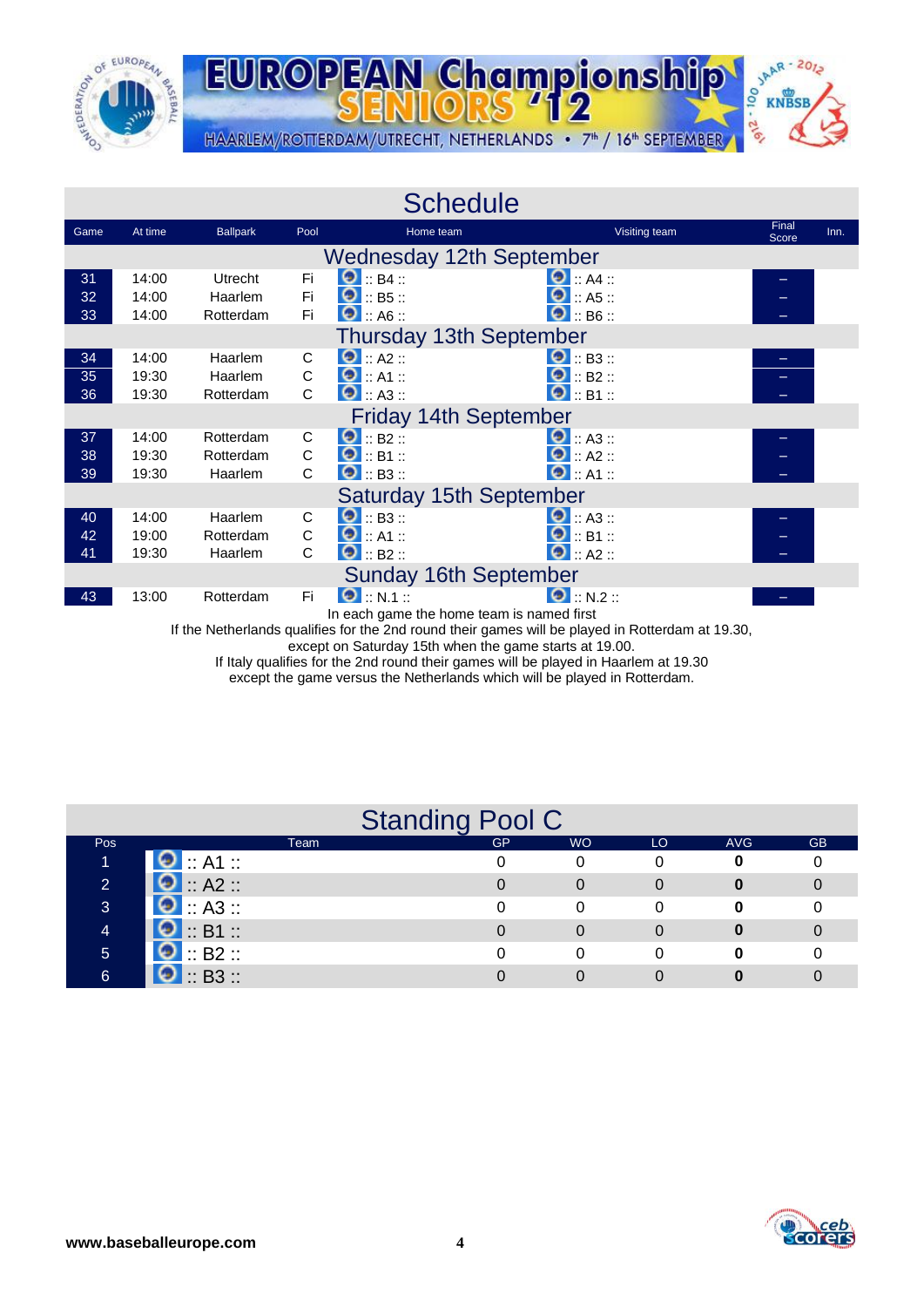



# **Game Summary 1**



## **Spain - Greece**

| Score by Innings                                          |  |  |  | R H E |  |
|-----------------------------------------------------------|--|--|--|-------|--|
| GREECE 000 000 00 - 0 3 3<br>$SPAIN$ 006 002 11 - 10 14 0 |  |  |  |       |  |
|                                                           |  |  |  |       |  |

 **SPAIN 10 (1-0), GREECE 0 (0-1**

Sep 07, 2012 at Haarlem (Pim Mulier)

 **GREECE 0 (0-1)**

| Player            | AB     | R        | Н      | BI       | 2B       |          | 3B HR BB |          | <b>SB</b> |          | CS HP SH SF |           |          |          | SO IBB KL |          | GDP | PO             | A              | E.       |
|-------------------|--------|----------|--------|----------|----------|----------|----------|----------|-----------|----------|-------------|-----------|----------|----------|-----------|----------|-----|----------------|----------------|----------|
| GOUOREN cf        | 3      | $\Omega$ | 1      | $\Omega$ | $\Omega$ | 0        | 0        | $\Omega$ | O         |          | 0           | $\Omega$  | $\Omega$ | O        | $\Omega$  | $\Omega$ | U   | 4              | n              | $\Omega$ |
| TSINGERLIOTI cf   | $\cap$ | $\Omega$ | $\cap$ | $\Omega$ | $\Omega$ | 0        | 0        | $\Omega$ | $\Omega$  | $\Omega$ | $\Omega$    | $\Omega$  | 0        | $\Omega$ | $\Omega$  | $\Omega$ |     | $\Omega$       | O              | $\Omega$ |
| DEMETRAL 2b       | 3      | $\Omega$ | O      |          | O.       | $\Omega$ | U        | 0        | $\cap$    | $\cap$   | $\Omega$    | $\Omega$  | Ω        |          | $\Omega$  |          |     | $\mathfrak{D}$ | 6              |          |
| LEKAS 2b          |        |          |        |          | O.       |          |          | $\Omega$ | $\cap$    | O        | $\Omega$    |           | 0        |          | $\cap$    |          |     |                | $\mathfrak{D}$ |          |
| TOUNTAS P ss      |        | U        | $\cap$ | O        | $\Omega$ | U        | 0        | $\Omega$ | $\cap$    | O        | O           | $\bigcap$ | O        |          | $\cap$    |          |     | ς              | 3              |          |
| LEMONIS 1b        |        | $\Omega$ |        |          |          | 0        | 0        | $\Omega$ | $\cap$    | O        | $\Omega$    | $\cap$    | 0        |          | $\cap$    |          |     | 11             |                | $\Omega$ |
| GIANNAKOPOUL lf/c | 3      | $\Omega$ | $\cap$ |          | $\Omega$ | 0        | 0        | $\Omega$ | $\Omega$  | $\Omega$ | $\Omega$    | $\cap$    | U        | 2        | $\cap$    |          |     | $\cap$         | Λ              | $\Omega$ |
| ZACHOS dh         |        | $\Omega$ | O      |          | O.       | U        | U        | 0        | $\cap$    | O        | O           |           |          | 3        | $\cap$    |          |     | O.             |                | O        |
| TOUNTAS N rf      |        | $\Omega$ | $\cap$ |          | O.       | U        |          |          | $\cap$    |          | O           |           | U        |          | $\Omega$  |          |     | $\cap$         |                | $\Omega$ |
| KRITIKOS ph/rf    |        | $\Omega$ | $\cap$ |          | O.       | U        | O        | O        | $\cap$    | O        | O           | $\cap$    | U        |          | $\cap$    |          |     | $\cap$         |                | $\Omega$ |
| TOUNTAS A 3b      | 2      | O        | $\cap$ |          | O.       | U        | O        | $\Omega$ | $\cap$    | O        |             | $\cap$    | 0        | 2        | $\cap$    |          |     | Λ              | $\mathfrak{D}$ | $\Omega$ |
| CHRISTOPOULO c    | 2      | $\Omega$ |        | O        | O.       | O        | O        | $\cap$   | $\cap$    | $\Omega$ | $\cap$      | $\cap$    | U        | O        | $\cap$    |          |     |                | Λ              | $\Omega$ |
| KOULOS lf         |        | $\Omega$ | O      |          | O.       | U        | U        | $\Omega$ | $\cap$    | O        | $\cap$      | $\cap$    | U        |          | $\cap$    |          |     | O              |                | $\cap$   |
| KARKATSELOS p     |        |          | $\cap$ |          |          | 0        |          | $\Omega$ | $\cap$    | $\Omega$ | $\Omega$    |           | O        | U        | $\Omega$  |          |     | O.             |                | $\Omega$ |
| KAPOTHANASIS p    |        | U        | $\cap$ |          | O.       | O        | U        | $\Omega$ | $\cap$    | O        | $\cap$      | $\cap$    | U        |          | $\cap$    |          |     | $\cap$         |                |          |
| VRYONIS p         |        | $\cap$   | $\cap$ |          | O.       | O        | 0        | $\Omega$ | $\cap$    | O        | $\Omega$    | $\cap$    | 0        | U        | $\Omega$  |          |     | $\cap$         |                | $\cap$   |
| ORFANAKOS p       |        | $\cap$   | $\cap$ | O        | O.       | 0        | O        | O        | $\cap$    | $\Omega$ | $\Omega$    | $\bigcap$ | O        | U        | $\cap$    | $\cap$   |     | $\cap$         | U              | O        |
| CHATZIKYRIAK p    |        | 0        | 0      | O        |          | U        | U        | U        | $\cap$    |          | O           | $\cap$    |          |          | $\cap$    |          |     | Ω              |                | O        |
| Totals            | 25     |          | 3      |          |          | 0        | 0        |          |           |          |             |           |          | 11       | 0         | 4        |     | 22             | 15             | 3        |

### **SPAIN 10 (1-0)**

| Player                                                                                                                                         | AB             |                         |                | R H BI         |                |                |              |              | 2B 3B HR BB SB CS HP SH SF SO IBB KL GDP |              |              |                |              |              |                          |                |                                |                          |                | PO.                                               | A              | - F.           |                         |    |
|------------------------------------------------------------------------------------------------------------------------------------------------|----------------|-------------------------|----------------|----------------|----------------|----------------|--------------|--------------|------------------------------------------|--------------|--------------|----------------|--------------|--------------|--------------------------|----------------|--------------------------------|--------------------------|----------------|---------------------------------------------------|----------------|----------------|-------------------------|----|
| FIGUEROA D cf 5 2                                                                                                                              |                |                         | $\mathbf{1}$   | $\Omega$       |                | $\Omega$       | $\Omega$     | $\Omega$     | $\Omega$                                 | $\Omega$     | $\Omega$     | $\Omega$       | $\Omega$     | $\Omega$     | $\Omega$                 |                | $\Omega$                       | $\Omega$                 | 0              | 1                                                 | $\circ$        | $\Omega$       |                         |    |
| TAVAREZ rf                                                                                                                                     | $\mathbf{3}$   | $\overline{\mathbf{3}}$ | $\overline{2}$ | $\circ$        |                | $\mathbf{1}$   | $\Omega$     | $\Omega$     | $\mathbf{1}$                             | $\mathbf{0}$ | $\Omega$     | $\Omega$       | $\mathbf{1}$ | $\Omega$     | $\Omega$                 |                | $\circ$                        | $\Omega$                 | 0              | $\mathbf{1}$                                      | $\mathbf{1}$   | 0              |                         |    |
| FIGUEROA F 2b $3 \quad 1$                                                                                                                      |                |                         | $\overline{2}$ | <sup>1</sup>   |                | $\circ$        | $\circ$      | $\circ$      | $\circ$                                  | $\mathbf{0}$ | $\circ$      | $\circ$        | $\circ$      | 0            | $\Omega$                 |                | $\circ$                        | 0                        | 0              | $\mathbf{1}$                                      | $\mathbf{1}$   | 0              |                         |    |
| SALAZAR $ph/2b$ 2 0                                                                                                                            |                |                         | $\mathbf{1}$   | <sup>1</sup>   |                | $\Omega$       | $\Omega$     | $\Omega$     | $\Omega$                                 | $\Omega$     | $\Omega$     | $\Omega$       | $\Omega$     | $\Omega$     | $\Omega$                 |                | $\Omega$                       | $\Omega$                 | $\Omega$       | $\Omega$                                          | $\circ$        | $\Omega$       |                         |    |
| $2\quad1$<br>NAVARRO dh                                                                                                                        |                |                         | $\mathbf{1}$   | $\mathbf{1}$   |                | $\Omega$       | $\Omega$     | $\Omega$     | $\mathbf{1}$                             | $\Omega$     | $\Omega$     | $\Omega$       | $\Omega$     | $\Omega$     | $\Omega$                 |                | $\cap$                         | $\Omega$                 | $\Omega$       | 0                                                 | $\circ$        | $\Omega$       |                         |    |
| FELIZ dh/2b 2                                                                                                                                  |                | $\Omega$                | $\mathbf{1}$   | $\mathbf{1}$   |                | $\overline{1}$ | $\cap$       | $\Omega$     | $\Omega$                                 | $\Omega$     | $\Omega$     | $\Omega$       | $\bigcap$    | $\Omega$     | $\bigcap$                |                | $\Omega$                       | $\Omega$                 | $\mathbf{1}$   | $\Omega$                                          | $\Omega$       | $\Omega$       |                         |    |
| $\begin{array}{ccccccccc}\n & & & & & & 3 & & 1 & & 1\n\end{array}$<br>GOLINDANO 3b                                                            |                |                         |                | $\overline{2}$ |                | $\mathbf{1}$   | $\Omega$     | $\Omega$     | $\mathbf{1}$                             | $\Omega$     | $\Omega$     | $\Omega$       | $\Omega$     | $\Omega$     | $\Omega$                 |                | $\Omega$                       | $\Omega$                 | $\Omega$       | $\mathbf{1}$                                      | $\overline{1}$ | $\Omega$       |                         |    |
| RIERA 1b                                                                                                                                       |                | $3 \quad 0$             | $\Omega$       | $\mathbf{1}$   |                | $\circ$        | $\Omega$     | $\Omega$     | $\Omega$                                 | 0            | $\Omega$     | $\Omega$       | $\Omega$     | $\Omega$     | $\mathbf{1}$             |                | $\Omega$                       | $\mathbf{1}$             | $\Omega$       | 3                                                 | $\circ$        | $\Omega$       |                         |    |
| MONTIEL 1b                                                                                                                                     | $\circ$        | $\cap$                  | $\Omega$       | $\Omega$       |                | $\circ$        | $\Omega$     | $\Omega$     | $\mathbf{1}$                             | 0            | $\Omega$     | $\Omega$       | $\cap$       | $\Omega$     | $\cap$                   |                | $\cap$                         | $\Omega$                 | $\Omega$       | 3                                                 | $\circ$        | $\Omega$       |                         |    |
| HERNANDEZ L C                                                                                                                                  | $4\phantom{0}$ | $\Omega$                | 3              | $\mathbf{1}$   |                | $\mathbf{1}$   | $\Omega$     | $\Omega$     | $\Omega$                                 | $\mathbf{1}$ | $\Omega$     | $\Omega$       | $\Omega$     | $\Omega$     | $\Omega$                 |                | $\Omega$                       | $\Omega$                 | $\mathbf{1}$   | 10                                                | $\overline{2}$ | 0              |                         |    |
| FLORES C                                                                                                                                       |                | $0 \quad 0$             | $\Omega$       | $\Omega$       |                | $\Omega$       | $\Omega$     | $\Omega$     | $\Omega$                                 | $\Omega$     | $\Omega$     | $\Omega$       | $\cap$       | $\Omega$     | $\bigcap$                |                | $\Omega$                       | $\Omega$                 | $\Omega$       | $\overline{c}$                                    | $\mathbf{0}$   | $\Omega$       |                         |    |
| PEREZ SS                                                                                                                                       |                | $4 \quad 1$             | $\mathbf{1}$   | $\Omega$       |                | $\mathbf{1}$   | $\Omega$     | $\Omega$     | $\Omega$                                 | $\mathbf{0}$ | $\Omega$     | $\Omega$       | $\Omega$     | $\Omega$     | $\Omega$                 |                | $\Omega$                       | $\Omega$                 | $\Omega$       | $\mathbf{1}$                                      | $\mathbf{1}$   | $\Omega$       |                         |    |
| MARTINEZ 1f                                                                                                                                    |                | $4 \quad 1$             | $\mathbf{1}$   | $\Omega$       |                | $\Omega$       | $\Omega$     | $\Omega$     | $\Omega$                                 | $\Omega$     | $\Omega$     | $\Omega$       | $\Omega$     | $\Omega$     | $\cap$                   |                | $\Omega$                       | $\Omega$                 | 0              | $\mathbf{1}$                                      | $\Omega$       | $\Omega$       |                         |    |
| NACAR p                                                                                                                                        |                | $0\quad 0$              | $\Omega$       |                | $\overline{0}$ | $\circ$        | $\Omega$     | $\Omega$     | $\Omega$                                 | $\Omega$     | $\Omega$     | $\Omega$       | $\Omega$     | $\Omega$     | $\Omega$                 |                | $\Omega$                       | $\Omega$                 | $\Omega$       | $\Omega$                                          | $\Omega$       | $\Omega$       |                         |    |
| DELOSSANTOS p                                                                                                                                  |                | $0\quad 0\quad 0$       |                | $\Omega$       |                | $\circ$        | $\Omega$     | $\Omega$     | $\Omega$                                 | $\circ$      | $\Omega$     | 0              | 0            | $\Omega$     | $\bigcap$                |                | $\Omega$                       | $\Omega$                 | 0              | $\Omega$                                          | $\Omega$       | $\Omega$       |                         |    |
| Totals                                                                                                                                         |                | 35 10                   | 14             | 8              |                | $\overline{5}$ | $\cap$       | $\Omega$     | 4                                        | $\mathbf{1}$ | $\Omega$     | O              | 1            |              | $\Omega$<br>$\mathbf{1}$ |                | $\cap$                         | 1                        | $\mathfrak{D}$ | 24                                                | 6              | $\Omega$       |                         |    |
| <b>GREECE</b>                                                                                                                                  |                |                         | IP.            |                |                |                |              |              |                                          |              |              |                |              |              |                          |                |                                |                          |                | H R ER BB SO WP HB BK IBB SH SF CI 2B 3B HR AB BF |                |                | FO GO                   | NP |
| KARKATSELOS L, 0-1 2.1 7                                                                                                                       |                |                         |                |                | 6              | 5              | $\Omega$     | $\mathbf{1}$ | $\Omega$                                 | $\Omega$     | $\Omega$     |                | $\Omega$     | $\mathbf{1}$ | $\Omega$                 | $\Omega$       | $\mathfrak{D}$                 | $\Omega$                 | $\Omega$       |                                                   | 14 15          | $\mathcal{L}$  | $\overline{4}$          | 45 |
| KAPOTHANASIS                                                                                                                                   |                |                         |                | $2.2 \quad 3$  | $\circ$        | $\circ$        | 2            | $\Omega$     | $\circ$                                  | $\circ$      | $\Omega$     | $\bigcirc$     |              | $\circ$      | $\circ$                  | $\bigcirc$     | $\circ$                        |                          | $0\quad 0$     |                                                   | 10 12          | $\overline{4}$ | 3                       | 44 |
| VRYONIS                                                                                                                                        |                |                         |                | $1.0 \t2$      | $\overline{2}$ |                | $0\qquad 0$  | $\Omega$     | $\circ$                                  | $\circ$      | $\Omega$     |                | $\circ$      |              | $0\qquad 0$              | $\overline{0}$ |                                | $1 \quad 0 \quad 0$      |                | $5\quad 5$                                        |                | $\overline{0}$ | 2                       | 12 |
| ORFANAKOS                                                                                                                                      |                |                         |                | 1.0 1          | $\mathbf{1}$   | $\Omega$       | $\mathbf{1}$ | $\Omega$     | 1                                        | $\circ$      | $\Omega$     |                | $\Omega$     | $\circ$      | $\circ$                  | $\bigcirc$     |                                | $\mathbf{1}$<br>$\circ$  |                | $0 \t 4 \t 5$                                     |                | $\mathbf{1}$   | $\mathbf{1}$            | 23 |
| CHATZIKYRIAK                                                                                                                                   |                |                         | 0.1            | $\mathbf{1}$   | $\mathbf{1}$   | $\mathbf{1}$   | $\mathbf{1}$ | $\Omega$     | $\Omega$                                 | $\Omega$     | $\cap$       |                | $\Omega$     | $\Omega$     | $\Omega$                 | $\Omega$       | $\mathbf{1}$                   | $\cap$                   | $\Omega$       | $\mathfrak{D}$                                    | $\mathcal{L}$  | $\Omega$       | $\mathbf{1}$            | 8  |
| SPAIN                                                                                                                                          |                |                         | TP             | H              |                |                | R ER BB SO   |              |                                          |              |              |                |              |              |                          |                | WP HB BK IBB SH SF CI 2B 3B HR |                          |                | AB BF                                             |                |                | FO GO                   | NP |
| $NACAR$ $W, 1-0$                                                                                                                               |                |                         | $7.0$ 3        |                | $\Omega$       |                | $0\quad 0$   | 9            | $\circ$                                  |              | 1<br>$\circ$ |                | $\Omega$     | $\circ$      | $\circ$                  | $\Omega$       |                                | $\Omega$<br>$\mathbf{1}$ | $\bigcirc$     |                                                   | 22 23          |                | $\overline{5}$<br>$5 -$ | 80 |
| DELOSSANTOS                                                                                                                                    |                | 1.0                     |                | $0\quad 0$     |                |                | $0\qquad 0$  | 2            |                                          | $0\qquad 0$  | $\circ$      | $\overline{0}$ |              | $\circ$      | $\circ$                  | $\overline{0}$ | $\circ$                        | $\circ$                  | $\overline{0}$ |                                                   | $3 \quad 3$    | $\circ$        | $\mathbf{1}$            | 13 |
| Umpires - HP: WAIDER Jens (GER) 1B: WATERINGEN v/d Roy (NED) 3B: SUROVIAGIN Boris (RUS)<br>Scorers - SPETERS Francis (NED) BANNINK Dieks (NED) |                |                         |                |                |                |                |              |              |                                          |              |              |                |              |              |                          |                |                                |                          |                |                                                   |                |                |                         |    |

TC - FANARA Angelo (ITA)

Start: 14:00 Time: 2:14 Attendance: 235 Weather: Partly cloudy

Game notes: Mercy rule in 8th inning with one out

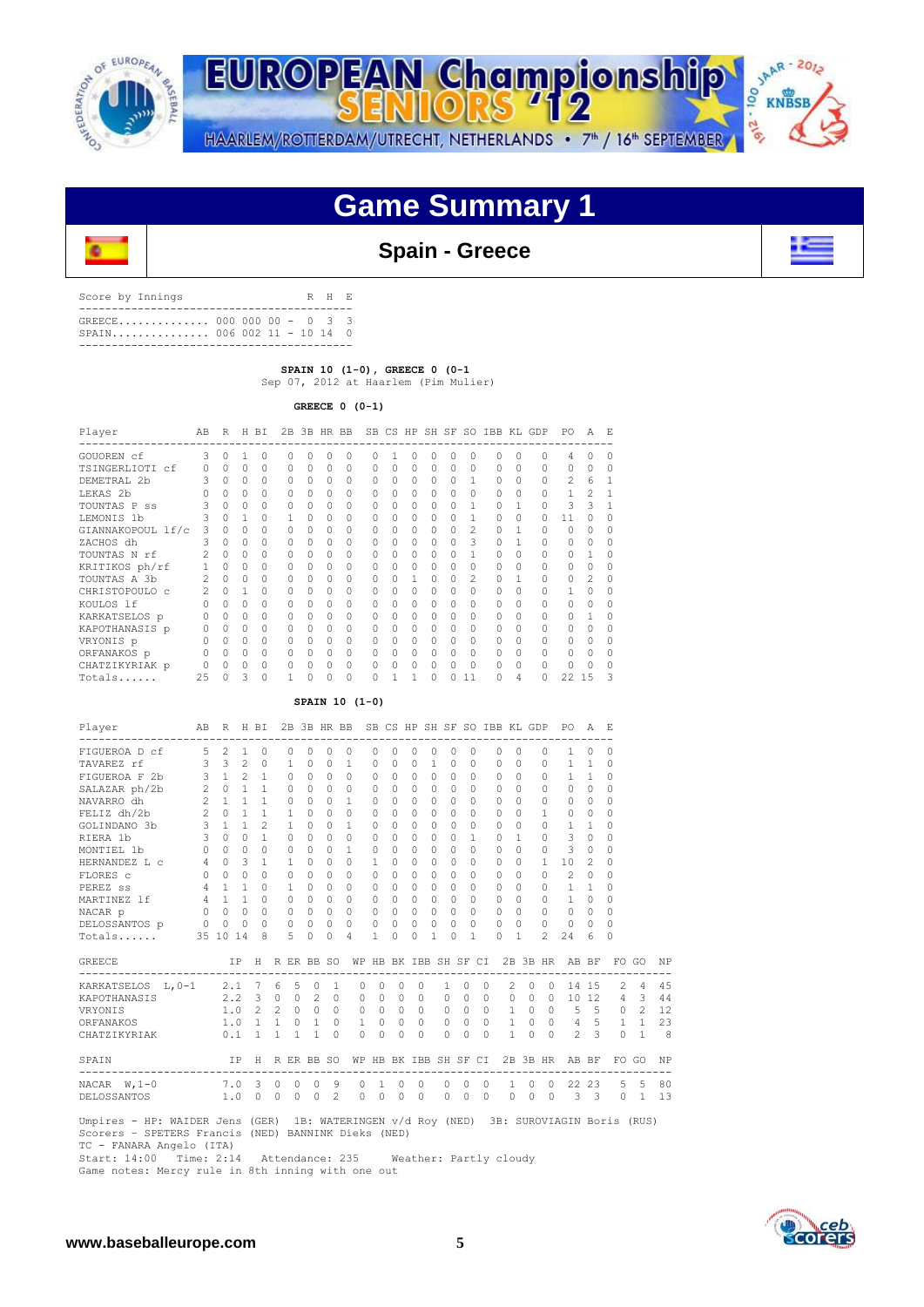

JAAR - 2012 EUROPEAN Championship 00 **KNBSB** 11.2%

HAARLEM/ROTTERDAM/UTRECHT, NETHERLANDS • 7<sup>th</sup> / 16<sup>th</sup> SEPTEMBER

# **Game Summary 2**



## **Sweden - Russia**

| Score by Innings                                         |  |  | R H E |  |
|----------------------------------------------------------|--|--|-------|--|
| RUSSIA 000 100 0 - 1 7 3<br>SWEDEN 031 730 $X - 14$ 11 1 |  |  |       |  |
|                                                          |  |  |       |  |

## **SWEDEN 14 (1-0), RUSSIA 1 (0-1)**

Sep 07, 2012 at Vleuten (De Paperclip)

## **RUSSIA 1 (0-1)**

| Player             | AВ | R | H            | ВI          | 2B            |              | 3B HR    | BB       |                | SB CS HP     |          | SH SF SO  |              |               |          |          | IBB KL GDP | P0 | А            | E        |
|--------------------|----|---|--------------|-------------|---------------|--------------|----------|----------|----------------|--------------|----------|-----------|--------------|---------------|----------|----------|------------|----|--------------|----------|
| SAMCHUK cf         | 3  |   |              | $\Omega$    |               |              |          |          |                |              | 0        |           |              | 2             | O        | 0        |            | 2  |              | $\Omega$ |
| VASILYEV V cf      |    | O | $\Omega$     | $\Omega$    |               |              | $\Omega$ | $\Omega$ |                | $\Omega$     | $\Omega$ | $\Omega$  | $\Omega$     | $\Omega$      | $\Omega$ | $\Omega$ | $\Omega$   | 0  | $\Omega$     | $\Omega$ |
| VASILYEV A rf      |    | O | 2            | $\Omega$    | $\cap$        | <sup>n</sup> | $\Omega$ | $\Omega$ |                | $\Omega$     | $\Omega$ | $\Omega$  | $\Omega$     | 0             | $\Omega$ | $\Omega$ | $\Omega$   | O  | $\Omega$     | $\Omega$ |
| SOLOVEV 1b         |    | U | $\Omega$     | $\Omega$    | $\cap$        |              | $\Omega$ |          | O              | $\Omega$     | $\Omega$ | $\Omega$  | O            |               | $\Omega$ | $\Omega$ | 0          | 5  |              | $\Omega$ |
| LOBANOV A ph       |    | 0 | 0            | $\Omega$    | $\Omega$      |              | $\Omega$ | $\Omega$ | 0              | 0            | 0        | $\Omega$  | 0            | 1             | $\Omega$ | $\Omega$ | $\Omega$   | 0  | $\Omega$     | $\Omega$ |
| TOROPOV dh         |    | O | 0            | $\Omega$    | $\cap$        | <sup>n</sup> | $\Omega$ | $\Omega$ | 0              | $\Omega$     | $\Omega$ | $\Omega$  | $\Omega$     | $\mathcal{L}$ | $\Omega$ |          | 1          |    | $\Omega$     | $\Omega$ |
| ARTAMONOV 2b       |    | 0 | $\Omega$     | $\Omega$    | $\cap$        | U            | $\Omega$ | $\Omega$ | 0              | $\Omega$     | $\Omega$ | $\Omega$  | O.           |               | $\Omega$ | $\Omega$ |            | 0  | 2            |          |
| MAKSIAKOV 2b       |    | U | $\Omega$     | $\mathbf 0$ | $\cap$        |              | $\Omega$ | $\Omega$ | 0              | $\Omega$     | $\Omega$ | $\Omega$  | $\Omega$     | $\Omega$      | $\Omega$ | 0        | 0          | O  | <sup>0</sup> | 0        |
| SEMENOV 3b         | 3  |   | 3            | $\Omega$    | $\mathcal{L}$ |              | $\Omega$ | $\Omega$ | 0              | 0            | $\Omega$ | $\Omega$  |              | 0             | $\Omega$ | $\Omega$ | 0          |    | <sup>0</sup> |          |
| KOBRINETS pr/3b    |    | U | $\Omega$     | $\Omega$    | $\cap$        |              | $\Omega$ | $\Omega$ | 0              | $\Omega$     | $\Omega$ | $\Omega$  | $\Omega$     | 0             | $\cap$   | $\Omega$ | 0          | O  |              | $\Omega$ |
| MONAKHOV N C       |    | O | O            | $\Omega$    |               |              | $\Omega$ |          | O              |              | $\Omega$ | $\Omega$  | <sup>n</sup> | 0             | $\Omega$ | $\Omega$ | 0          | 5  | $\Omega$     | $\Omega$ |
| VOROTILIN C        |    | U | <sup>0</sup> | $\Omega$    | $\cap$        |              | $\Omega$ | $\Omega$ | O              | O.           | $\Omega$ | $\Omega$  | $\Omega$     | 0             | $\Omega$ | $\Omega$ | $\Omega$   |    | <sup>0</sup> | $\Omega$ |
| <b>BAKALETS</b> ss |    | O |              | $\Omega$    | $\cap$        | 0            | $\Omega$ | $\Omega$ | $\Omega$       | $\Omega$     | $\Omega$ | $\Omega$  | $\Omega$     | $\Omega$      | $\Omega$ | $\Omega$ | 0          |    | <sup>0</sup> | $\Omega$ |
| AYZATULIN SS       |    | U | <sup>0</sup> | $\Omega$    | <sup>0</sup>  |              | $\Omega$ | O        | 0              | O.           | 0        | $\bigcap$ | <sup>n</sup> | 0             | O        | 0        | 0          | O. | <sup>0</sup> | $\Omega$ |
| MONAKHOV M 1f      |    | U | <sup>0</sup> |             | <sup>0</sup>  |              | $\Omega$ |          | O              | O.           | 0        | $\Omega$  |              |               | $\Omega$ | $\Omega$ | $\Omega$   | 4  | $\Omega$     | $\Omega$ |
| SHIROKIY p         |    | O | 0            | $\Omega$    |               |              | $\Omega$ | $\Omega$ | 0              | <sup>0</sup> | $\Omega$ | $\Omega$  | <sup>n</sup> | 0             | $\Omega$ | $\Omega$ | O.         | U  |              | $\Omega$ |
| KULIK p            |    | U | $\Omega$     | $\Omega$    | $\cap$        |              | $\Omega$ | $\Omega$ | O              | 0            | $\Omega$ | $\Omega$  | $\cap$       | 0             | $\cap$   | $\Omega$ | O          | O  | ∩            |          |
| Totals             | 26 |   |              |             | 2             |              |          | 3        | $\mathfrak{D}$ |              |          |           |              | 8             |          |          | 2          | 18 | 5            | 3        |

## **SWEDEN 14 (1-0)**

|            | $3 \t2 \t1$<br>300<br>JOHANNESSENP 3b 4 1 1 | $\mathbf{1}$<br>MERRIFIELD ss 4 3 3 2<br>$\mathbf{1}$ |                                                                                                                                    | $\Omega$<br>$2 \ 0$<br>$\Omega$                        | $\Omega$                                                       | $\Omega$<br>$\cap$                           | $\overline{1}$<br>$\Omega$ | $\Omega$<br>$\Omega$                                                                            | $\Omega$<br>$\bigcap$ | $\Omega$<br>$\Omega$                                                | $\Omega$<br>$\Omega$                                                                           | $\Omega$                                                                      |                                  | $\Omega$                                                                               | $\Omega$                         |          | $\Omega$           | 3                                                                              | 3               | $\Omega$                                                                                       |                                                                                               |                                                                                                                                         |
|------------|---------------------------------------------|-------------------------------------------------------|------------------------------------------------------------------------------------------------------------------------------------|--------------------------------------------------------|----------------------------------------------------------------|----------------------------------------------|----------------------------|-------------------------------------------------------------------------------------------------|-----------------------|---------------------------------------------------------------------|------------------------------------------------------------------------------------------------|-------------------------------------------------------------------------------|----------------------------------|----------------------------------------------------------------------------------------|----------------------------------|----------|--------------------|--------------------------------------------------------------------------------|-----------------|------------------------------------------------------------------------------------------------|-----------------------------------------------------------------------------------------------|-----------------------------------------------------------------------------------------------------------------------------------------|
|            |                                             |                                                       |                                                                                                                                    |                                                        |                                                                |                                              |                            |                                                                                                 |                       |                                                                     |                                                                                                |                                                                               |                                  |                                                                                        |                                  |          |                    |                                                                                |                 |                                                                                                |                                                                                               |                                                                                                                                         |
|            |                                             |                                                       |                                                                                                                                    |                                                        |                                                                |                                              |                            |                                                                                                 |                       |                                                                     |                                                                                                | $\cap$                                                                        | $\Omega$                         |                                                                                        | $0 \quad 0$                      |          | $\Omega$           |                                                                                | $1\quad2\quad0$ |                                                                                                |                                                                                               |                                                                                                                                         |
|            |                                             |                                                       |                                                                                                                                    |                                                        | $\Omega$                                                       | $\bigcap$                                    | $\Omega$                   | $\Omega$                                                                                        | $\Omega$              | $\Omega$                                                            | $\Omega$                                                                                       | 1                                                                             | $\Omega$                         | $\Omega$                                                                               | $\Omega$                         |          | $\Omega$           |                                                                                | 6 0 0           |                                                                                                |                                                                                               |                                                                                                                                         |
|            |                                             | $\overline{4}$                                        |                                                                                                                                    | $\overline{1}$                                         | $\Omega$                                                       | $\bigcap$                                    | $\Omega$                   | $\Omega$                                                                                        | $\Omega$              | $\Omega$                                                            | $\Omega$                                                                                       | $\cap$                                                                        | $\Omega$                         | $\bigcap$                                                                              | $\Omega$                         |          | $\Omega$           | $\Omega$                                                                       | $\overline{1}$  | $\overline{1}$                                                                                 |                                                                                               |                                                                                                                                         |
|            |                                             | 4 1 2 1                                               | $\overline{1}$                                                                                                                     |                                                        | $\Omega$                                                       | $\cap$                                       | $\Omega$                   | $\Omega$                                                                                        |                       | 0 <sub>0</sub>                                                      | $\Omega$                                                                                       | $\bigcap$                                                                     | $\Omega$                         | $\Omega$                                                                               | $\Omega$                         |          | $\Omega$           |                                                                                | $0 \quad 0$     | $\Omega$                                                                                       |                                                                                               |                                                                                                                                         |
| $4\quad 2$ | $2^{1}$                                     | $\overline{1}$                                        |                                                                                                                                    | $\Omega$                                               | $\bigcap$                                                      | $\bigcap$                                    | $\Omega$                   | $\mathbf{1}$                                                                                    | $\bigcap$             | $\Omega$                                                            | $\Omega$                                                                                       | $\Omega$                                                                      | $\Omega$                         | $\cap$                                                                                 | $\Omega$                         |          | $\Omega$           | $\Omega$                                                                       | $\cap$          | $\Omega$                                                                                       |                                                                                               |                                                                                                                                         |
|            |                                             | $\Omega$                                              |                                                                                                                                    |                                                        | $\Omega$                                                       | $\cap$                                       | $\overline{1}$             | $\Omega$                                                                                        | $\cap$                | $\Omega$                                                            | $\Omega$                                                                                       | $\cap$                                                                        | $\mathfrak{D}$                   | $\bigcap$                                                                              | $\Omega$                         |          |                    | $7^{\circ}$                                                                    |                 | $\Omega$                                                                                       |                                                                                               |                                                                                                                                         |
|            |                                             | $\Omega$                                              |                                                                                                                                    |                                                        | $\Omega$                                                       |                                              |                            | $\Omega$                                                                                        |                       |                                                                     | $\cap$                                                                                         |                                                                               | $\Omega$                         | $\cap$                                                                                 | $\Omega$                         |          |                    | $\mathbf{1}$                                                                   |                 | $\Omega$                                                                                       |                                                                                               |                                                                                                                                         |
|            |                                             | $\Omega$                                              |                                                                                                                                    |                                                        | $\Omega$                                                       |                                              | $\Omega$                   | $\Omega$                                                                                        |                       |                                                                     | $\Omega$                                                                                       | $\Omega$                                                                      | $\mathcal{L}$                    | $\bigcap$                                                                              | $\Omega$                         |          |                    | $\overline{2}$                                                                 |                 | $\Omega$                                                                                       |                                                                                               |                                                                                                                                         |
|            |                                             | $\Omega$                                              |                                                                                                                                    |                                                        |                                                                |                                              |                            |                                                                                                 |                       |                                                                     | $\Omega$                                                                                       |                                                                               | $\Omega$                         | $\bigcap$                                                                              | $\Omega$                         |          |                    | $\mathbf{1}$                                                                   |                 | $\Omega$                                                                                       |                                                                                               |                                                                                                                                         |
|            | $\Omega$                                    | $\Omega$                                              |                                                                                                                                    |                                                        | $\cap$                                                         |                                              | $\Omega$                   |                                                                                                 |                       |                                                                     | $\Omega$                                                                                       | $\cap$                                                                        | $\cap$                           | $\cap$                                                                                 | $\Omega$                         |          |                    | $\Omega$                                                                       |                 | $\Omega$                                                                                       |                                                                                               |                                                                                                                                         |
|            |                                             |                                                       |                                                                                                                                    |                                                        | $\Omega$                                                       | $\Omega$                                     | 4                          | $\mathbf{1}$                                                                                    | $\Omega$              | $\Omega$                                                            | $\Omega$                                                                                       | $\mathbf{1}$                                                                  | 5                                | $\Omega$                                                                               | $\Omega$                         |          |                    | 21                                                                             |                 |                                                                                                |                                                                                               |                                                                                                                                         |
|            |                                             |                                                       |                                                                                                                                    |                                                        |                                                                |                                              |                            |                                                                                                 |                       |                                                                     |                                                                                                |                                                                               |                                  |                                                                                        |                                  |          |                    |                                                                                |                 |                                                                                                |                                                                                               | <b>NP</b>                                                                                                                               |
|            |                                             |                                                       |                                                                                                                                    |                                                        |                                                                |                                              |                            |                                                                                                 |                       |                                                                     |                                                                                                |                                                                               |                                  |                                                                                        | 3                                |          |                    |                                                                                |                 |                                                                                                |                                                                                               | 97                                                                                                                                      |
|            |                                             |                                                       |                                                                                                                                    |                                                        |                                                                |                                              |                            |                                                                                                 |                       |                                                                     |                                                                                                |                                                                               |                                  |                                                                                        |                                  |          |                    |                                                                                |                 |                                                                                                |                                                                                               |                                                                                                                                         |
|            |                                             |                                                       |                                                                                                                                    |                                                        |                                                                |                                              |                            |                                                                                                 |                       |                                                                     |                                                                                                |                                                                               |                                  |                                                                                        |                                  |          |                    |                                                                                |                 |                                                                                                |                                                                                               | <b>NP</b>                                                                                                                               |
|            |                                             |                                                       |                                                                                                                                    |                                                        |                                                                |                                              |                            |                                                                                                 |                       |                                                                     |                                                                                                |                                                                               |                                  |                                                                                        |                                  |          |                    |                                                                                |                 |                                                                                                |                                                                                               |                                                                                                                                         |
|            | $\circ$<br>$\circ$                          |                                                       | $3 \quad 2 \quad 0$<br>$2 \t3 \t2$<br>$4 \quad 0 \quad 0$<br>$0 \quad 0 \quad 0$<br>31 14 11 10<br>LEANDER $W, 1-0$ 6.0 7<br>1.0 0 | SHIROKIY L.0-1 4.1 10 13<br>$\mathbf{1}$<br>$\bigcirc$ | $\Omega$<br>$\bigcap$<br>$\Omega$<br>$\Omega$<br>4<br>$\Omega$ | $\overline{0}$<br>$\Omega$<br>$\overline{1}$ |                            | $0 \t 2$<br>$\cap$<br>$\begin{matrix}0&0\end{matrix}$<br>$\cap$<br>9 3 4<br>1.2 1 1 0 1 1<br>36 | 1<br>$\Omega$<br>1    | $\Omega$<br>$\Omega$<br>$2^{1}$<br>$\Omega$<br>$\Omega$<br>$\Omega$ | 0 <sub>0</sub><br>$0 \quad 0$<br>$0\quad 0\quad 0$<br>$0\quad 0\quad 0$<br>$\circ$<br>$\Omega$ | $\Omega$<br>$\begin{matrix} 0 & 0 & 0 \end{matrix}$<br>$\bigcirc$<br>$\Omega$ | $\Omega$<br>$\Omega$<br>$\Omega$ | $\cap$<br>$\cap$<br>$\mathbf{1}$<br>$0\quad 0$<br>$\overline{1}$<br>$\circ$<br>$\circ$ | $\Omega$<br>$\Omega$<br>$\Omega$ | $\Omega$ | $\circ$<br>$\circ$ | $\Omega$<br>$\Omega$<br>$\Omega$<br>$\cap$<br>$\Omega$<br>$\Omega$<br>$\Omega$ |                 | $\overline{1}$<br>$\cap$<br>$\bigcap$<br>$\Omega$<br>$\bigcap$<br>$\overline{7}$<br>$4\quad 4$ | $\overline{1}$<br>$0\quad 24\quad 28$<br>IP H R ER BB SO WP HB BK IBB SH SF CI 2B 3B HR AB BF | IP H R ER BB SO WP HB BK IBB SH SF CI 2B 3B HR AB BF FO GO<br>5 4<br>0 1 0 0 7 8 2 2 37<br>FO GO<br>2 0 0 22 26 6 4 105<br>$0 \t1 \t16$ |

 Start: 14:00 Time: 2:06 Attendance: 70 Weather: Sunny

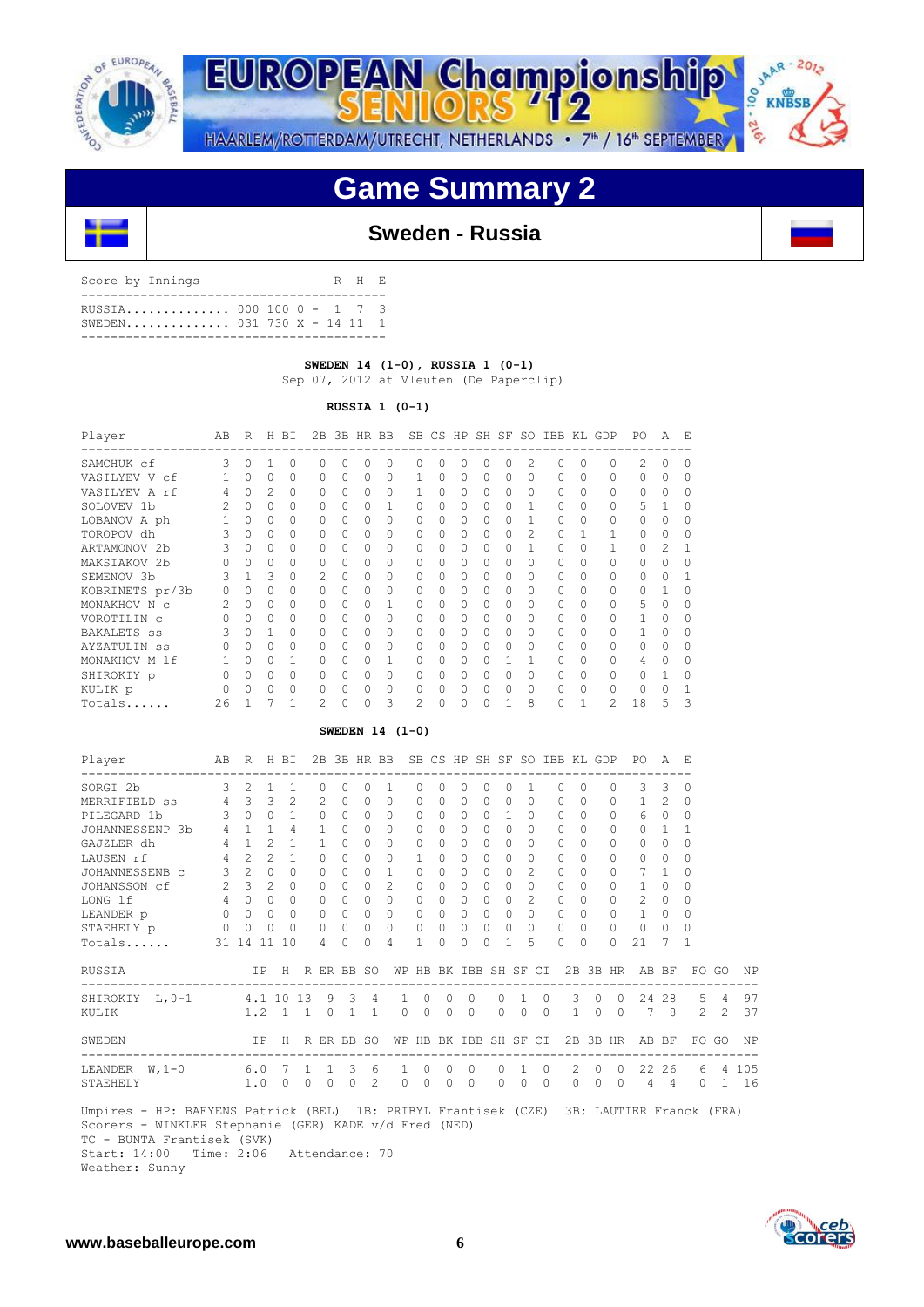

JAAR - 2012 **EUROPEAN Championship** oo 11.2%

HAARLEM/ROTTERDAM/UTRECHT, NETHERLANDS • 7<sup>th</sup> / 16<sup>th</sup> SEPTEMBER

# **Game Summary 3**



| Score by Innings                                                        |  | R H E |  |
|-------------------------------------------------------------------------|--|-------|--|
| GERMANY 101 010 000 2 - 5 11 2<br>CZECH REPUBLIC 000 101 010 1 - 4 13 1 |  |       |  |
|                                                                         |  |       |  |

## **GERMANY 5 (1-0), CZECH REPUBLIC 4 (0-1) - Composite Box Score** Sep 07, 2012 at Rotterdam (Familiestadion)

## **GERMANY 5 (1-0)**

| Player        | AB | R        | H        | BT.          | 2B            | 3B | HR.          | <b>BB</b> |              | SB CS        | HP       | SH | SF. | .SO           | <b>TBB</b>   | KT.      | GDP          | PO.      | A         | E,            |
|---------------|----|----------|----------|--------------|---------------|----|--------------|-----------|--------------|--------------|----------|----|-----|---------------|--------------|----------|--------------|----------|-----------|---------------|
| JAHN SS       | 4  | Ω        | 2        | $\Omega$     |               | Ω  | 0            |           | $^{(1)}$     | $\Omega$     |          | 0  | 0   | 0             | O.           | $\Omega$ | $\Omega$     | 3        | 6         | $\Omega$      |
| SPEER 2b      | 3  |          |          | 3            | $\Omega$      | 0  | 0            | 0         |              | $\Omega$     |          | 0  |     | 0             | $\Omega$     | $\Omega$ | 0            |          | 5         | $\Omega$      |
| KEPLER cf     | 5  |          | 2        |              | <sup>0</sup>  | U  | 1            | $\Omega$  | 0            | $\Omega$     | O        | U  | Ω   | $\Omega$      | $\cap$       | $\Omega$ | $\Omega$     |          | $\Omega$  | $\Omega$      |
| GLASER 3b     | 4  | n        |          |              |               | U  | <sup>0</sup> | $\Omega$  | <sup>0</sup> | $\Omega$     | $\Omega$ | U  |     | <sup>0</sup>  | $\Omega$     | $\Omega$ | $\Omega$     |          | २         | $\mathbf 1$   |
| FRANKE 1b     | 4  |          |          |              | O.            | U  | 0            | 0         |              | <sup>0</sup> |          | 0  | 0   | 2             | 0            |          | $\Omega$     |          |           | 0             |
| GUEHRING C    | 4  | U        | O        | $\bigcap$    | $\cap$        | U  | 0            | $\Omega$  | O            | $\bigcap$    | ∩        | Λ  | O.  | $\Omega$      | <sup>0</sup> | $\Omega$ | O            | 12       | $\cap$    |               |
| LARRY rf      | 4  | $\Omega$ | $\Omega$ | $\bigcap$    | <sup>0</sup>  | Ω  | <sup>0</sup> | O         | $\Omega$     | $\bigcap$    | $\Omega$ | U  | Ω   | $\Omega$      | <sup>0</sup> | $\Omega$ | $\Omega$     |          | $\Omega$  | $\Omega$      |
| BROCKMEYER dh | 4  |          |          | <sup>0</sup> | $\cap$        | Ω  | $\cap$       | $\Omega$  | U            |              | ∩        | O  | O   | 1             | U            | $\Omega$ | $\Omega$     | $\Omega$ |           | $\Omega$      |
| KOTOWSKI 1f   | 4  | 3        | ₹        | $\Omega$     | $\cap$        | U  | $\bigcap$    | $\Omega$  | U            | $\bigcap$    | n        | Λ  | O.  | <sup>0</sup>  | <sup>0</sup> | $\Omega$ | $\Omega$     | 0        | $\bigcap$ | $\Omega$      |
| SOMMER p      | 0  | U        | $\Omega$ | $\bigcap$    | <sup>0</sup>  | U  | O.           | 0         | O            | $\bigcap$    |          | U  | Ω   | <sup>0</sup>  | <sup>0</sup> | $\Omega$ | $\Omega$     | $\Omega$ | 2         | $\Omega$      |
| DEWALD p      | 0  |          | $\Omega$ | $\bigcap$    | $\cap$        | Ω  | <sup>0</sup> | $\Omega$  | U            | $\bigcap$    | O        | Λ  | Ω   | $\Omega$      | $\cap$       | $\Omega$ | $\Omega$     | U        |           | $\Omega$      |
| Totals        | 36 | 5        |          | 5            | $\mathcal{P}$ | Λ  |              |           |              |              | っ        | n  | 2   | $\mathcal{L}$ | U            |          | <sup>0</sup> | 30       | 17        | $\mathcal{P}$ |

## **CZECH REPUBLIC 4 (0-1)**

| Player             | AB             | R         |                             | H BI           |                | 2B            | 3B HR BB       |               |               |                       |              |              |              |           |           |          | SB CS HP SH SF SO IBB KL GDP |           |               | PO.            | A             | -E       |               |         |
|--------------------|----------------|-----------|-----------------------------|----------------|----------------|---------------|----------------|---------------|---------------|-----------------------|--------------|--------------|--------------|-----------|-----------|----------|------------------------------|-----------|---------------|----------------|---------------|----------|---------------|---------|
| DRONG dh           | 5              | $\Omega$  | 1                           | $\Omega$       |                | $\Omega$      | 0              | $\Omega$      | $\mathbf{1}$  | 0                     | $\Omega$     | $\Omega$     | $\Omega$     | 0         | 1         |          | $\Omega$                     | $\Omega$  | $\Omega$      | $\Omega$       | $\cap$        | 0        |               |         |
| SCHNEIDER SS       | 6              | $\Omega$  | 1                           | $\Omega$       |                | 0             | 0              | $\Omega$      | $\Omega$      | $\mathbf{0}$          | <sup>0</sup> | 0            | $\Omega$     | 0         | 4         |          | $\Omega$                     | 1         | 0             | 3              | 2             | 1        |               |         |
| DRABEK 3b          | 5              | $\Omega$  | $\mathcal{D}_{\mathcal{L}}$ | 1              |                | $\Omega$      | 0              | $\Omega$      | $\Omega$      | $\Omega$              | $\bigcap$    | $\mathbf{1}$ | $\Omega$     | $\Omega$  | $\bigcap$ |          | $\Omega$                     | $\Omega$  | 1             | 3              | 1             | $\Omega$ |               |         |
| MALIK rf           | 5              | $\bigcap$ | $\mathfrak{D}$              | $\bigcap$      |                | $\Omega$      | 0              | $\bigcap$     | $\bigcap$     | 0                     | $\cap$       | $\Omega$     | $\Omega$     | $\Omega$  | 2         |          | $\bigcap$                    | $\bigcap$ | 0             | 4              | $\Omega$      | 0        |               |         |
| HEJMA cf           | 5              | 1         | 1                           | $\bigcap$      |                | $\Omega$      | 0              | <sup>0</sup>  | O.            | $\Omega$              | 0            | 0            | <sup>0</sup> | $\bigcap$ | 1         |          | $\bigcap$                    | $\Omega$  |               | 3              | $\Omega$      | $\Omega$ |               |         |
| BUDSKY 1b          | 5              | 1         | 3                           | 1              |                | $\mathcal{L}$ | 0              | $\bigcap$     | $\Omega$      | $\Omega$              | $\bigcap$    | $\Omega$     | $\Omega$     | $\Omega$  | 1         |          | $\Omega$                     | 1         | $\Omega$      | 8              | 2             | $\Omega$ |               |         |
| ONDRACEK 1f        | $\overline{4}$ |           | 0                           | $\Omega$       |                | $\Omega$      | 0              | $\bigcap$     | $\Omega$      | $\Omega$              | $\bigcap$    | $\Omega$     | $\Omega$     | $\Omega$  | 1         |          | $\cap$                       | 1.        | 0             | 3              | 1             | $\Omega$ |               |         |
| CECH c             | 2              | $\Omega$  | 1                           | 1              |                | $\Omega$      | 0              | $\bigcap$     | $\mathcal{L}$ | 0                     | $\bigcap$    | $\Omega$     | $\Omega$     | 0         | $\Omega$  |          | $\Omega$                     | $\Omega$  | 0             | 3              | 1             | 0        |               |         |
| BAROCH pr          | 0              | 1         | 0                           | <sup>0</sup>   |                | 0             | 0              | $\bigcap$     | $\Omega$      | $\mathbf{0}$          | $\bigcap$    | $\Omega$     | $\Omega$     | $\Omega$  | $\Omega$  |          | $\Omega$                     | $\Omega$  | 0             | 0              | $\Omega$      | $\Omega$ |               |         |
| HERNANDEZ C        | $\Omega$       | $\bigcap$ | 0                           | <sup>0</sup>   |                | $\Omega$      | 0              | $\Omega$      | $\Omega$      | $\Omega$              | O.           | $\Omega$     | $\Omega$     | $\Omega$  | $\Omega$  |          | $\Omega$                     | $\Omega$  | 0             | 1              | $\Omega$      | 0        |               |         |
| VESELY pr          | 0              | $\Omega$  | 0                           | <sup>0</sup>   |                | $\Omega$      | 0              | $\bigcap$     | 0             | 0                     | <sup>n</sup> | $\Omega$     | $\bigcap$    | 0         | $\Omega$  |          | $\bigcap$                    | $\Omega$  | 0             | $\Omega$       | $\Omega$      | 0        |               |         |
| HAJTMAR 2b         | 4              | $\Omega$  | 2                           | $\Omega$       |                | $\Omega$      | 0              | $\Omega$      | $\bigcap$     | $\Omega$              | O.           | $\Omega$     | 1            | $\Omega$  | 1         |          | $\Omega$                     | $\Omega$  | 0             | $\Omega$       | 2             | $\Omega$ |               |         |
| BLAZEK p           | $\Omega$       | $\Omega$  | $\Omega$                    | $\circ$        |                | $\Omega$      | 0              | $\Omega$      | $\Omega$      | $\Omega$              | $\Omega$     | $\Omega$     | $\Omega$     | $\Omega$  | $\Omega$  |          | $\Omega$                     | $\Omega$  | 0             | $\mathfrak{D}$ | $\mathbf{1}$  | $\Omega$ |               |         |
| MINARIK M p        | 0              | 0         | 0                           | $\Omega$       |                | 0             | 0              | $\Omega$      | $\Omega$      | 0                     | $\Omega$     | 0            | $\Omega$     | 0         | $\Omega$  |          | $\Omega$                     | $\Omega$  | 0             | $\Omega$       | $\mathcal{L}$ | $\Omega$ |               |         |
| Totals             | 41             | 4         | 13                          | 3              |                | 2.            | 0              | $\Omega$      | 3             | 0                     | $\Omega$     | 1            | 1            | $\Omega$  | 11        |          | $\Omega$                     | 3         | $\mathcal{L}$ | 30             | 12            | 1        |               |         |
| <b>GERMANY</b>     |                |           | IP.                         | H              |                |               | R ER BB SO     |               |               | WP HB BK IBB SH SF CI |              |              |              |           |           |          |                              |           | 2B 3B HR      | AB BF          |               |          | FO GO         | ΝP      |
| SOMMER             |                |           | 6.210                       |                | 2              |               | $2 \quad 2$    | 8             | $\Omega$      | 1                     | $\Omega$     | $\Omega$     |              | $\Omega$  | $\Omega$  | $\Omega$ | 2                            | $\Omega$  | $\Omega$      | 29             | 32            | 2        |               | 9 1 1 0 |
| $W, 1-0$<br>DEWALD |                |           | $3.1 \quad 3$               |                | $\overline{2}$ | $\circ$       | $\overline{1}$ | 3             | $\mathbf{1}$  | $\circ$               | $\Omega$     | $\Omega$     |              | 1         | $\Omega$  | $\Omega$ | $\circ$                      | 0         | $\Omega$      |                | 12 14         | $\Omega$ | 5             | 47      |
| CZECH REPUBLIC     |                |           | IP                          | H              |                |               | R ER BB SO     |               |               | WP HB BK IBB SH SF CI |              |              |              |           |           |          |                              |           | 2B 3B HR      |                | AB BF         |          | FO GO         | NP      |
| BLAZEK             |                | 7.0       |                             | $\overline{7}$ | 3              | 3             | $\overline{1}$ | $\mathcal{L}$ | $\Omega$      | $\mathbf{1}$          | $\Omega$     | $\Omega$     |              | $\Omega$  | 1         | $\Omega$ | $\mathbf{1}$                 | $\Omega$  | $\mathbf{1}$  | 25             | 28            | 9        | 7             | 103     |
| MINARIK M<br>L,0-1 |                | 3.0       |                             | 4              | 2              | 0             | $\circ$        | $\mathbf{1}$  | $\Omega$      | $\mathbf{1}$          | 0            | $\Omega$     |              | $\Omega$  | 1         | $\Omega$ | $\mathbf{1}$                 | 0         | 0             | 11             | 13            | 5.       | $\mathcal{L}$ | 33      |

 Umpires - HP: LEONE Pierfranco (ITA) 1B: HEIJNINGEN van Henri (NED) 3B: NORDWALL Petter (GBR) Scorers - HAMERS Rienette (NED) HOUTKAMP Maaike (NED) TC - ESSELMAN Jan (NED) Start: 14:07 Time: 3:00 Attendance: 370

Weather: Sunny



KNBSB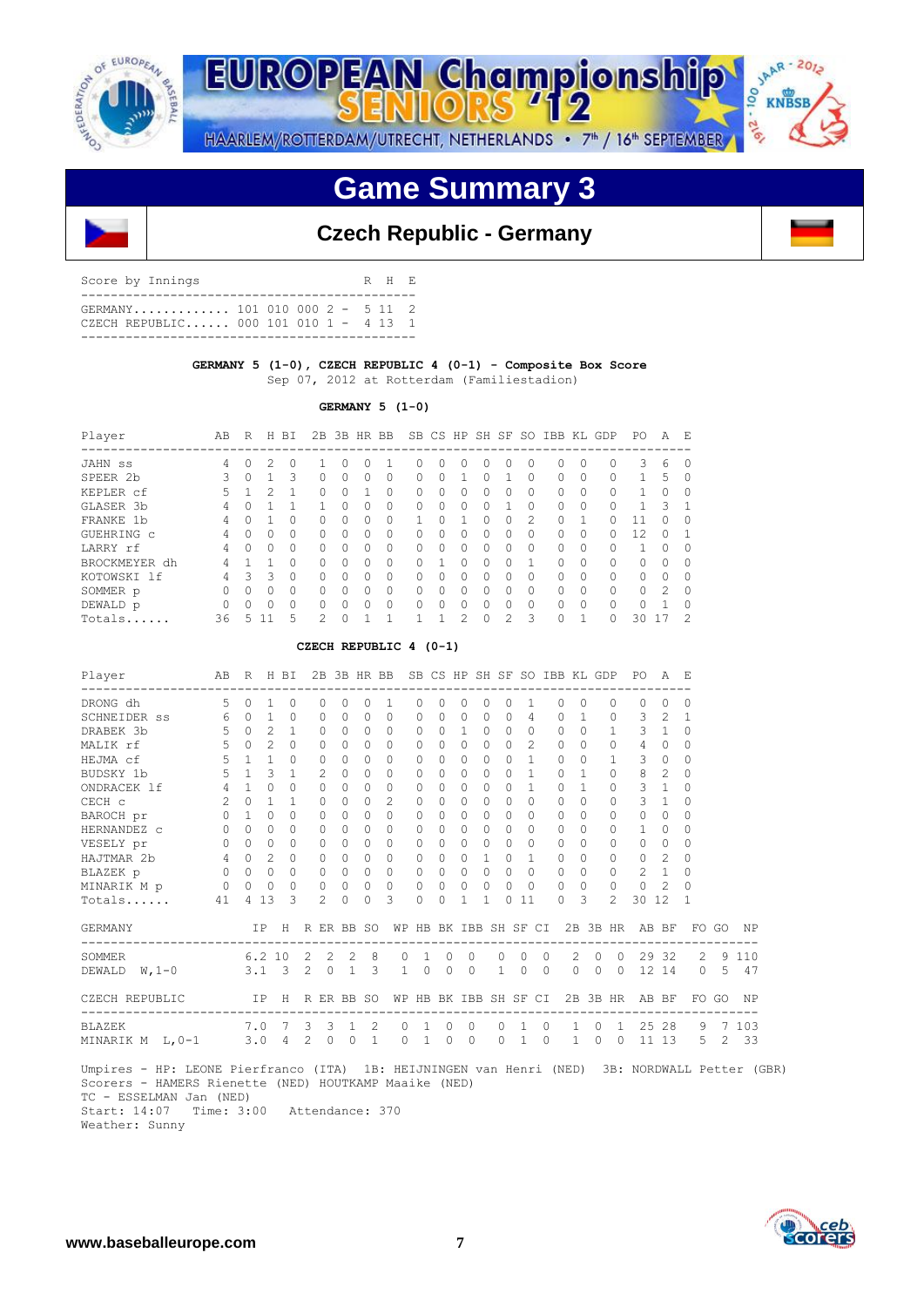

JAAR - 2012 EUROPEAN Championship 00 **KNBSB** -216 HAARLEM/ROTTERDAM/UTRECHT, NETHERLANDS • 7<sup>th</sup> / 16<sup>th</sup> SEPTEMBER

# **Game Summary 4**

## **France - Great Britain**

| Score by Innings                                                |  |  | R H E |  |
|-----------------------------------------------------------------|--|--|-------|--|
| GREAT BRITAIN 100 000 000 - 1 6 4<br>FRANCE 010 200 00X - 3 5 0 |  |  |       |  |

## **FRANCE 3 (1-0), GREAT BRITAIN 1 (0-1) - Composite Box Score** Sep 07, 2012 at Vleuten (De Paperclip)

## **GREAT BRITAIN 1 (0-1)**

| Player       | AВ | R      | H             | BI       | 2B           | 3B           | HR BB    |               |              |              |          | SB CS HP SH SF |    | -SO      | IBB      |          | KL GDP   | PО            | Α             | Е             |
|--------------|----|--------|---------------|----------|--------------|--------------|----------|---------------|--------------|--------------|----------|----------------|----|----------|----------|----------|----------|---------------|---------------|---------------|
| HORNOSTAJ ss | 3  |        | 0             | 0        | O.           | $^{(1)}$     | Ω        | 0             | $^{(1)}$     | $^{(1)}$     |          | $^{(1)}$       | 0  | 2.       | 0        | 0        | 0        | 2             | 3             | -1            |
| ROXBURGH cf  | 3  |        |               | $\Omega$ | $\Omega$     |              | 0        | $\Omega$      | 0            | 0            | 0        |                | Ω  | 0        | 0        | 0        | 0        | 5             | 0             | 0             |
| WILEY c/1b   | 4  | ∩      |               | $\Omega$ | <sup>0</sup> | <sup>n</sup> | O        | $\Omega$      | 0            | 0            | 0        | $\Omega$       | U  | 1        | O        |          | $\Omega$ | 6             | n,            | $\mathcal{L}$ |
| JOHNSON 3b   | 3  | U      |               |          | $\cap$       |              | Λ        |               | <sup>0</sup> | $\Omega$     | 0        | $\cap$         | ∩  |          | 0        | $\Omega$ | $\Omega$ | 0             | $\Omega$      | $\Omega$      |
| McQUEARY p/c | 4  | Λ      | 0             | $\Omega$ | $\bigcap$    |              | Ω        | O             | 0            | 0            | 0        | $\cap$         | Ω  | 0        | 0        | 0        | 0        | 4             | $\Omega$      |               |
| McGRAW rf    | 3  | O      | $\mathcal{P}$ | $\Omega$ |              | <sup>n</sup> | $\cap$   | 1             | $\Omega$     | <sup>0</sup> | $\Omega$ | $\cap$         | U  | $\Omega$ | $\Omega$ | $\Omega$ | $\Omega$ | 3             | $\Omega$      | $\Omega$      |
| PYCOCK 1b    | 2  | $\cap$ | <sup>0</sup>  | $\Omega$ | $\bigcap$    | <sup>n</sup> | O        | $\Omega$      | $\Omega$     | $\cap$       | $\Omega$ | $\cap$         | O. | $\Omega$ | $\Omega$ | $\Omega$ |          |               |               | $\Omega$      |
| WATERMAN p   |    | U      | <sup>0</sup>  | $\Omega$ | $\bigcap$    | U            | $\cap$   | $\Omega$      | 0            | O.           | $\Omega$ | $\cap$         | Λ  |          | $\Omega$ | $\Omega$ | 0        | $\mathcal{P}$ | $\mathcal{L}$ | $\Omega$      |
| KLIJN ph     |    | U      | <sup>0</sup>  | $\Omega$ | <sup>n</sup> | U            | U        | $\Omega$      | 0            | O.           | $\cap$   | $\cap$         | Λ  |          | $\Omega$ | $\Omega$ | $\Omega$ | 0             | <sup>0</sup>  | $\Omega$      |
| FALLS 2b     | 3  | U      | <sup>0</sup>  | $\Omega$ | <sup>0</sup> |              | Ω        | <sup>0</sup>  | $\Omega$     | O.           | $\Omega$ | $\cap$         | Λ  | $\Omega$ | $\Omega$ | $\Omega$ | $\Omega$ | 1             | $\mathcal{P}$ | $\Omega$      |
| MARCELINO 1f | ς  | U      |               | $\Omega$ | $\cap$       |              | $\Omega$ | $\Omega$      | O            | $\Omega$     | $\Omega$ | $\cap$         | Ω  | 1        | $\Omega$ | $\Omega$ | $\Omega$ | U             | $\Omega$      | $\Omega$      |
| Totals       | 30 |        | ĥ             |          |              |              | Λ        | $\mathcal{D}$ | O            |              |          |                |    | 7        | ∩        | 1        |          | 24            | 9             | 4             |

## **FRANCE 3 (1-0)**

| Player                       | AВ | R             |              | H BI           |                         | 2B           | 3B HR BB      |                |           | SB            | CS           | HP SH SF SO  |              |              |                | IBB      |              | KL        | GDP       | PO.            | A            | E,       |                |           |
|------------------------------|----|---------------|--------------|----------------|-------------------------|--------------|---------------|----------------|-----------|---------------|--------------|--------------|--------------|--------------|----------------|----------|--------------|-----------|-----------|----------------|--------------|----------|----------------|-----------|
| LEFEVRE SS                   | 4  | $\bigcap$     |              | -1             |                         | <sup>0</sup> | 0             | $\bigcap$      | $\Omega$  | O             |              |              | <sup>0</sup> | <sup>n</sup> |                |          | <sup>0</sup> | n         | $\Omega$  | 4              | 3            | $\Omega$ |                |           |
| BERT cf                      | 3  | $\Omega$      | 0            | $\Omega$       |                         | $\Omega$     |               |                |           |               |              | $\Omega$     | 0            | 0            |                |          | $\Omega$     | 0         | $\Omega$  | 3              |              | $\Omega$ |                |           |
| PEYRICHOU 2b                 | 3  | $\bigcap$     |              | $\bigcap$      |                         | <sup>n</sup> | 0             | <sup>0</sup>   |           | O             |              | $\bigcap$    | $\Omega$     | <sup>n</sup> | O              |          | $\cap$       | $\Omega$  | $\bigcap$ | $\mathcal{L}$  | 2            |          |                |           |
| CROS 1b                      | 3  | <sup>0</sup>  |              | $\bigcap$      |                         | <sup>0</sup> | 0             | <sup>0</sup>   |           | O             |              | $\bigcap$    | $\Omega$     | 0            | O              |          | $\cap$       | $\Omega$  |           |                |              |          |                |           |
| PAZ dh                       | 4  | <sup>0</sup>  | 0            | $\Omega$       |                         | O            |               | <sup>n</sup>   | $\Omega$  | 0             |              |              | 0            | 0            | 0              |          | $\Omega$     | 0         |           | 0              |              |          |                |           |
| HANVI 1f                     | 2  | $\mathcal{L}$ | $\Omega$     | $\cap$         |                         | O            |               | $\cap$         | 2         | $\mathcal{P}$ |              |              | $\Omega$     | O            |                |          | $\Omega$     |           | $\Omega$  | $\mathfrak{D}$ | <sup>n</sup> |          |                |           |
| MARCHE C                     | 4  | <sup>0</sup>  | <sup>0</sup> | 1              |                         | $\Omega$     | 0             | $\bigcap$      | $\Omega$  | 0             |              | $\bigcap$    | $\Omega$     | <sup>n</sup> | O              |          | $\Omega$     | $\Omega$  | $\Omega$  | 7              | $\Omega$     |          |                |           |
| DAL ZOTTO rf                 | 4  |               |              |                |                         |              |               |                | $\Omega$  | 0             |              |              | 0            |              | $\mathfrak{D}$ |          | $\Omega$     |           |           | $\mathcal{L}$  | 0            |          |                |           |
| PIOUET L 3b                  | 3  | $\Omega$      |              | $\Omega$       |                         | $\Omega$     | 0             | 0              |           |               |              |              | $\Omega$     | 0            |                |          | $\Omega$     | 0         | $\bigcap$ | $\Omega$       | $\Omega$     |          |                |           |
| BRIONES p                    | 0  | 0             | $\Omega$     | $\Omega$       |                         | $\Omega$     | 0             | $\Omega$       | $\Omega$  | 0             |              | $\Omega$     | $\mathbf{0}$ | 0            | 0              |          | $\Omega$     | $\Omega$  | $\Omega$  | $\Omega$       | 3            |          |                |           |
| Totals                       | 30 | 3             | 5            | $\mathfrak{D}$ |                         | $\cap$       | U             | $\bigcap$      | 6         | 4             |              | $\bigcap$    | $\Omega$     | 0            | 6              |          | $\Omega$     | 2         | $\Omega$  | 27             | 10           |          |                |           |
| GREAT BRITAIN                |    | ΙP            |              | Η              |                         |              | R ER BB SO    |                | WP        | HB            | BK           |              |              | IBB SH SF    |                | CI       |              | $2B$ $3B$ | HR        |                | AB BF        | FO.      | GO             | <b>NP</b> |
| MCQUEARY $L, 0-1$            |    | 4.0           |              | 3              | $\overline{\mathbf{3}}$ | 2            | 6             | $\overline{2}$ | $\bigcap$ | $\Omega$      | <sup>0</sup> | $\bigcap$    |              | $\Omega$     | <sup>0</sup>   | $\Omega$ | $\Omega$     | $\Omega$  | $\Omega$  |                | 16 22        | 8        | $\overline{2}$ | 99        |
| WATERMAN                     |    | 4.0           |              | $\mathcal{L}$  | $\Omega$                | $\Omega$     | $\circ$       | 4              | 0         | $\Omega$      | $\mathbf{0}$ | $\circ$      |              | $\Omega$     | $\circ$        | 0        | $\Omega$     | $\circ$   | $\Omega$  | 14             | 14           | 3        | 5              | 49        |
| FRANCE                       |    | IP            |              | H              |                         |              | R ER BB SO    |                | WP        | HB            |              | BK IBB SH SF |              |              |                | CI       | 2B           | 3B        | <b>HR</b> | AB             | BF           | FO       | GO             | ΝP        |
| <b>BRIONES</b><br>$W, 1 - 0$ |    | 9.0           |              | 6              |                         |              | $\mathcal{L}$ | 7              | $\bigcap$ |               | $\Omega$     | $\Omega$     |              | $\mathbf{1}$ | $\Omega$       | $\Omega$ |              |           | $\Omega$  |                | 30 34        | 11       |                | 136       |

 Umpires - HP: BERKVENS Winfried (NED) 1B: BESZCZYNSKI Dana (AUT) 3B: JONES Tony (FIN) Scorers - KADE v/d Fred (NED) WINKLER Stephanie (GER) TC - STROM Peter (SWE) Start: 19:30 Time: 2:25 Attendance: 80





asarawa<br>Kani 198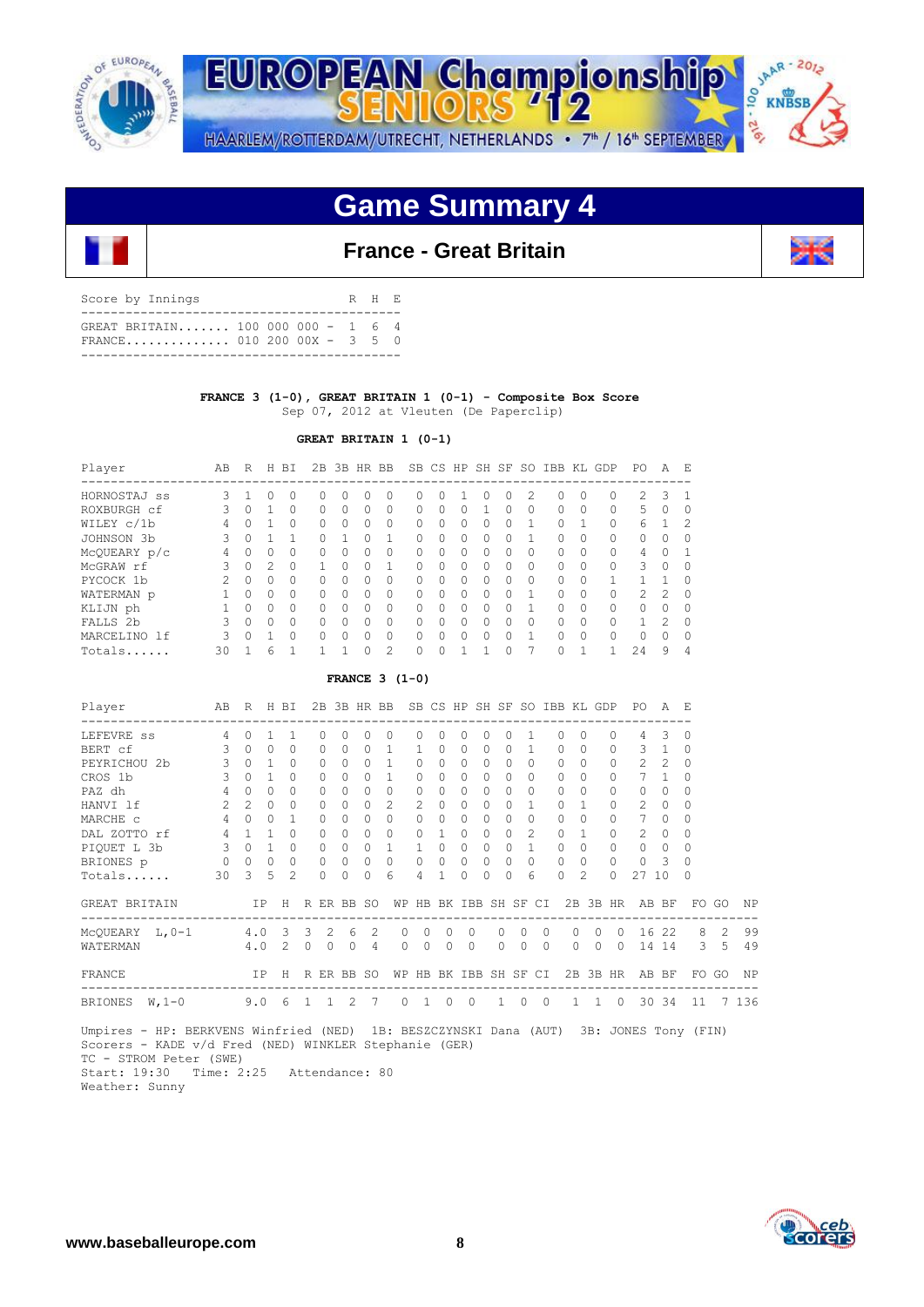



# **Game Summary 5**

## **Croatia - Italy**

| Score by Innings                                 | R H E |  |
|--------------------------------------------------|-------|--|
| TTALY 842 02 - 16 20 0<br>CROATTA 000 00 - 0 0 4 |       |  |
|                                                  |       |  |

## **ITALY 16 (1-0), CROATIA 0 (0-1) - Composite Box Score** Sep 07, 2012 at Haarlem (Pim Mulier Stadion)

## **ITALY 16 (1-0)**

| Player         | AВ | R        | H              | ΒI             | 2B            | 3B           | HR.      | BB       |   |           | SB CS HP  |          | SH SF     | SO.          | IBB          | KL       | GDP      | P0            | A             | E,       |
|----------------|----|----------|----------------|----------------|---------------|--------------|----------|----------|---|-----------|-----------|----------|-----------|--------------|--------------|----------|----------|---------------|---------------|----------|
| INFANTE 3b     | 3  | 2        | $\mathcal{L}$  | $\bigcap$      | $\bigcap$     | <sup>0</sup> | $\Omega$ | 2        |   | $\bigcap$ | $\Omega$  | 0        | 0         | $\Omega$     | $\Omega$     | $\Omega$ | $\Omega$ | <sup>n</sup>  | <sup>0</sup>  | $\Omega$ |
| ERMINI dh      |    |          |                | $\mathfrak{D}$ | $\bigcap$     | $\Omega$     | $\Omega$ | $\Omega$ | O | $\Omega$  | $\Omega$  | $\Omega$ |           | $\Omega$     | $\Omega$     | $\Omega$ | $\Omega$ | $\Omega$      | $\Omega$      | $\Omega$ |
| PANTALEONI dh  | 2  | $\Omega$ |                | 2              | $\Omega$      | 0            | 0        | 0        | 0 | $\Omega$  | $\Omega$  | $\Omega$ | 0         | 0            | $\mathbf{0}$ | $\Omega$ | $\Omega$ | 0             | 0             | 0        |
| GRANATO SS     | 5  |          | 3              | 1              | $\bigcap$     | 0            | $\Omega$ | $\Omega$ | 0 | $\Omega$  | $\Omega$  | $\Omega$ | $\Omega$  | $\Omega$     | $\Omega$     | $\Omega$ | $\Omega$ | 0             |               | $\Omega$ |
| COLABELLO 1b   | 5  |          |                |                | $\Omega$      | 0            | $\Omega$ | $\Omega$ | O | $\Omega$  | $\bigcap$ | $\Omega$ | $\Omega$  |              | $\Omega$     | $\Omega$ | $\Omega$ | 3             | $\mathcal{P}$ | $\Omega$ |
| LATORRE C      | 3  | 3        | 3              |                |               | O            | $\Omega$ |          | O | $\bigcap$ | O.        | $\Omega$ | 0         | $\Omega$     | $\Omega$     | $\Omega$ | $\Omega$ |               | $\Omega$      | $\Omega$ |
| CHIARINI rf    |    | 3        | $\mathfrak{D}$ | 3              | $\cap$        |              | $\Omega$ |          | O | $\Omega$  | $\Omega$  | $\Omega$ | $\Omega$  | 0            | $\Omega$     | $\Omega$ | $\Omega$ | $\Omega$      | <sup>0</sup>  | O        |
| AVAGNINA 1f    |    | 2        |                |                | $\bigcap$     | 0            | $\Omega$ |          | 0 | $\Omega$  |           | $\Omega$ | $\Omega$  | $\mathbf{0}$ | $\Omega$     | $\Omega$ | $\Omega$ |               | 0             | $\Omega$ |
| DESIMONI ph/lf |    | 0        | $\Omega$       | $\Omega$       | $\bigcap$     | 0            | $\Omega$ | $\Omega$ | 0 | $\Omega$  | $\Omega$  | $\Omega$ | $\Omega$  | $\Omega$     | $\Omega$     | $\Omega$ | $\Omega$ |               | 0             | $\Omega$ |
| VAGLIO 2b      | 3  |          | $\mathcal{L}$  | 1              | $\bigcap$     | $\Omega$     | $\cap$   | $\Omega$ | O | $\Omega$  | $\Omega$  | $\Omega$ | $\bigcap$ | $\Omega$     | $\bigcap$    | $\Omega$ | $\Omega$ | $\cap$        |               | $\Omega$ |
| SANTORA ph/2b  |    |          |                |                |               | O            | $\cap$   | $\Omega$ | O | $\bigcap$ | $\cap$    | $\Omega$ | $\bigcap$ | 0            | $\cap$       | $\Omega$ | $\Omega$ | $\Omega$      | O             | $\Omega$ |
| AMBROSINO cf   | 4  |          | $\mathfrak{D}$ | $\mathfrak{D}$ | $\Omega$      | $\Omega$     | $\Omega$ | $\Omega$ | U | $\Omega$  | $\Omega$  | $\Omega$ | $\Omega$  | 0            | $\Omega$     | $\Omega$ | 1.       |               | O             | $\Omega$ |
| DA SILVA p     | 0  | 0        | $\Omega$       | $\Omega$       | $\Omega$      | 0            | $\Omega$ | $\Omega$ | O | $\Omega$  | $\Omega$  | $\Omega$ | $\Omega$  | $\mathbf{0}$ | $\Omega$     | $\Omega$ | $\Omega$ | $\mathcal{L}$ | $\Omega$      | $\Omega$ |
| RICHETTI p     | U  | O        | $\Omega$       | $\Omega$       | $\bigcap$     | <sup>0</sup> | $\cap$   | $\Omega$ | O | $\Omega$  | $\Omega$  | $\Omega$ | $\Omega$  | $\Omega$     | $\cap$       | $\Omega$ | $\Omega$ | $\cap$        | $\bigcap$     | $\Omega$ |
| Totals         | 33 | 16       | 20             | 14             | $\mathcal{P}$ |              | O        | 5        |   | $\cap$    |           | $\Omega$ |           |              | $\Omega$     | $\Omega$ |          | 1.5           | 4             | O        |

### **CROATIA 0 (0-1)**

| Player<br>--------------------------------                                                                                                                                      | AB R H BI      |                   |           |           |          |               |             | 2B 3B HR BB SB CS HP SH SF SO IBB KL GDP PO A E      |                             |           |                |          |          |          |                                                    |                |                |         |                |                                      |                         |                                |       |           |
|---------------------------------------------------------------------------------------------------------------------------------------------------------------------------------|----------------|-------------------|-----------|-----------|----------|---------------|-------------|------------------------------------------------------|-----------------------------|-----------|----------------|----------|----------|----------|----------------------------------------------------|----------------|----------------|---------|----------------|--------------------------------------|-------------------------|--------------------------------|-------|-----------|
| $\sim$ 2<br>SERTIC rf                                                                                                                                                           |                | $\Omega$          | $\Omega$  | $\Omega$  | $\Omega$ | $\Omega$      | $\Omega$    | $\Omega$                                             | $\Omega$                    | $\Omega$  | $\Omega$       | $\Omega$ | $\Omega$ |          | 1                                                  | $\Omega$       | $\Omega$       |         | $\Omega$       | ------------------------<br>$\Omega$ | $\Omega$                | $\Omega$                       |       |           |
| MARINIC rf                                                                                                                                                                      |                | $0 \quad 0$       | $\bigcap$ | $\Omega$  | $\Omega$ | $\Omega$      | $\Omega$    | $\Omega$                                             | $\Omega$                    | $\Omega$  | $\Omega$       | $\Omega$ | $\Omega$ |          | $\Omega$                                           | 0 <sub>0</sub> |                |         | $\Omega$       |                                      | $2 \ 0$                 | $\Omega$                       |       |           |
| BECK ss                                                                                                                                                                         | $2^{\circ}$    | $\Omega$          | $\Omega$  | $\Omega$  | $\Omega$ | $\Omega$      | $\Omega$    | $\Omega$                                             | $\Omega$                    | $\Omega$  | $\Omega$       | $\Omega$ | $\Omega$ |          | $\mathbf{1}$                                       | $\Omega$       | $\overline{1}$ |         | $\Omega$       | $\mathbf{1}$                         | $\bigcirc$              | $\mathbf{1}$                   |       |           |
| GALES cf                                                                                                                                                                        | $\overline{2}$ | $\cap$            | $\Omega$  | $\bigcap$ | $\Omega$ | $\Omega$      | $\bigcap$   | $\Omega$                                             | $\Omega$                    | $\cap$    | $\Omega$       | $\Omega$ | $\Omega$ |          | $\Omega$                                           | $\bigcap$      | $\Omega$       |         | $\Omega$       | $\overline{4}$                       | $\Omega$                | $\Omega$                       |       |           |
| RACIC dh                                                                                                                                                                        | $2^{\circ}$    | $\Omega$          | $\Omega$  | $\bigcap$ | $\Omega$ | $\Omega$      | $\Omega$    | $\Omega$                                             | $\Omega$                    | $\Omega$  | $\Omega$       | $\Omega$ | $\Omega$ |          | $\mathcal{L}$                                      | $\Omega$       | $\overline{1}$ |         | $\Omega$       | $\Omega$                             | $\bigcirc$              | $\Omega$                       |       |           |
| BERECKA 1b                                                                                                                                                                      | $\overline{2}$ | $\Omega$          | $\Omega$  | $\Omega$  | $\Omega$ | $\Omega$      | $\cap$      | $\Omega$                                             | $\Omega$                    | $\Omega$  | $\Omega$       | $\Omega$ | $\Omega$ |          | $\Omega$                                           | $\bigcap$      | $\Omega$       |         | $\Omega$       | 3                                    | $\overline{0}$          | $\Omega$                       |       |           |
| CURIC 3b                                                                                                                                                                        |                | $1 \quad 0$       | $\Omega$  | $\Omega$  | $\Omega$ | $\Omega$      | $\Omega$    | $\mathbf{1}$                                         | $\Omega$                    | $\cap$    | $\Omega$       | $\Omega$ | $\Omega$ | $\Omega$ |                                                    | $\Omega$       | $\Omega$       |         | $\Omega$       | $\mathbf{1}$                         | $\overline{\mathbf{3}}$ | $\circ$                        |       |           |
| SUPRAHA lf                                                                                                                                                                      | $2^{\circ}$    | $\Omega$          | $\Omega$  | $\bigcap$ | $\cap$   | 0             | $\bigcap$   | $\Omega$                                             | $\Omega$                    | $\cap$    | $\Omega$       | $\Omega$ | $\Omega$ |          | $\mathfrak{D}$                                     | $\Omega$       | $\mathbf{1}$   |         | $\Omega$       | $\mathbf{1}$                         | $\Omega$                | 3                              |       |           |
| LATKOVIC c                                                                                                                                                                      | 1              | $\Omega$          | $\Omega$  | $\Omega$  | $\Omega$ | $\Omega$      | $\Omega$    | $\Omega$                                             | $\Omega$                    | $\bigcap$ | $\Omega$       | $\Omega$ | $\Omega$ |          | $\Omega$                                           | $\Omega$       | $\Omega$       |         | $\Omega$       | $\mathfrak{D}$                       | $\Omega$                | $\Omega$                       |       |           |
| VUKOSAV c                                                                                                                                                                       |                | $0\quad 0$        | $\Omega$  | $\Omega$  | $\Omega$ | $\Omega$      | $\Omega$    | $\Omega$                                             | $\Omega$                    | $\cap$    | $\Omega$       | $\Omega$ | $\Omega$ |          | $\Omega$                                           | $\Omega$       | $\Omega$       |         | $\Omega$       | $\Omega$                             | $\Omega$                | $\Omega$                       |       |           |
| PRIBILOVIC 2b 1 0                                                                                                                                                               |                |                   | $\Omega$  | $\Omega$  | $\Omega$ | $\Omega$      | $\Omega$    | $\Omega$                                             | $\Omega$                    | $\Omega$  | $\Omega$       | $\Omega$ | $\Omega$ |          | $\overline{1}$                                     | $\Omega$       | $\Omega$       |         | $\Omega$       | $\mathbf{1}$                         | $\overline{1}$          | $\Omega$                       |       |           |
| MARIN p                                                                                                                                                                         |                | $0\quad 0$        | $\Omega$  | $\bigcap$ | $\Omega$ | $\Omega$      | $\cap$      | $\cap$                                               | $\Omega$                    | $\Omega$  | $\Omega$       | $\cap$   |          | $\cap$   | $\Omega$                                           | $\Omega$       | $\Omega$       |         | $\Omega$       | $\circ$                              | $\overline{0}$          | $\Omega$                       |       |           |
| KVATERNIK p                                                                                                                                                                     |                | $0\quad 0\quad 0$ |           | $\Omega$  | $\Omega$ |               | $0 \quad 0$ | $\Omega$                                             | $\Omega$                    | $\Omega$  | $\bigcirc$     | $\Omega$ |          | $\Omega$ | $\Omega$                                           | $\Omega$       | $\Omega$       |         | $\Omega$       | $\circ$                              | $\bigcirc$              | $\Omega$                       |       |           |
| Totals                                                                                                                                                                          | 15             | $\cap$            | $\Omega$  | $\cap$    | $\cap$   | $\Omega$      | $\Omega$    | $\mathbf{1}$                                         | $\Omega$                    | $\Omega$  | $\Omega$       | $\Omega$ | $\Omega$ | 7        |                                                    | $\bigcap$      | $\mathcal{B}$  |         | $\Omega$       | 15                                   | $\overline{4}$          | $\overline{4}$                 |       |           |
| T TALY                                                                                                                                                                          |                |                   |           |           |          |               |             | IP H R ER BB SO WP HB BK IBB SH SF CI 2B 3B HR AB BF |                             |           |                |          |          |          |                                                    |                |                |         |                |                                      |                         | ------------------------------ | FO GO | NP        |
| DA SILVA W, 1-0 4.0 0 0                                                                                                                                                         |                |                   |           |           |          | $0 \quad 1$   |             | 6<br>$\Omega$                                        | $\bigcirc$                  |           | $0 \quad 0$    |          | $\Omega$ | $\Omega$ | $\bigcirc$                                         |                |                |         |                |                                      |                         | 0 0 0 12 13 1 5                |       | 55        |
| RICHETTI                                                                                                                                                                        |                |                   |           |           |          | 1.0 0 0 0 0 1 |             |                                                      | $0\qquad 0\qquad 0\qquad 0$ |           |                |          |          |          | $\begin{array}{ccccccccc}\n0 & 0 & 0\n\end{array}$ |                |                |         |                |                                      |                         | 0 0 0 3 3 2 0                  |       | 15        |
| CROATIA                                                                                                                                                                         |                |                   |           |           |          |               |             | IP H RERBB SO WP HB BK IBB SH SF CI 2B 3B HR AB BF   |                             |           |                |          |          |          |                                                    |                |                |         |                |                                      |                         |                                | FO GO | <b>NP</b> |
| MARIN L, 0-1 1.2 15 12 10                                                                                                                                                       |                |                   |           |           |          | $\sim$ 1      | $\circ$     | $\Omega$                                             | $\circ$                     | $\Omega$  |                | $\Omega$ | $\Omega$ |          | $1 \quad 0$                                        |                |                |         | 1 1 0          |                                      |                         | 19 21 3 1                      |       | 66        |
| KVATERNIK                                                                                                                                                                       |                |                   |           |           |          | 3.1 5 4 4 4 1 |             | $\circ$                                              | $1$ $\,$                    | $\circ$   | $\overline{0}$ |          | $\Omega$ | $\circ$  | $\overline{0}$                                     |                | 1              | $\circ$ | $\overline{0}$ |                                      |                         | 14 19 6 2                      |       | - 69      |
| Umpires - HP: GROENEWEGEN Fred (NED) 1B: BIEHL Dirk (GER) 3B: WATERINGEN v/d Roy (NED)<br>Scorers - BANNINK Dieks (NED), SPETERS Francis (NED)<br>TC - MEURANT Jean Marie (FRA) |                |                   |           |           |          |               |             |                                                      |                             |           |                |          |          |          |                                                    |                |                |         |                |                                      |                         |                                |       |           |

Start: 19:30 Time: 1:57 Attendance: 175



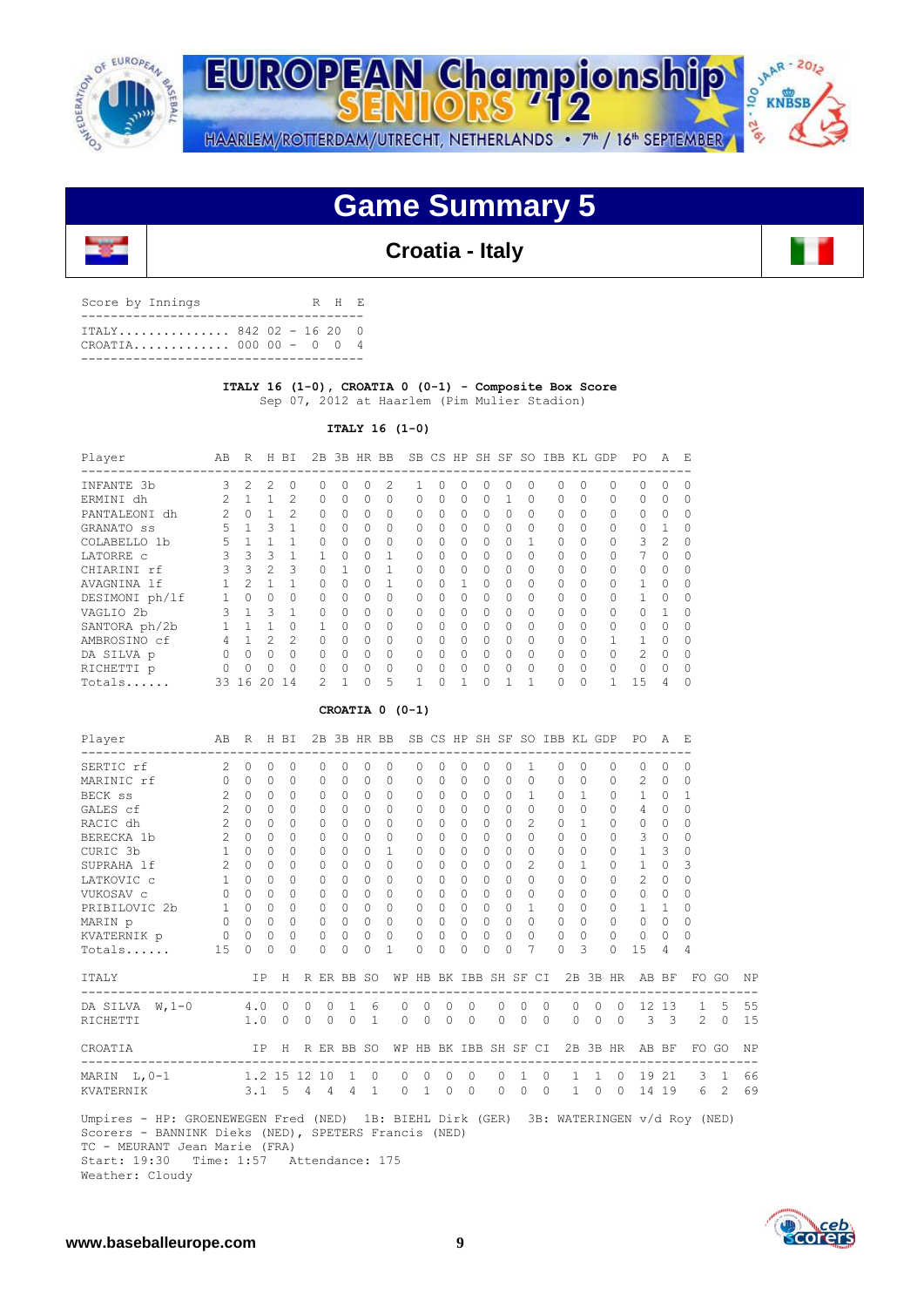

JAAR - 2012 **EUROPEAN Championship** 00 **KNBSB** -216 HAARLEM/ROTTERDAM/UTRECHT, NETHERLANDS • 7<sup>th</sup> / 16<sup>th</sup> SEPTEMBER

# **Game Summary 6**

## **Belgium - Netherlands**

| Score by Innings                                         |  |  | R H E |  |
|----------------------------------------------------------|--|--|-------|--|
| NETHERLANDS 300 248 - 17 14 1<br>BELGIUM 000 000 - 0 4 2 |  |  |       |  |
|                                                          |  |  |       |  |

## **NETHERLANDS 17 (1-0), BELGIUM 0 (0-1) - Composite Box Score** Sep 07, 2012 at Rotterdam (Familiestadion)

### **NETHERLANDS 17 (1-0)**

| Player        | AВ             | R             | H              | ВI            | 2B           | 3B            | HR           | <b>BB</b> |               | SB CS HP  |              |          | SH SF        | SO.      | IBB          | KL       | GDP          | PO.            | A              | E,       |
|---------------|----------------|---------------|----------------|---------------|--------------|---------------|--------------|-----------|---------------|-----------|--------------|----------|--------------|----------|--------------|----------|--------------|----------------|----------------|----------|
| DUURSMA 3b    | $\mathfrak{D}$ | 2             | $\Omega$       |               | U            | Ω             | O.           | 2         |               | $\bigcap$ |              | n        | 0            | O        | <sup>0</sup> | $\Omega$ | <sup>0</sup> |                |                | $\Omega$ |
| URBANUS ph/3b |                | $\Omega$      | <sup>0</sup>   |               | <sup>0</sup> | <sup>0</sup>  | $\Omega$     | $\Omega$  | 0             | $\Omega$  | <sup>0</sup> | 0        | <sup>n</sup> | 0        | $\Omega$     | $\Omega$ | $\Omega$     | $\Omega$       | <sup>0</sup>   | $\Omega$ |
| STATIA SS     | 4              | 3             | ς              |               |              | <sup>0</sup>  | $\Omega$     | 1         | $\mathcal{P}$ | $\Omega$  | <sup>0</sup> | $\cap$   | <sup>n</sup> | $\Omega$ | $\cap$       | $\Omega$ | $\Omega$     |                | 5              |          |
| SMITH 1b      | 4              |               |                |               | <sup>0</sup> | U             | 0            |           | O             | $\Omega$  | <sup>0</sup> | 0        | 0            | 2        | $\Omega$     | $\Omega$ | $\Omega$     | 8              | $\mathfrak{D}$ | $\Omega$ |
| ENGELHARDT dh | $\mathcal{P}$  | $\mathcal{P}$ | 0              | $\Omega$      | <sup>0</sup> | <sup>0</sup>  | $\Omega$     | 2         |               | $\cap$    |              | U        | 0            | $\Omega$ | $\Omega$     | $\Omega$ | 1            | $\Omega$       | $\bigcap$      | $\Omega$ |
| SAMS cf       | 4              | 4             | 4              | 8             |              |               |              | $\Omega$  |               | $\Omega$  | O            | $\Omega$ | 0            | $\Omega$ | $\Omega$     | $\Omega$ | $\Omega$     | $\Omega$       | $\Omega$       | $\Omega$ |
| DAANTJI ph/cf |                |               | $\Omega$       | $\Omega$      | $\cap$       | U             | $\Omega$     | $\Omega$  | $\Omega$      | $\cap$    | $\Omega$     | U        | O.           | $\Omega$ | $\cap$       | $\Omega$ | $\Omega$     | $\Omega$       | $\bigcap$      | $\Omega$ |
| CUBA DE C     | 4              | $\mathcal{P}$ | $\mathcal{P}$  | $\mathcal{P}$ | $\cap$       | O             | $\Omega$     | 0         | $\Omega$      | $\Omega$  | O            | O        | O            | 1        | $\Omega$     | $\Omega$ | $\Omega$     | 4              | $\bigcap$      | $\Omega$ |
| CONNOR 1f     | 4              | っ             | २              | 1             |              |               | $\cap$       | O         | 0             | $\cap$    | O            | $\cap$   | 0            | $\Omega$ | $\cap$       | $\Omega$ | $\Omega$     |                | $\bigcap$      | $\Omega$ |
| ROMBLEY rf    |                |               | O              | $\bigcap$     | <sup>0</sup> | U             | $\Omega$     |           | U             | $\Omega$  | O            | 0        | O.           | $\Omega$ | $\Omega$     | $\Omega$ | $\Omega$     | $\Omega$       | $\cap$         | $\Omega$ |
| KEMP 2b       | 4              |               | U              |               | $\cap$       | U             | $\cap$       | 0         | U             | $\cap$    | O            | U        | U.           | 1        | $\cap$       | $\Omega$ | $\Omega$     | $\mathfrak{D}$ | $\mathcal{P}$  | $\cap$   |
| STUIFBERGEN p | 0              |               | U              |               | O            | U             | <sup>0</sup> | 0         | U             | $\Omega$  |              | O        | <sup>n</sup> | $\Omega$ | $\Omega$     | $\Omega$ | $\Omega$     |                | 2              | $\Omega$ |
| Totals        | 33             |               | $\overline{4}$ | .5            | 2            | $\mathcal{D}$ |              | 7         | 4             | $\Omega$  |              | 0        | $\Omega$     | 4        | $\Omega$     | $\Omega$ |              | 18             |                |          |

### **BELGIUM 0 (0-1)**

| Player                                                                                                                                      | AB R H BI      |             |              |                       |          |                |                |                 | 2B 3B HR BB SB CS HP SH SF SO IBB KL GDP             |                |                   |            |           |           |              |                |              |                |              | PO.                                  | A F.           |                |                |      |
|---------------------------------------------------------------------------------------------------------------------------------------------|----------------|-------------|--------------|-----------------------|----------|----------------|----------------|-----------------|------------------------------------------------------|----------------|-------------------|------------|-----------|-----------|--------------|----------------|--------------|----------------|--------------|--------------------------------------|----------------|----------------|----------------|------|
| RIBBENS 2b                                                                                                                                  | 3              | $\Omega$    | 0            | $\Omega$              |          | $\Omega$       | 0              | $\Omega$        | $\Omega$                                             | 0              | $\Omega$          | 0          | $\Omega$  | $\Omega$  | $\mathbf{1}$ |                | $\Omega$     | $\Omega$       | 0            | 2                                    | $\mathbf{1}$   | 0              |                |      |
| DILLE SS                                                                                                                                    | 3              | $\Omega$    | $\mathbf{1}$ | $\Omega$              |          | 0              | $\Omega$       | $\Omega$        | $\Omega$                                             | 0              | $\cap$            | $\Omega$   | $\bigcap$ | $\Omega$  | $\mathbf{1}$ |                | $\Omega$     | $\overline{1}$ | $\mathbf 0$  | $\mathbf{1}$                         | 4              | $\Omega$       |                |      |
| DELANNOY cf                                                                                                                                 | 2              | $\Omega$    | $\Omega$     | $\bigcap$             |          | $\Omega$       | 0              | $\Omega$        | 1                                                    | $\Omega$       | $\Omega$          | $\Omega$   | $\bigcap$ | $\Omega$  | $\Omega$     |                | $\Omega$     | $\Omega$       | $\Omega$     | $\mathbf{1}$                         | $\mathbf{0}$   | $\Omega$       |                |      |
| DE OUINT 3b                                                                                                                                 | $\mathbf{3}$   | $\Omega$    | $\Omega$     | $\Omega$              |          | $\Omega$       | 0              | $\Omega$        | $\Omega$                                             | $\Omega$       | $\Omega$          | $\Omega$   | $\bigcap$ | $\Omega$  | $\Omega$     |                | $\Omega$     | $\Omega$       | $\Omega$     | $\mathbf{1}$                         | $\mathbf{1}$   | 0              |                |      |
| DE WOLF rf                                                                                                                                  | 2              | $\Omega$    | 1            | $\bigcap$             |          | $\Omega$       | $\Omega$       | $\bigcap$       | $\Omega$                                             | $\Omega$       | $\Omega$          | $\Omega$   | $\Omega$  | $\Omega$  | $\Omega$     |                | $\Omega$     | $\Omega$       | 0            | 1                                    | $\Omega$       | $\Omega$       |                |      |
| HEYMAN dh                                                                                                                                   | $\mathfrak{D}$ | $\Omega$    | $\mathbf{1}$ | $\bigcap$             |          | $\Omega$       | 0              | $\Omega$        | $\Omega$                                             | $\Omega$       | $\Omega$          | $\Omega$   | $\bigcap$ | $\Omega$  | $\mathbf{1}$ |                | $\bigcap$    | $\Omega$       | $\Omega$     | $\Omega$                             | $\Omega$       | $\Omega$       |                |      |
| VERHEYLEWEGH 1b                                                                                                                             | 2              | $\bigcap$   | $\Omega$     | $\bigcap$             |          | $\Omega$       | $\Omega$       | $\Omega$        | $\Omega$                                             | $\Omega$       | $\Omega$          | $\Omega$   | $\bigcap$ | $\Omega$  | $\Omega$     |                | $\cap$       | $\Omega$       | 1.           | 5                                    | $\overline{1}$ | $\mathfrak{D}$ |                |      |
| BOERMANS C                                                                                                                                  | 2              | $\Omega$    | $\mathbf{1}$ | $\cap$                |          | $\Omega$       | 0              | $\cap$          | $\Omega$                                             | $\Omega$       | $\Omega$          | $\Omega$   | $\bigcap$ | $\Omega$  | 1            |                | $\bigcap$    | $\Omega$       | $\Omega$     | 4                                    | $\Omega$       | $\Omega$       |                |      |
| OEYEN 1f                                                                                                                                    | $\overline{2}$ | $\Omega$    | $\Omega$     | $\Omega$              |          | 0              | $\Omega$       | $\Omega$        | $\Omega$                                             | 0              | $\Omega$          | $\Omega$   | $\Omega$  | $\Omega$  | $\Omega$     |                | $\Omega$     | $\Omega$       | $\mathbf{1}$ | 3                                    | $\Omega$       | $\Omega$       |                |      |
| VANDENBRANDE p                                                                                                                              | $\Omega$       | $\Omega$    | $\Omega$     | $\bigcap$             |          | $\Omega$       | 0              | $\Omega$        | $\Omega$                                             | $\Omega$       | $\Omega$          | $\Omega$   | $\bigcap$ | $\Omega$  | $\Omega$     |                | $\bigcap$    | $\Omega$       | $\Omega$     | $\Omega$                             | $\Omega$       | 0              |                |      |
| SEL p                                                                                                                                       | $0\quad 0$     |             | $\Omega$     | $\Omega$              |          | $\circ$        | $\Omega$       | $\Omega$        | $\Omega$                                             | 0              | $\Omega$          | $\Omega$   | $\bigcap$ | $\Omega$  | $\Omega$     |                | $\Omega$     | $\Omega$       | $\Omega$     | $\Omega$                             | $\Omega$       | $\Omega$       |                |      |
| VAN MAANEN p                                                                                                                                |                | $0 \quad 0$ | $\Omega$     | $\Omega$              |          | $\Omega$       | $\Omega$       | $\Omega$        | $\Omega$                                             | $\Omega$       | $\Omega$          | $\Omega$   | $\Omega$  | $\Omega$  | $\Omega$     |                | $\Omega$     | $\Omega$       | $\Omega$     | $\Omega$                             | $\Omega$       | $\Omega$       |                |      |
| SIPS p                                                                                                                                      | $\circ$        | $\bigcirc$  | 0            | $\circ$               |          | 0              | 0              | $\Omega$        | $\Omega$                                             | 0              | $\Omega$          | $\Omega$   | $\Omega$  | $\Omega$  | $\Omega$     |                | $\Omega$     | $\Omega$       | $\Omega$     | $\Omega$                             | $\Omega$       | $\Omega$       |                |      |
| Totals                                                                                                                                      | 21             | $\Omega$    | 4            | $\Omega$              |          | $\Omega$       | 0              | $\Omega$        | 1                                                    | $\Omega$       | $\Omega$          | 0          | $\Omega$  | $\bigcap$ | 4            |                | $\Omega$     | 1              | 2.           | 18                                   | 7              | $\mathcal{D}$  |                |      |
| NETHERLANDS                                                                                                                                 |                |             |              |                       |          |                |                | IP H R ER BB SO |                                                      |                |                   |            |           |           |              |                |              |                |              | WP HB BK IBB SH SF CI 2B 3B HR AB BF |                |                | FO GO          | NP   |
| STUIFBERGEN W, 1-0                                                                                                                          |                | 6.0         |              | 4 0                   |          | $\overline{0}$ | $\overline{1}$ | $\overline{4}$  | $\Omega$                                             | $\overline{0}$ | $\circ$           | $\bigcirc$ |           | $\Omega$  | $\circ$      | $\bigcirc$     | $\Omega$     | $\circ$        | $\bigcirc$   |                                      | 21 22          |                | 2 10           | 64   |
| BELGIUM                                                                                                                                     |                |             |              |                       |          |                |                |                 | IP H R ER BB SO WP HB BK IBB SH SF CI 2B 3B HR AB BF |                |                   |            |           |           |              |                |              |                |              |                                      |                |                | FO GO          | NP N |
| VANDENBRANDE $L, 0-1$ 2.0 3 3                                                                                                               |                |             |              |                       |          |                | 3 1            | $\mathbf{1}$    | $\circ$                                              | $\overline{0}$ | $\circ$           | $\circ$    |           | $\Omega$  | $\circ$      | $\Omega$       | $\mathbf{1}$ | $\circ$        | $\Omega$     | 9                                    | 10             | $\overline{4}$ | $\mathbf{1}$   | 41   |
| SEL                                                                                                                                         |                |             |              | $2.2 \quad 4 \quad 5$ |          |                | $4\quad 2$     |                 | $2^{\circ}$                                          |                | $0\quad 0\quad 0$ | $\bigcirc$ |           | $\Omega$  | $\Omega$     | $\Omega$       | $\mathbf{1}$ |                | 1 0          |                                      | 12 14          | 2              | $\mathcal{E}$  | 48   |
| VAN MAANEN                                                                                                                                  |                |             |              | $0.1 \t 6 \t 9$       |          |                | 8 3            | $\circ$         | $\circ$                                              | $\circ$        | $\circ$           | $\bigcirc$ |           | $\circ$   | $\circ$      | $\overline{0}$ | $\circ$      |                |              | $1 \quad 1 \quad 8 \quad 11 \quad 0$ |                |                | $\overline{1}$ | 38   |
| SIPS                                                                                                                                        |                | 1.0         |              | $\mathbf{1}$          | $\Omega$ | $\Omega$       | $\mathbf{1}$   | $\mathbf{1}$    | 2                                                    | $\mathbf{1}$   | $\Omega$          | $\Omega$   |           | $\Omega$  | $\Omega$     | $\Omega$       | $\Omega$     | $\Omega$       | $\bigcirc$   |                                      | $4\quad 6$     | $\Omega$       | $\mathcal{L}$  | 24   |
| Umpires - HP: FABRIZI Fabrizio (ITA) 1B: OZIMEC Tomislav (CRO) 3B: MORENO Jerónimo<br>Scorers - HOUTKAMP Maaike (NED) HAMERS Rienette (NED) |                |             |              |                       |          |                |                |                 |                                                      |                |                   |            |           |           |              |                |              |                |              |                                      |                |                | (ESP)          |      |

 TC - ELSISHANS Juergen(GER) Start: 19:30 Time: 1:51 Attendance: 2000

Weather: Sunny

 Game notes: VAN MAANEN faced 8 batters in the 6th.

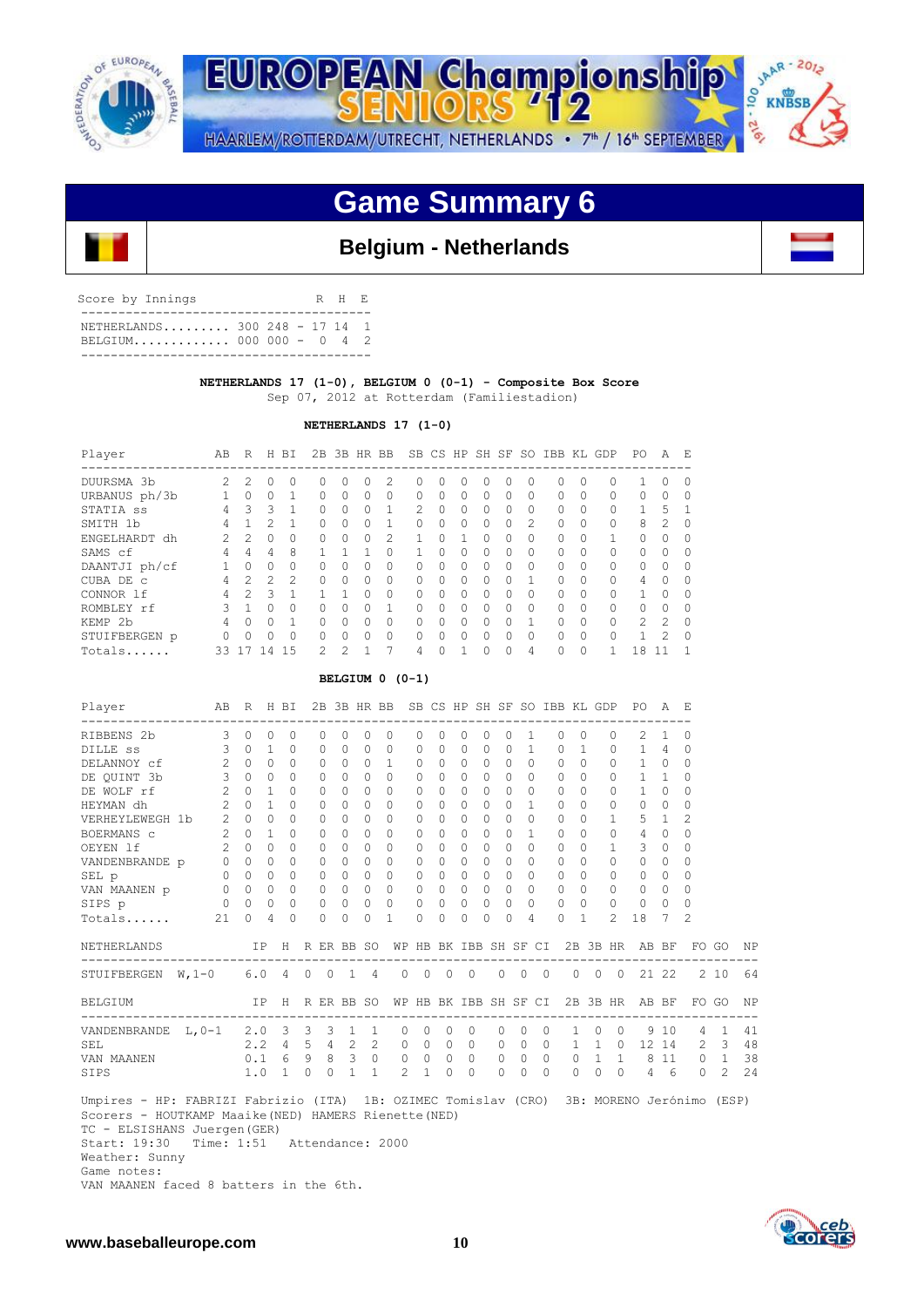

# SIMAR-2012 EUROPEAN Championship 01.2%

HAARLEM/ROTTERDAM/UTRECHT, NETHERLANDS • 7<sup>th</sup> / 16<sup>th</sup> SEPTEMBER

# **Leaders Summary**

## **Batting Leaders (as of Sep 07, 2012)**

 **(All games)**

| Hitting minimums - 1 Games<br>1.0 AB/Game<br>Pitching minimums - 1 Games<br>$1.0$ IP/Game                                                                                                                                                                                                                   | 2.7 TPA/Game                                                                                                                                                                                                                                                                                                                       |                                                                                                                                                                                                                                                                                                                                                                                      |
|-------------------------------------------------------------------------------------------------------------------------------------------------------------------------------------------------------------------------------------------------------------------------------------------------------------|------------------------------------------------------------------------------------------------------------------------------------------------------------------------------------------------------------------------------------------------------------------------------------------------------------------------------------|--------------------------------------------------------------------------------------------------------------------------------------------------------------------------------------------------------------------------------------------------------------------------------------------------------------------------------------------------------------------------------------|
| Batting avg<br>-----------                                                                                                                                                                                                                                                                                  | Slugging pct<br>------------                                                                                                                                                                                                                                                                                                       | On base pct<br>-----------                                                                                                                                                                                                                                                                                                                                                           |
| 1. SAMS Kalian, NED 1.000<br>VAGLIO Alessandro, ITA 1.000<br>SEMENOV Oleg, RUS 1.000<br>LATORRE Tyler, ITA 1.000<br>JOHANSSON Christof, SWE 1.000<br>AVAGNINA Lorenzo, ITA 1.000<br>7. KOTOWSKI Kevin, GER .750<br>HERNANDEZ Leonardo, ESP .750<br>CONNOR Wesley, NED .750<br>STATIA Hainley, NED .750      | 1. SAMS Kalian, NED 2.500<br>2. SEMENOV Oleg, RUS 1.667<br>3. CONNOR Wesley, NED 1.500<br>4. LATORRE Tyler, ITA 1.333<br>CHIARINI Mario, ITA 1.333<br>6. MERRIFIELD Matthew, SWE 1.250<br>7. KEPLER Maximilian, GER 1.000<br>BUDSKY Pavel, CZE 1.000<br>HERNANDEZ Leonardo, ESP 1.000<br>JOHNSON Michael, GBR 1.000                | 1. SAMS Kalian, NED 1.000<br>LATORRE Tyler, ITA 1.000<br>VAGLIO Alessandro, ITA 1.000<br>SEMENOV Oleg, RUS 1.000<br>JOHANSSON Christof, SWE 1.000<br>AVAGNINA Lorenzo, ITA 1.000<br>7. STATIA Hainley, NED .800<br>INFANTE Juan Carlo, ITA .800<br>9. MERRIFIELD Matthew, SWE .750<br>HERNANDEZ Leonardo, ESP .750                                                                   |
| Runs scored<br>-----------                                                                                                                                                                                                                                                                                  | Hits<br>$- - - -$                                                                                                                                                                                                                                                                                                                  | Runs batted in<br>--------------                                                                                                                                                                                                                                                                                                                                                     |
| 4<br>1. SAMS Kalian, NED<br>3<br>2. KOTOWSKI Kevin, GER<br>3<br>LATORRE Tyler, ITA<br>3<br>MERRIFIELD Matthew, SWE<br>3<br>STATIA Hainley, NED<br>3<br>TAVAREZ Franklin, ESP<br>3<br>JOHANSSON Christof, SWE<br>3<br>CHIARINI Mario, ITA<br>9. 11 tied at<br>2                                              | 1. SAMS Kalian, NED<br>4<br>2. 10 tied at<br>3                                                                                                                                                                                                                                                                                     | 8<br>1. SAMS Kalian, NED<br>4<br>2. JOHANNESSEN Peter, SWE<br>3<br>3. CHIARINI Mario, ITA<br>з<br>SPEER Jendrick, GER<br>$\overline{\mathbf{c}}$<br>5. PANTALEONI Giovann, ITA<br>2<br>CUBA DE Quintin, NED<br>$\overline{\mathbf{c}}$<br>ERMINI Gabriele, ITA<br>$\overline{a}$<br>AMBROSINO Paolino, ITA<br>2<br>GOLINDANO Jesus, ESP<br>$\overline{2}$<br>MERRIFIELD Matthew, SWE |
| Doubles<br>-------                                                                                                                                                                                                                                                                                          | Triples<br>-------                                                                                                                                                                                                                                                                                                                 | Home runs<br>---------                                                                                                                                                                                                                                                                                                                                                               |
| 1. MERRIFIELD Matthew, SWE<br>2<br>$\overline{2}$<br>BUDSKY Pavel, CZE<br>$\overline{2}$<br>SEMENOV Oleg, RUS<br>$\mathbf{1}$<br>4. 15 tied at                                                                                                                                                              | 1. CONNOR Wesley, NED<br>1<br>$\mathbf{1}$<br>CHIARINI Mario, ITA<br>JOHNSON Michael, GBR<br>1<br>1<br>SAMS Kalian, NED                                                                                                                                                                                                            | 1. SAMS Kalian, NED<br>1<br>KEPLER Maximilian, GER<br>1                                                                                                                                                                                                                                                                                                                              |
| Total bases                                                                                                                                                                                                                                                                                                 | Walks                                                                                                                                                                                                                                                                                                                              | Hit by pitch                                                                                                                                                                                                                                                                                                                                                                         |
| -----------<br>1. SAMS Kalian, NED<br>10<br>2. CONNOR Wesley, NED<br>6<br>5<br>3. MERRIFIELD Matthew, SWE<br>5<br>KEPLER Maximilian, GER<br>5<br>SEMENOV Oleg, RUS<br>5<br>BUDSKY Pavel, CZE<br>4<br>7. HERNANDEZ Leonardo, ESP<br>4<br>CHIARINI Mario, ITA<br>LATORRE Tyler, ITA<br>4<br>10.9 tied at<br>3 | -----<br>$\overline{\mathbf{2}}$<br>1. ENGELHARDT Bryan, NED<br>$\overline{2}$<br>INFANTE Juan Carlo, ITA<br>$\overline{\mathbf{2}}$<br>DUURSMA Michael, NED<br>$\overline{\mathbf{2}}$<br>JOHANSSON Christof, SWE<br>$\overline{\mathbf{2}}$<br>HANVI Frederic, FRA<br>$\overline{2}$<br>$CECH$ Petr, $CZE$<br>7. 25 tied at<br>1 | ------------<br>1. DRABEK Jan, CZE<br>1<br>1<br>AVAGNINA Lorenzo, ITA<br>1<br>ENGELHARDT Bryan, NED<br>$\mathbf 1$<br>HORNOSTAJ Aaron, GBR<br>1<br>TOUNTAS Antonios, GRE<br>FRANKE Michael, GER<br>$\mathbf{1}$<br>SPEER Jendrick, GER<br>$\mathbf{1}$                                                                                                                               |
| Sac bunts<br>---------                                                                                                                                                                                                                                                                                      | Sac flies<br>---------                                                                                                                                                                                                                                                                                                             | Stolen bases<br>------------                                                                                                                                                                                                                                                                                                                                                         |
| 1. ROXBURGH Matthew, GBR<br>1<br>1<br>HAJTMAR Jakub, CZE<br>TAVAREZ Franklin, ESP<br>1                                                                                                                                                                                                                      | 1. PILEGARD Magnus, SWE<br>1<br>MONAKHOV Maxim, RUS<br>1<br>SPEER Jendrick, GER<br>1<br>ERMINI Gabriele, ITA<br>1<br>GLASER Ludwig, GER<br>1                                                                                                                                                                                       | 1. HANVI Frederic, FRA<br>2<br>$\overline{2}$<br>STATIA Hainley, NED<br>1<br>$3. 10$ tied at                                                                                                                                                                                                                                                                                         |
| Total plate appearances<br>------------------------                                                                                                                                                                                                                                                         | At bats<br>-------                                                                                                                                                                                                                                                                                                                 | Steal attempts<br>--------------                                                                                                                                                                                                                                                                                                                                                     |
| 1. DRONG Martin, CZE<br>6<br>6<br>DRABEK $Jan, CZE$<br>SCHNEIDER Martin, CZE<br>6<br>5<br>$4 \t17 + i$ ed at                                                                                                                                                                                                | 1. SCHNEIDER Martin, CZE<br>6<br>5<br>2. FIGUEROA Daniel, ESP<br>COLABELLO Christop, ITA<br>5<br>DRAREK Jan CZE                                                                                                                                                                                                                    | 1. STATIA Hainley, NED<br>2<br>$\overline{2}$<br>HANVI Frederic, FRA<br>3. 13 tied at<br>$\mathbf{1}$                                                                                                                                                                                                                                                                                |

| Slugging pct<br>. _ _ _ _ _ _ _ _ _ _ |                                  |   |  |
|---------------------------------------|----------------------------------|---|--|
|                                       | 1. SAMS Kalian, NED 2.500        |   |  |
|                                       | 2. SEMENOV Oleg, RUS 1.667       |   |  |
|                                       | 3. CONNOR Wesley, NED 1.500      |   |  |
|                                       | 4. LATORRE Tyler, ITA 1.333      |   |  |
|                                       | CHIARINI Mario, ITA 1.333        |   |  |
|                                       | 6. MERRIFIELD Matthew, SWE 1.250 |   |  |
|                                       | 7. KEPLER Maximilian, GER 1.000  |   |  |
|                                       | BUDSKY Pavel, CZE 1.000          |   |  |
|                                       | HERNANDEZ Leonardo, ESP 1.000    |   |  |
|                                       | JOHNSON Michael, GBR 1.000       |   |  |
| Hits                                  |                                  |   |  |
|                                       | 1. SAMS Kalian, NED              | 4 |  |
|                                       | 2. 10 tied at                    | 3 |  |
|                                       |                                  |   |  |

| 1. CONNOR Wesley, NED |
|-----------------------|
| CHIARINI Mario, ITA   |
| JOHNSON Michael, GBR  |
| SAMS Kalian, NED      |

|  | 1. ENGELHARDT Bryan, NED | ٥ |
|--|--------------------------|---|
|  | INFANTE Juan Carlo, ITA  | 2 |
|  | DUURSMA Michael, NED     | ٥ |
|  | JOHANSSON Christof, SWE  | ٥ |
|  | HANVI Frederic, FRA      | ٥ |
|  | CECH Petr, CZE           | 2 |
|  | $7.25$ tied at           | 1 |

| 1. PILEGARD Magnus, SWE | 1 |
|-------------------------|---|
| MONAKHOV Maxim, RUS     | 1 |
| SPEER Jendrick, GER     | 1 |
| ERMINI Gabriele, ITA    | 1 |
| GLASER Ludwig, GER      | 1 |

| 1. DRONG Martin, CZE  |   | 1. SCHNEIDER Martin, CZE<br>6 |
|-----------------------|---|-------------------------------|
| DRABEK Jan, CZE       | 6 | 2. FIGUEROA Daniel, ESP 5     |
| SCHNEIDER Martin, CZE | 6 | COLABELLO Christop, ITA       |
| 4. 17 tied at         | 5 | DRABEK Jan, CZE<br>5          |
|                       |   | 5<br>BUDSKY Pavel, CZE        |
|                       |   | 5<br>GRANATO Anthony, ITA     |
|                       |   | HEJMA Matej, CZE<br>5         |
|                       |   | 5<br>MALIK Jakub, CZE         |
|                       |   | KEPLER Maximilian, GER<br>5   |
|                       |   | 5<br>DRONG Martin, CZE        |

## **Dn** base pct

| 1. SAMS Kalian, NED 1.000       |                         |
|---------------------------------|-------------------------|
| LATORRE Tyler, ITA 1.000        |                         |
| VAGLIO Alessandro, ITA 1.000    |                         |
| SEMENOV Oleg, RUS 1.000         |                         |
| JOHANSSON Christof, SWE 1.000   |                         |
| AVAGNINA Lorenzo, ITA 1.000     |                         |
| 7. STATIA Hainley, NED .800     |                         |
| INFANTE Juan Carlo, ITA .800    |                         |
| 9. MERRIFIELD Matthew, SWE .750 |                         |
| HERNANDEZ Leonardo, ESP .750    |                         |
| Runs batted in<br>------------- |                         |
| 1. SAMS Kalian, NED      8      |                         |
| 2. JOHANNESSEN Peter, SWE 4     |                         |
| 3. CHIARINI Mario, ITA 3        |                         |
| SPEER Jendrick, GER             | $\overline{\mathbf{3}}$ |
| 5. PANTALEONI Giovann, ITA 2    |                         |
|                                 |                         |
| CUBA DE Quintin, NED            | $\overline{2}$          |
| ERMINI Gabriele, ITA 2          |                         |
| AMBROSINO Paolino, ITA 2        |                         |
| GOLINDANO Jesus, ESP 2          |                         |
| MERRIFIELD Matthew, SWE         | $\overline{2}$          |

| ------- |                        |  |   |
|---------|------------------------|--|---|
|         | SAMS Kalian, NED       |  |   |
|         | KEPLER Maximilian, GER |  | 1 |

## **Total bases Walks Hit by pitch**

| DRABEK Jan, CZE       | 1  |
|-----------------------|----|
| AVAGNINA Lorenzo, ITA | 1  |
| ENGELHARDT Bryan, NED | 1  |
| HORNOSTAJ Aaron, GBR  | 1  |
| TOUNTAS Antonios, GRE | 1  |
| FRANKE Michael, GER   | 1  |
| SPEER Jendrick, GER   | 1. |
|                       |    |

### Sac flies Sac **bunts** Stolen bases

| -------------          |                |
|------------------------|----------------|
| 1. HANVI Frederic, FRA | 2              |
| STATIA Hainley, NED    | $\overline{2}$ |
| 3. 10 tied at          | 1              |

### At bats **Total plants** Steal attempts **----------------------- ------- --------------**

| 1. STATIA Hainley, NED             |   |
|------------------------------------|---|
| HANVI Frederic, FRA                | 2 |
| $3.13$ tied at $\ldots$ . $\ldots$ |   |

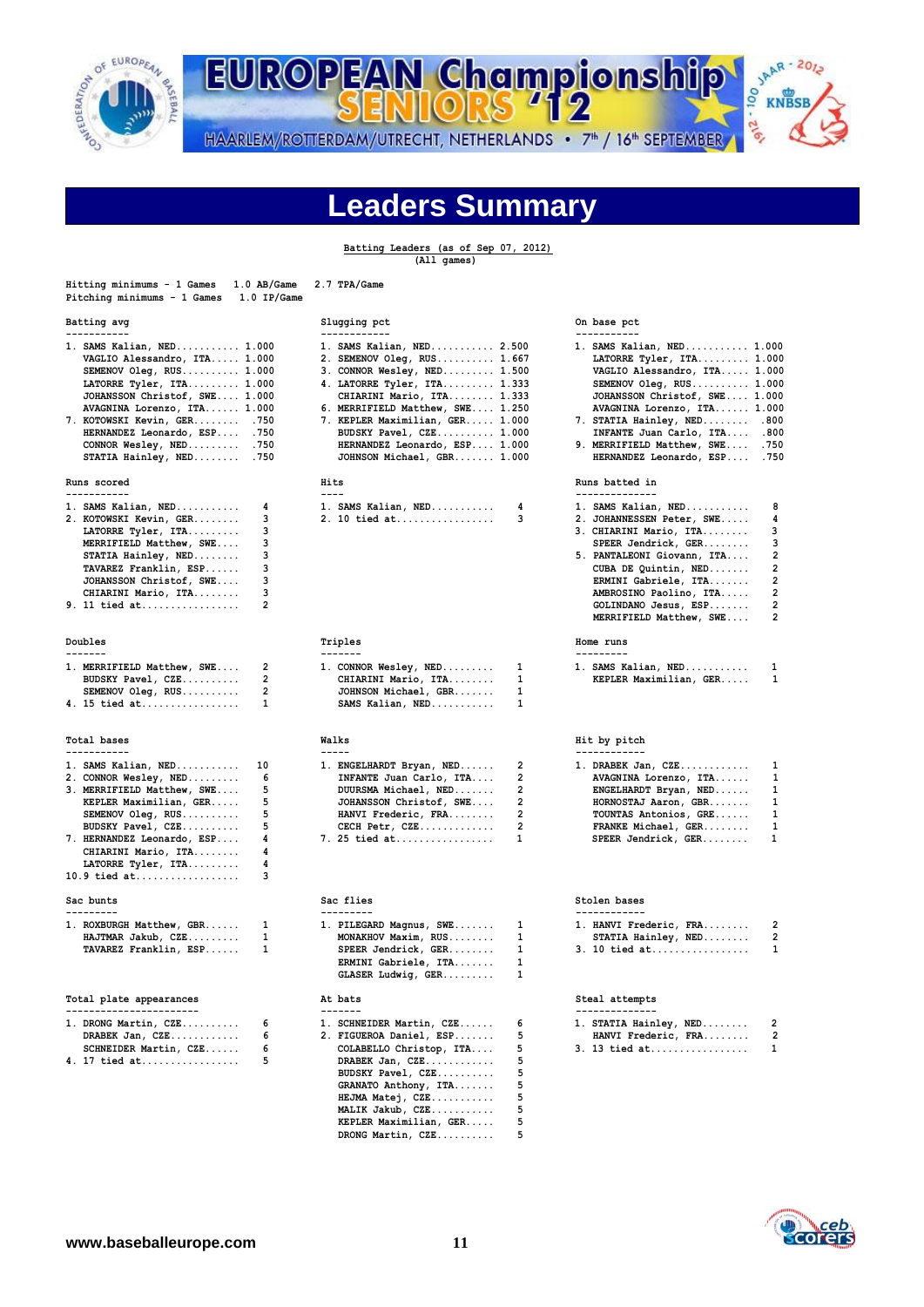

| <b>MOZINATION</b><br>Ĕ | EAN<br>HAARLEM/ROTTERDAM/UTRECHT, NETHERLANDS . | Championship<br>S<br>KN<br><b>COL</b><br>7 <sup>th</sup> / 16 <sup>th</sup> SEPTEMBER |
|------------------------|-------------------------------------------------|---------------------------------------------------------------------------------------|
| Strikeouts             | Caught stealing                                 | Grounded into DP                                                                      |



## **---------- --------------- ---------------- 1. SCHNEIDER Martin, CZE...... 4 1. BROCKMEYER Sascha, GER..... 1 1. 11 tied at.................. 1**<br> **2. ZACHOS Iason, GRE............ 3 DAL ZOTTO Yann, FRA........** 1<br> **3. 13 tied at.........................** 2

- **2. ZACHOS Iason, GRE.......... 3 DAL ZOTTO Yann, FRA........ 1 3. 13 tied at................. 2 GOUOREN Max, GRE........... 1**
- 

## **Batting Analysis Leaders (as of Sep 07, 2012) (All games)**

| Hitting minimums - 1 Games              | $1.0$ AB/Game | 2.7 TPA/Game |
|-----------------------------------------|---------------|--------------|
| Pitching minimums - 1 Games 1.0 IP/Game |               |              |
|                                         |               |              |

| 1. BUDSKY Pavel, CZE 1.000    | 1. MALIK Jakub, CZE 1.000    | 1. MALIK Jakub, CZE 1.000     |
|-------------------------------|------------------------------|-------------------------------|
| SAMS Kalian, $NED$ $1.000$    | CUBA DE Quintin, NED 1.000   | DRONG Martin, CZE 1.000       |
| CONNOR Wesley, $NED$ $1.000$  | SAMS Kalian, $NED$ $1.000$   | VASILYEV Alexandr, RUS 1.000  |
| HERNANDEZ Leonardo, ESP 1.000 | HAJTMAR Jakub, CZE 1.000     | SAMS Kalian, NED 1.000        |
| MARTINEZ Daniel, ESP 1.000    | STATIA Hainley, NED 1.000    | HERNANDEZ Leonardo, ESP 1.000 |
| CROS Anthony, $FRA$ $1.000$   | PIQUET Luc, FRA $1.000$      | MERRIFIELD Matthew, SWE 1.000 |
| FIGUEROA Francisco, ESP 1.000 | VAGLIO Alessandro, ITA 1.000 | WILEY Samuel, GBR 1.000       |
| 8. McGRAW Matthew, GBR .667   | $SEMENT$ Oleg, $RUS$ 1.000   | MARTINEZ Daniel, ESP 1.000    |
| 9. STATTA Hainley, NED. 500   | TAVAREZ Franklin, ESP 1.000  |                               |

## $Avg w/2 outs$

| 1. HEJMA Matej, CZE 1.000     | 1. SMITH Curt, NED 1.000      | 1. SAMS Kalian, NED 1.000     |
|-------------------------------|-------------------------------|-------------------------------|
| GRANATO Anthony, ITA 1.000    | CUBA DE Quintin, NED 1.000    | MERRIFIELD Matthew, SWE 1.000 |
| CUBA DE Quintin, NED 1.000    | HERNANDEZ Leonardo, ESP 1.000 | STATIA Hainley, NED 1.000     |
| LAUSEN Robin, SWE 1.000       | SAMS Kalian, $NED$ $1.000$    | PEYRICHOU Florian, FRA 1.000  |
| DAL ZOTTO Yann, FRA 1.000     | VASILYEV Alexandr, RUS 1.000  | LATORRE Tyler, ITA 1.000      |
| SAMS Kalian, $NED$ $1.000$    | KOTOWSKI Kevin, GER 1.000     | GOLINDANO Jesus, ESP 1.000    |
| HERNANDEZ Leonardo, ESP 1.000 | LATORRE Tyler, ITA 1.000      | SPEER Jendrick, GER 1.000     |
| STATIA Hainley, NED 1.000     | SAMCHUK Victor, RUS 1.000     | VAGLIO Alessandro, ITA 1.000  |
| HAJTMAR Jakub, CZE 1.000      | CROS Anthony, $FRA$ $1.000$   | McGRAW Matthew, GBR 1.000     |
| JOHANNESSEN Peter, SWE 1.000  | SEMENOV $Oleg$ , RUS $1.000$  | TAVAREZ Franklin, ESP 1.000   |

## Avg w/bases loaded **Avg w/RBI ops Pct adv** runners

| ------------------            |                                |                               |
|-------------------------------|--------------------------------|-------------------------------|
| 1. DRABEK Jan, CZE 1.000      | 1. STATIA Hainley, $NED$ 1.000 | 1. JAHN Lukas, GER 1.000      |
| MERRIFIELD Matthew, SWE 1.000 | CONNOR Wesley, $NED$ $1.000$   | STATIA Hainley, NED 1.000     |
| SAMS Kalian, $NED$ $1.000$    | HAJTMAR Jakub, CZE 1.000       | DAL ZOTTO Yann, FRA 1.000     |
| AMBROSINO Paolino, ITA 1.000  | HERNANDEZ Leonardo, ESP 1.000  | SAMS Kalian, NED 1.000        |
| GOLINDANO Jesus, ESP 1.000    | SAMS Kalian, $NED$ $1.000$     | AMBROSINO Paolino, ITA 1.000  |
| VAGLIO Alessandro, ITA 1.000  | MERRIFIELD Matthew, SWE 1.000  | JOHANNESSEN Peter, SWE 1.000  |
| FIGUEROA Francisco, ESP 1.000 | CHIARINI Mario, ITA 1.000      | LAUSEN Robin, SWE 1.000       |
| PANTALEONI Giovann, ITA 1.000 | JOHNSON Michael, GBR 1.000     | GLASER Ludwig, GER 1.000      |
| NAVARRO Dewis, ESP 1.000      | SPEER Jendrick, GER 1.000      | MERRIFIELD Matthew, SWE 1.000 |
| 10.SCHNEIDER Martin, CZE .000 | GOLINDANO Jesus, ESP 1.000     | TAVAREZ Franklin, ESP 1.000   |

## **Pinch hitting avg Pinch hit at bats Pinch hits**

| 1. SALAZAR Juan Manue, ESP 1.000<br>SANTORA $Jack, ITA$ $1.000$<br>3. KLIJN Richard, GBR .000<br>LOBANOV Andrey, RUS .000<br>DESIMONI Stefano, ITA .000<br>DAANTJI Shaldimar, NED .000<br>KRITIKOS Peter, GRE .000<br>URBANUS Nick, NED .000 | 1. URBANUS Nick, NED 1<br>KRITIKOS Peter, GRE 1<br>DAANTJI Shaldimar, NED 1<br>DESIMONI Stefano, ITA 1<br>LOBANOV Andrey, RUS 1<br>KLIJN Richard, GBR 1<br>SALAZAR Juan Manue, ESP 1<br>SANTORA Jack, $ITA$ $1$ | 1. SANTORA Jack, ITA<br>$\overline{\phantom{0}}$<br>SALAZAR Juan Manue, ESP 1 |
|----------------------------------------------------------------------------------------------------------------------------------------------------------------------------------------------------------------------------------------------|-----------------------------------------------------------------------------------------------------------------------------------------------------------------------------------------------------------------|-------------------------------------------------------------------------------|
| 2-out RBIs                                                                                                                                                                                                                                   | Runners advanced                                                                                                                                                                                                | Runners left on base                                                          |
| ----------                                                                                                                                                                                                                                   | --------------                                                                                                                                                                                                  | --------------------                                                          |

| 1. SAMS Kalian, NED 2    | 1. JOHANNESSEN Peter, SWE 3 | 1. COLABELLO Christop, ITA |  |
|--------------------------|-----------------------------|----------------------------|--|
| JOHANNESSEN Peter, SWE 2 | 2. PILEGARD Magnus, SWE 2   | 2. PAZ Andy, FRA           |  |
| 3. 12 tied at 1          | ENGELHARDT Bryan, NED 2     | MALIK Jakub, CZE           |  |

| 1. BUDSKY Pavel, CZE 1.000    | 1. MALIK Jakub, CZE 1.000    |  | 1. MALIK Jakub, CZE. |
|-------------------------------|------------------------------|--|----------------------|
| SAMS Kalian, $NED$ $1.000$    | CUBA DE Quintin, NED 1.000   |  | DRONG Martin, CZE    |
| CONNOR Wesley, $NED$ 1.000    | SAMS Kalian, $NED$ 1.000     |  | VASILYEV Alexandr    |
| HERNANDEZ Leonardo, ESP 1.000 | HAJTMAR Jakub, CZE 1.000     |  | SAMS Kalian, NED.    |
| MARTINEZ Daniel, ESP 1.000    | STATIA Hainley, NED 1.000    |  | HERNANDEZ Leonard    |
| CROS Anthony, $FRA$ $1.000$   | PIQUET Luc, FRA $1.000$      |  | MERRIFIELD Matthe    |
| FIGUEROA Francisco, ESP 1.000 | VAGLIO Alessandro, ITA 1.000 |  | WILEY Samuel, GBR    |
| 8. McGRAW Matthew, GBR .667   | SEMENOV $Oleg$ , RUS $1.000$ |  | MARTINEZ Daniel, 1   |
| 9. STATIA Hainley, NED .500   | TAVAREZ Franklin, ESP 1.000  |  | JAHN Lukas, GER      |
| SMITH $Curt, NED$ .500        | LATORRE Tyler, ITA 1.000     |  | SAMCHUK Victor, R    |
|                               |                              |  |                      |

## Avg w/bases empty **Avg w/runners**

| SMITH Curt, NED 1.000         |  |
|-------------------------------|--|
| CUBA DE Quintin, NED 1.000    |  |
| HERNANDEZ Leonardo, ESP 1.000 |  |
| SAMS Kalian, NED 1.000        |  |
| VASILYEV Alexandr, RUS 1.000  |  |
| KOTOWSKI Kevin, GER 1.000     |  |
| LATORRE Tyler, ITA 1.000      |  |
| SAMCHUK Victor, RUS 1.000     |  |
| CROS Anthony, FRA 1.000       |  |
| SEMENOV Oleg, RUS 1.000       |  |

| STATIA Hainley, NED 1.000     |  |
|-------------------------------|--|
| CONNOR Wesley, NED 1.000      |  |
| HAJTMAR Jakub, CZE 1.000      |  |
| HERNANDEZ Leonardo, ESP 1.000 |  |
| SAMS Kalian, NED 1.000        |  |
| MERRIFIELD Matthew, SWE 1.000 |  |
| CHIARINI Mario, ITA 1.000     |  |
| JOHNSON Michael, GBR 1.000    |  |
| SPEER Jendrick, GER 1.000     |  |
| GOLINDANO Jesus, ESP 1.000    |  |

| 1. SALAZAR Juan Manue, ESP 1.000 | 1. URBANUS Nick, NED 1    | <b>1. SANTORA</b> |
|----------------------------------|---------------------------|-------------------|
| SANTORA Jack, $ITA$ $1.000$      | KRITIKOS Peter, GRE 1     | <b>SALAZAR</b>    |
| 3. KLIJN Richard, GBR .000       | DAANTJI Shaldimar, NED 1  |                   |
| LOBANOV Andrey, RUS .000         | DESIMONI Stefano, ITA 1   |                   |
| DESIMONI Stefano, ITA .000       | LOBANOV Andrey, RUS 1     |                   |
| DAANTJI Shaldimar, NED .000      | KLIJN Richard, GBR 1      |                   |
| KRITIKOS Peter, GRE .000         | SALAZAR Juan Manue, ESP 1 |                   |
| URBANUS Nick, NED .000           | SANTORA Jack, ITA 1       |                   |

| 1. JOHANNESSEN Peter, SWE | 3 |
|---------------------------|---|
| 2. PILEGARD Magnus, SWE   | 2 |
| ENGELHARDT Bryan, NED     | 2 |
| RIERA Jose Luis, ESP      | 2 |
| KEMP Dwayne, NED          | 2 |
| URBANUS Nick, NED         | 2 |
| 7. 15 tied at             | 1 |

### Avg vs left **Avg vs right** Avg vs right Pct reach as leadoff

| 1. BUDSKY Pavel, CZE 1.000    | 1. MALIK Jakub, CZE 1.000    | 1. MALIK Jakub, CZE 1.000     |
|-------------------------------|------------------------------|-------------------------------|
| SAMS Kalian, $NED$ $1.000$    | CUBA DE Quintin, NED 1.000   | DRONG Martin, CZE 1.000       |
| CONNOR Wesley, $NED$ 1.000    | SAMS Kalian, $NED$ $1.000$   | VASILYEV Alexandr, RUS 1.000  |
| HERNANDEZ Leonardo, ESP 1.000 | HAJTMAR Jakub, CZE 1.000     | SAMS Kalian, $NED$ $1.000$    |
| MARTINEZ Daniel, ESP 1.000    | STATIA Hainley, NED 1.000    | HERNANDEZ Leonardo, ESP 1.000 |
| CROS Anthony, $FRA$ $1.000$   | PIQUET Luc, FRA $1.000$      | MERRIFIELD Matthew, SWE 1.000 |
| FIGUEROA Francisco, ESP 1.000 | VAGLIO Alessandro, ITA 1.000 | WILEY Samuel, GBR 1.000       |
| 8. McGRAW Matthew, GBR .667   | SEMENOV $Oleg$ , RUS $1.000$ | MARTINEZ Daniel, ESP 1.000    |
| 9. STATIA Hainley, NED .500   | TAVAREZ Franklin, ESP 1.000  | JAHN Lukas, GER 1.000         |
| SMITH $Curt, NED$ .500        | LATORRE Tyler, ITA 1.000     | SAMCHUK Victor, RUS 1.000     |

| . SAMS Kalian, NED 1.000      |  |
|-------------------------------|--|
| MERRIFIELD Matthew, SWE 1.000 |  |
| STATIA Hainley, NED 1.000     |  |
| PEYRICHOU Florian, FRA 1.000  |  |
| LATORRE Tyler, ITA 1.000      |  |
| GOLINDANO Jesus, ESP 1.000    |  |
| SPEER Jendrick, GER 1.000     |  |
| VAGLIO Alessandro, ITA 1.000  |  |
| McGRAW Matthew, GBR 1.000     |  |
| TAVAREZ Franklin, ESP 1.000   |  |

| 1. DRABEK Jan, CZE 1.000      | 1. STATIA Hainley, NED 1.000  | 1. JAHN Lukas, GER 1.000      |
|-------------------------------|-------------------------------|-------------------------------|
| MERRIFIELD Matthew, SWE 1.000 | CONNOR Wesley, $NED$ 1.000    | STATIA Hainley, NED 1.000     |
| SAMS Kalian, $NED$ $1.000$    | HAJTMAR Jakub, CZE 1.000      | DAL ZOTTO Yann, FRA 1.000     |
| AMBROSINO Paolino, ITA 1.000  | HERNANDEZ Leonardo, ESP 1.000 | SAMS Kalian, $NED$ $1.000$    |
| GOLINDANO Jesus, ESP 1.000    | SAMS Kalian, $NED$ $1.000$    | AMBROSINO Paolino, ITA 1.000  |
| VAGLIO Alessandro, ITA 1.000  | MERRIFIELD Matthew, SWE 1.000 | JOHANNESSEN Peter, SWE 1.000  |
| FIGUEROA Francisco, ESP 1.000 | CHIARINI Mario, ITA 1.000     | LAUSEN Robin, SWE 1.000       |
| PANTALEONI Giovann, ITA 1.000 | JOHNSON Michael, GBR 1.000    | GLASER Ludwig, GER 1.000      |
| NAVARRO Dewis, ESP 1.000      | SPEER Jendrick, GER 1.000     | MERRIFIELD Matthew, SWE 1.000 |
| 10.SCHNEIDER Martin, CZE .000 | GOLINDANO Jesus, ESP 1.000    | TAVAREZ Franklin, ESP 1.000   |

| 1. SANTORA Jack, ITA    |  |
|-------------------------|--|
| SALAZAR Juan Manue, ESP |  |
|                         |  |
|                         |  |
|                         |  |
|                         |  |

| 1. SAMS Kalian, NED 2    | 1. JOHANNESSEN Peter, SWE 3 | 1. COLABELLO Christop, ITA 6 |  |
|--------------------------|-----------------------------|------------------------------|--|
| JOHANNESSEN Peter, SWE 2 | 2. PILEGARD Magnus, SWE 2   | 2. PAZ Andy, FRA $4$         |  |
| 3. 12 tied at       1    | ENGELHARDT Bryan, NED 2     | MALIK Jakub, CZE 4           |  |
|                          | RIERA Jose Luis, ESP 2      | 4. CROS Anthony, FRA $3$     |  |
|                          | KEMP Dwayne, NED 2          | RIERA Jose Luis, ESP 3       |  |
|                          | URBANUS Nick, NED 2         | DAANTJI Shaldimar, NED 3     |  |
|                          | 7. 15 tied at 1             | VERHEYLEWEGHEN Jam, BEL 3    |  |
|                          |                             | VASILYEV Alexandr, RUS 3     |  |
|                          |                             |                              |  |
|                          |                             |                              |  |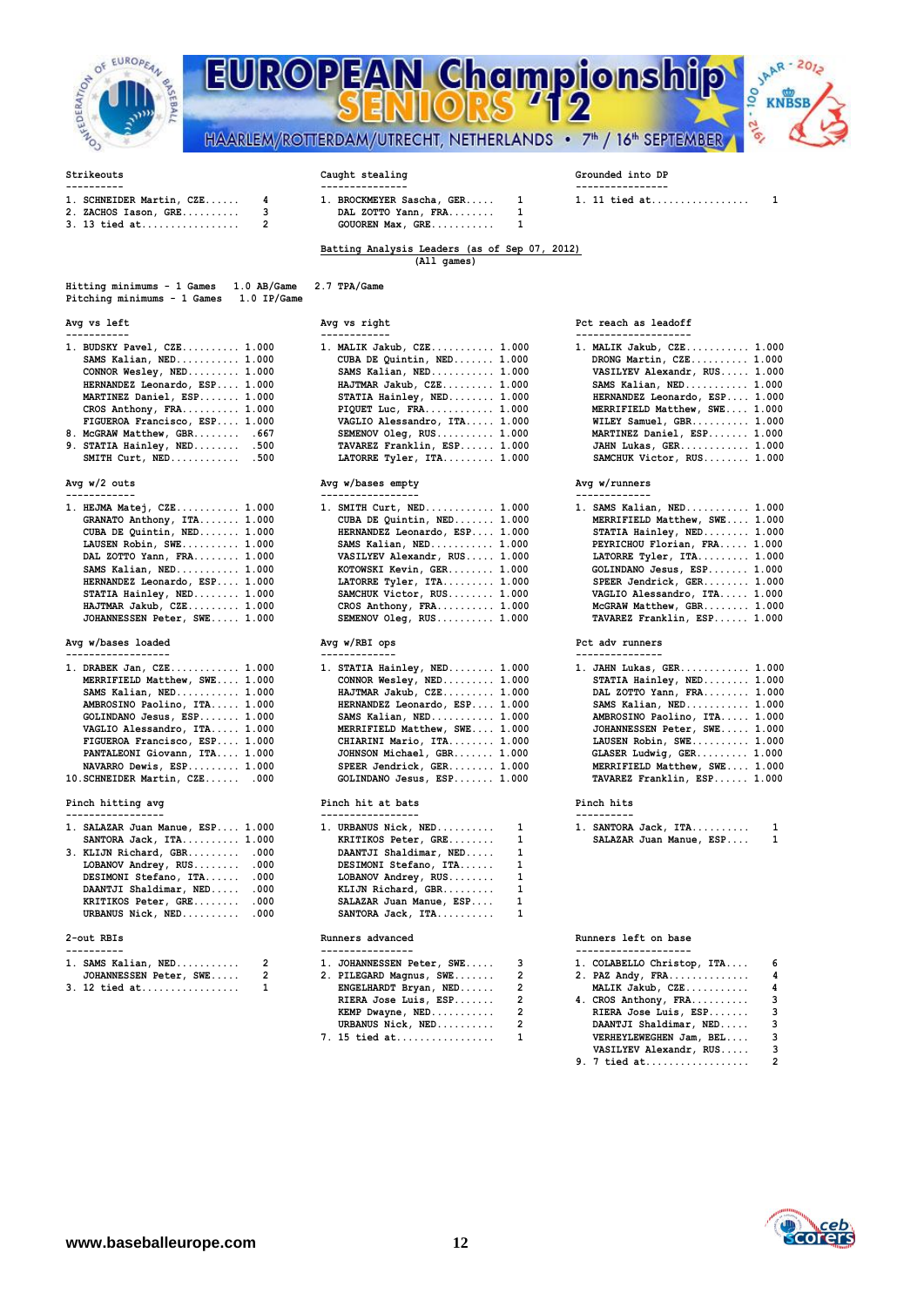



| 1. KEPLER Maximilian, GER | ٩ |
|---------------------------|---|
| PAZ Andy, FRA             | ٩ |
| LARRY Shawn, GER          | ٩ |
| GUEHRING Simon, GER       | ٩ |
| FALLS Christopher, GBR    | ٩ |
| 6. 15 tied at             | 2 |

| 1. KEPLER Maximilian, GER 3 | 1. MCOUEARY-ENNIS Aed, GBR 3 | 1. KEPLER Maximilian, GER 99.00 |
|-----------------------------|------------------------------|---------------------------------|
| PAZ Andy, $FRA$ 3           | HEJMA Matej, CZE 3           | GRANATO Anthony, ITA 99.00      |
| LARRY Shawn, GER 3          | MARCHE Boris, FRA 3          | BROCKMEYER Sascha, GER 99.00    |
| $GUEHRING$ Simon, $GER$ 3   | DRABEK Jan, $CZE$ 3          | LAUSEN Robin, SWE 99.00         |
| FALLS Christopher, GBR 3    | 5. 18 tied at 2              | LEFEVRE Maxime, FRA 99.00       |

## Fly outs **Ground outs** Ground outs **Ground outs Fly outs/Ground outs**

| 1. KEPLER Maximilian, GER 3 | 1. MCQUEARY-ENNIS Aed, GBR 3 | 1. KEPLER Maximilian, GER 99.00 |
|-----------------------------|------------------------------|---------------------------------|
| PAZ Andy, $FRA$ 3           | $HEJMA Matei, CZE$ 3         | GRANATO Anthony, ITA 99.00      |
| LARRY Shawn, GER 3          | MARCHE Boris, FRA 3          | BROCKMEYER Sascha, GER 99.00    |
| $GUEHRING Simon, GER.$ 3    | DRABEK Jan, $CZE$ 3          | LAUSEN Robin, SWE $99.00$       |
| FALLS Christopher, GBR 3    | 5. 18 tied at 2              | LEFEVRE Maxime, FRA 99.00       |
| 6. 15 tied at 2             |                              | CONNOR Wesley, $NED$ 99.00      |
|                             |                              | MERRIFIELD Matthew, SWE 99.00   |
|                             |                              | WILEY Samuel, GBR 99.00         |
|                             |                              | DEMETRAL James, GRE 99.00       |
|                             |                              | PEYRICHOU Florian, FRA 99.00    |

## **Ground outs/Fly outs**

| 1. HEJMA Matej, CZE 99.00    |       |
|------------------------------|-------|
| MALIK Jakub, CZE 99.00       |       |
| BUDSKY Pavel, CZE            | 99.00 |
| DRABEK Jan, CZE 99.00        |       |
| STATIA Hainley, NED          | 99.00 |
| FRANKE Michael, GER          | 99.00 |
| JAHN Lukas, GER 99.00        |       |
| HERNANDEZ Leonardo, ESP      | 99.00 |
| LONG David, SWE 99.00        |       |
| AMBROSINO Paolino, ITA 99.00 |       |
|                              |       |

### **Batting Per-Game Leaders (as of Sep 07, 2012) (All games)**

## **Hitting minimums - 1 Games 1.0 AB/Game 2.7 TPA/Game Pitching minimums - 1 Games 1.0 IP/Game**

|  |                                                                                                                                                                                                                                                                            | 1. BUDSKY Pavel, CZE 2.00                                                                                                                                                                                                                                                |  |
|--|----------------------------------------------------------------------------------------------------------------------------------------------------------------------------------------------------------------------------------------------------------------------------|--------------------------------------------------------------------------------------------------------------------------------------------------------------------------------------------------------------------------------------------------------------------------|--|
|  |                                                                                                                                                                                                                                                                            | MERRIFIELD Matthew, SWE 2.00                                                                                                                                                                                                                                             |  |
|  |                                                                                                                                                                                                                                                                            | $SEMENT$ Oleg, $RUS$ 2.00                                                                                                                                                                                                                                                |  |
|  |                                                                                                                                                                                                                                                                            | 4. HERNANDEZ Leonardo, ESP 1.00                                                                                                                                                                                                                                          |  |
|  |                                                                                                                                                                                                                                                                            | GLASER Ludwig, GER 1.00                                                                                                                                                                                                                                                  |  |
|  |                                                                                                                                                                                                                                                                            | GAJZLER Philip, SWE 1.00                                                                                                                                                                                                                                                 |  |
|  |                                                                                                                                                                                                                                                                            | JAHN Lukas, GER 1.00                                                                                                                                                                                                                                                     |  |
|  |                                                                                                                                                                                                                                                                            | JOHANNESSEN Peter, SWE 1.00                                                                                                                                                                                                                                              |  |
|  |                                                                                                                                                                                                                                                                            | PEREZ Nestor, ESP 1.00                                                                                                                                                                                                                                                   |  |
|  | 1. SAMS Kalian, $NED$ $4.00$<br>2. BUDSKY Pavel, CZE 3.00<br>GRANATO Anthony, ITA 3.00<br>KOTOWSKI Kevin, GER 3.00<br>STATIA Hainley, NED 3.00<br>CONNOR Wesley, $NED$ 3.00<br>MERRIFIELD Matthew, SWE 3.00<br>HERNANDEZ Leonardo, ESP 3.00<br>VAGLIO Alessandro, ITA 3.00 | 1. SAMS Kalian, NED 4.00<br>2. MERRIFIELD Matthew, SWE 3.00<br>KOTOWSKI Kevin, GER 3.00<br>STATIA Hainley, NED 3.00<br>TAVAREZ Franklin, ESP 3.00<br>CHIARINI Mario, ITA 3.00<br>LATORRE Tyler, ITA 3.00<br>JOHANSSON Christof, SWE 3.00<br>9. FIGUEROA Daniel, ESP 2.00 |  |

## **Triples per game Homers per game RBIs per game**

| ----------------              | ---------------                | -------------                  |  |
|-------------------------------|--------------------------------|--------------------------------|--|
| 1. CONNOR Wesley, NED 1.00    | 1. KEPLER Maximilian, GER 1.00 | 1. SAMS Kalian, NED 8.00       |  |
| SAMS Kalian, $NED$ $1.00$     | SAMS Kalian, $NED$ $1.00$      | 2. JOHANNESSEN Peter, SWE 4.00 |  |
| JOHNSON Michael, GBR 1.00     | 3. SCHNEIDER Martin, CZE 0.00  | 3. CHIARINI Mario, ITA 3.00    |  |
| CHIARINI Mario, ITA 1.00      | GRANATO Anthony, ITA 0.00      | SPEER Jendrick, GER 3.00       |  |
| 5. SCHNEIDER Martin, CZE 0.00 | DRABEK Jan, $CZE$ 0.00         | 5. AMBROSINO Paolino, ITA 2.00 |  |
| COLABELLO Christop, ITA 0.00  | COLABELLO Christop, ITA 0.00   | CUBA DE Quintin, NED 2.00      |  |
| KEPLER Maximilian, GER 0.00   | BUDSKY Pavel, CZE 0.00         | MERRIFIELD Matthew, SWE 2.00   |  |
| BUDSKY Pavel, CZE 0.00        | FIGUEROA Daniel, ESP 0.00      | GOLINDANO Jesus, ESP 2.00      |  |
| FIGUEROA Daniel, ESP 0.00     | HEJMA Matej, CZE 0.00          | ERMINI Gabriele, ITA 2.00      |  |
| DRONG Martin CZE 0.00         | MALIK Jakub CZE 0.00           | 10 BUDSKY Pavel $CSE$ 1.00     |  |

| 1. STATIA Hainley, NED    | 2.00  |
|---------------------------|-------|
| HANVI Frederic, FRA       | 2.00  |
| 3. VASILYEV Alexandr, RUS | 1.00  |
| HERNANDEZ Leonardo, ESP   | 1.00  |
| SAMS Kalian, NED          | 1.00  |
| FRANKE Michael, GER       | 1.00  |
| LAUSEN Robin, SWE         | 1.00  |
| PIQUET Luc, FRA           | 1.00  |
| INFANTE Juan Carlo, ITA   | 1.00  |
| גמס הנצאת חססם            | 1. OO |

## **---------------- ----------------------**

| 1. SCHNEIDER Martin, CZE | 6.00 | 1. SCHNEIDER Martin, CZE  | 6.00 |
|--------------------------|------|---------------------------|------|
| 2. BUDSKY Pavel, CZE     | 5.00 | DRABEK Jan, CZE           | 6.00 |
| KEPLER Maximilian, GER   | 5.00 | DRONG Martin, CZE         | 6.00 |
| FIGUEROA Daniel, ESP     | 5.00 | 4. KEPLER Maximilian, GER | 5.00 |
| MALIK Jakub, CZE         | 5.00 | HEJMA Matej, CZE          | 5.00 |
| HEJMA Matej, CZE         | 5.00 | COLABELLO Christop, ITA   | 5.00 |
| DRONG Martin, CZE        | 5.00 | BUDSKY Pavel, CZE         | 5.00 |
| COLABELLO Christop, ITA  | 5.00 | MALIK Jakub, CZE          | 5.00 |
| GRANATO Anthony, ITA     | 5.00 | FIGUEROA Daniel, ESP      | 5.00 |
| DRABEK $Jan, CZE$        | 5.00 | GRANATO Anthony, ITA      | 5.00 |

| SAMS Kalian, NED        | 4.00 | 1. SAMS Kalian, NED        | 4.00 |
|-------------------------|------|----------------------------|------|
| BUDSKY Pavel, CZE       | 3.00 | 2. MERRIFIELD Matthew, SWE | 3.00 |
| GRANATO Anthony, ITA    | 3.00 | KOTOWSKI Kevin, GER        | 3.00 |
| KOTOWSKI Kevin, GER     | 3.00 | STATIA Hainley, NED        | 3.00 |
| STATIA Hainley, NED     | 3.00 | TAVAREZ Franklin, ESP      | 3.00 |
| CONNOR Wesley, NED      | 3.00 | CHIARINI Mario, ITA        | 3.00 |
| MERRIFIELD Matthew, SWE | 3.00 | LATORRE Tyler, ITA         | 3.00 |
| HERNANDEZ Leonardo, ESP | 3.00 | JOHANSSON Christof, SWE    | 3.00 |
| VAGLIO Alessandro, ITA  | 3.00 | 9. FIGUEROA Daniel, ESP    | 2.00 |
| LATORRE Tyler, ITA      | 3.00 | CUBA DE Quintin, NED       | 2.00 |

|  | 1. CONNOR Wesley, NED 1.00<br>SAMS Kalian, $NED$ $1.00$<br>JOHNSON Michael, GBR 1.00<br>CHIARINI Mario, ITA 1.00<br>5. SCHNEIDER Martin, CZE 0.00<br>COLABELLO Christop, ITA 0.00<br>KEPLER Maximilian, GER 0.00<br>BUDSKY Pavel, CZE 0.00<br>FIGUEROA Daniel, ESP 0.00<br>DRONG Martin, $CZE$ $0.00$ |  | 1. KEPLER Maximilian, GER 1.00<br>SAMS Kalian, $NED$ $1.00$<br>3. SCHNEIDER Martin, CZE 0.00<br>GRANATO Anthony, ITA 0.00<br>DRABEK Jan, $CZE$ 0.00<br>COLABELLO Christop, ITA 0.00<br>BUDSKY Pavel, CZE 0.00<br>FIGUEROA Daniel, ESP 0.00<br>HEJMA Matej, CZE 0.00<br>MALIK Jakub, CZE 0.00 | 1. SAMS Kalian, NED 8.00<br>2. JOHANNESSEN Peter, SWE 4.00<br>3. CHIARINI Mario, ITA 3.00<br>SPEER Jendrick, GER 3.00<br>5. AMBROSINO Paolino, ITA 2.00<br>CUBA DE Quintin, NED 2.00<br>MERRIFIELD Matthew, SWE 2.00<br>GOLINDANO Jesus, ESP 2.00<br>ERMINI Gabriele, ITA 2.00<br>10. BUDSKY Pavel, CZE 1.00 |
|--|-------------------------------------------------------------------------------------------------------------------------------------------------------------------------------------------------------------------------------------------------------------------------------------------------------|--|----------------------------------------------------------------------------------------------------------------------------------------------------------------------------------------------------------------------------------------------------------------------------------------------|--------------------------------------------------------------------------------------------------------------------------------------------------------------------------------------------------------------------------------------------------------------------------------------------------------------|

| STATIA Hainley, NED 2.00      | 1. INFANTE Juan Carlo, ITA   | 2.00 |
|-------------------------------|------------------------------|------|
| HANVI Frederic, FRA 2.00      | JOHANSSON Christof, SWE      | 2.00 |
| . VASILYEV Alexandr, RUS 1.00 | DUURSMA Michael, NED         | 2.00 |
| HERNANDEZ Leonardo, ESP 1.00  | CECH Petr, CZE               | 2.00 |
| SAMS Kalian, $NED$ $1.00$     | $ENGELHARDT$ $Bryan$ , $NED$ | 2.00 |
| FRANKE Michael, GER 1.00      | HANVI Frederic, FRA 2.00     |      |
| LAUSEN Robin, SWE 1.00        | 7. DRONG Martin, CZE         | 1.00 |
| PIQUET Luc, FRA $1.00$        | STATIA Hainley, NED          | 1.00 |
| INFANTE Juan Carlo, ITA 1.00  | SMITH Curt, NED              | 1.00 |
| BERT Joris, FRA 1.00          | JAHN Lukas, GER 1.00         |      |

## **At bats per game Plate appearances/game**

| 1. SCHNEIDER Martin, CZE | 6.00 | 1. SCHNEIDER Martin, CZE  | 6.00 |
|--------------------------|------|---------------------------|------|
| 2. BUDSKY Pavel, CZE     | 5.00 | DRABEK Jan, CZE           | 6.00 |
| KEPLER Maximilian, GER   | 5.00 | DRONG Martin, CZE         | 6.00 |
| FIGUEROA Daniel, ESP     | 5.00 | 4. KEPLER Maximilian, GER | 5.00 |
| MALIK Jakub, CZE         | 5.00 | HEJMA Matej, CZE          | 5.00 |
| HEJMA Matej, CZE         | 5.00 | COLABELLO Christop, ITA   | 5.00 |
| DRONG Martin, CZE        | 5.00 | BUDSKY Pavel, CZE         | 5.00 |
| COLABELLO Christop, ITA  | 5.00 | MALIK Jakub, CZE          | 5.00 |
| GRANATO Anthony, ITA     | 5.00 | FIGUEROA Daniel, ESP      | 5.00 |
| DRABEK Jan. $CZE$        | 5.00 | GRANATO Anthony, ITA      | 5.00 |

## **Hits per game Runs scored per game Doubles per game**

| 1. BUDSKY Pavel, CZE       | 2.00 |
|----------------------------|------|
| MERRIFIELD Matthew, SWE    | 2.00 |
| SEMENOV Oleg, RUS          | 2.00 |
| 4. HERNANDEZ Leonardo, ESP | 1.00 |
| GLASER Ludwig, GER         | 1.00 |
| GAJZLER Philip, SWE        | 1.00 |
| JAHN Lukas, GER            | 1.00 |
| JOHANNESSEN Peter, SWE     | 1.00 |
| PEREZ Nestor, ESP          | 1.00 |
| CONNOR Wesley, NED         | 1.00 |
|                            |      |

| Stolen bases per game         |  | Walks per game                 | Strikeouts per game |  |                                 |  |  |  |  |
|-------------------------------|--|--------------------------------|---------------------|--|---------------------------------|--|--|--|--|
| DRONG Martin, CZE 0.00        |  | MALIK Jakub, CZE 0.00          |                     |  | $10.BUDSKY$ Pavel, $CZE$ $1.00$ |  |  |  |  |
| FIGUEROA Daniel, ESP 0.00     |  | HEJMA Matej, CZE 0.00          |                     |  | ERMINI Gabriele, ITA 2.00       |  |  |  |  |
| BUDSKY Pavel, CZE 0.00        |  | FIGUEROA Daniel, ESP 0.00      |                     |  | GOLINDANO Jesus, ESP 2.00       |  |  |  |  |
| KEPLER Maximilian, GER 0.00   |  | BUDSKY Pavel, CZE 0.00         |                     |  | MERRIFIELD Matthew, SWE 2.00    |  |  |  |  |
| COLABELLO Christop, ITA 0.00  |  | COLABELLO Christop, ITA 0.00   |                     |  | CUBA DE Quintin, NED 2.00       |  |  |  |  |
| 5. SCHNEIDER Martin, CZE 0.00 |  | DRABEK Jan, $CZE$ 0.00         |                     |  | 5. AMBROSINO Paolino, ITA 2.00  |  |  |  |  |
| CHIARINI Mario, ITA 1.00      |  | GRANATO Anthony, ITA 0.00      |                     |  | SPEER Jendrick, GER 3.00        |  |  |  |  |
| JOHNSON Michael, GBR 1.00     |  | 3. SCHNEIDER Martin, CZE 0.00  |                     |  | 3. CHIARINI Mario, ITA 3.00     |  |  |  |  |
| SAMS Kalian, $NED$ $1.00$     |  | SAMS Kalian, NED 1.00          |                     |  | 2. JOHANNESSEN Peter, SWE 4.00  |  |  |  |  |
| 1. CONNOR Wesley, NED 1.00    |  | 1. KEPLER Maximilian, GER 1.00 |                     |  | 1. SAMS Kalian, NED 8.00        |  |  |  |  |
|                               |  |                                |                     |  |                                 |  |  |  |  |

| 1. STATIA Hainley, NED 2.00    |  | 1. INFANTE Juan Carlo, ITA 2.00 |  | 1. GRANATO Anthony, ITA 0.00 |  |
|--------------------------------|--|---------------------------------|--|------------------------------|--|
| HANVI Frederic, FRA 2.00       |  | JOHANSSON Christof, SWE 2.00    |  | DRABEK Jan, $CZE$ 0.00       |  |
| 3. VASILYEV Alexandr, RUS 1.00 |  | DUURSMA Michael, NED 2.00       |  | KEPLER Maximilian, GER 0.00  |  |
| HERNANDEZ Leonardo, ESP 1.00   |  | CECH Petr, $CZE$ 2.00           |  | FIGUEROA Daniel, ESP 0.00    |  |
| SAMS Kalian, $NED$ $1.00$      |  | $ENGELHARDT$ Bryan, $NED$ 2.00  |  | KOTOWSKI Kevin, GER 0.00     |  |
| FRANKE Michael, GER 1.00       |  | HANVI Frederic, FRA 2.00        |  | PEREZ Nestor, ESP 0.00       |  |
| LAUSEN Robin, SWE 1.00         |  | 7. DRONG Martin, CZE 1.00       |  | GUEHRING Simon, GER 0.00     |  |
| PIQUET Luc, FRA $1.00$         |  | STATIA Hainley, NED 1.00        |  | JOHANNESSEN Peter, SWE 0.00  |  |
| INFANTE Juan Carlo, ITA 1.00   |  | SMITH $Curt, NED$ $1.00$        |  | MERRIFIELD Matthew, SWE 0.00 |  |
| BERT Joris, $FRA$ 1.00         |  | JAHN Lukas, GER 1.00            |  | AMBROSINO Paolino, ITA 0.00  |  |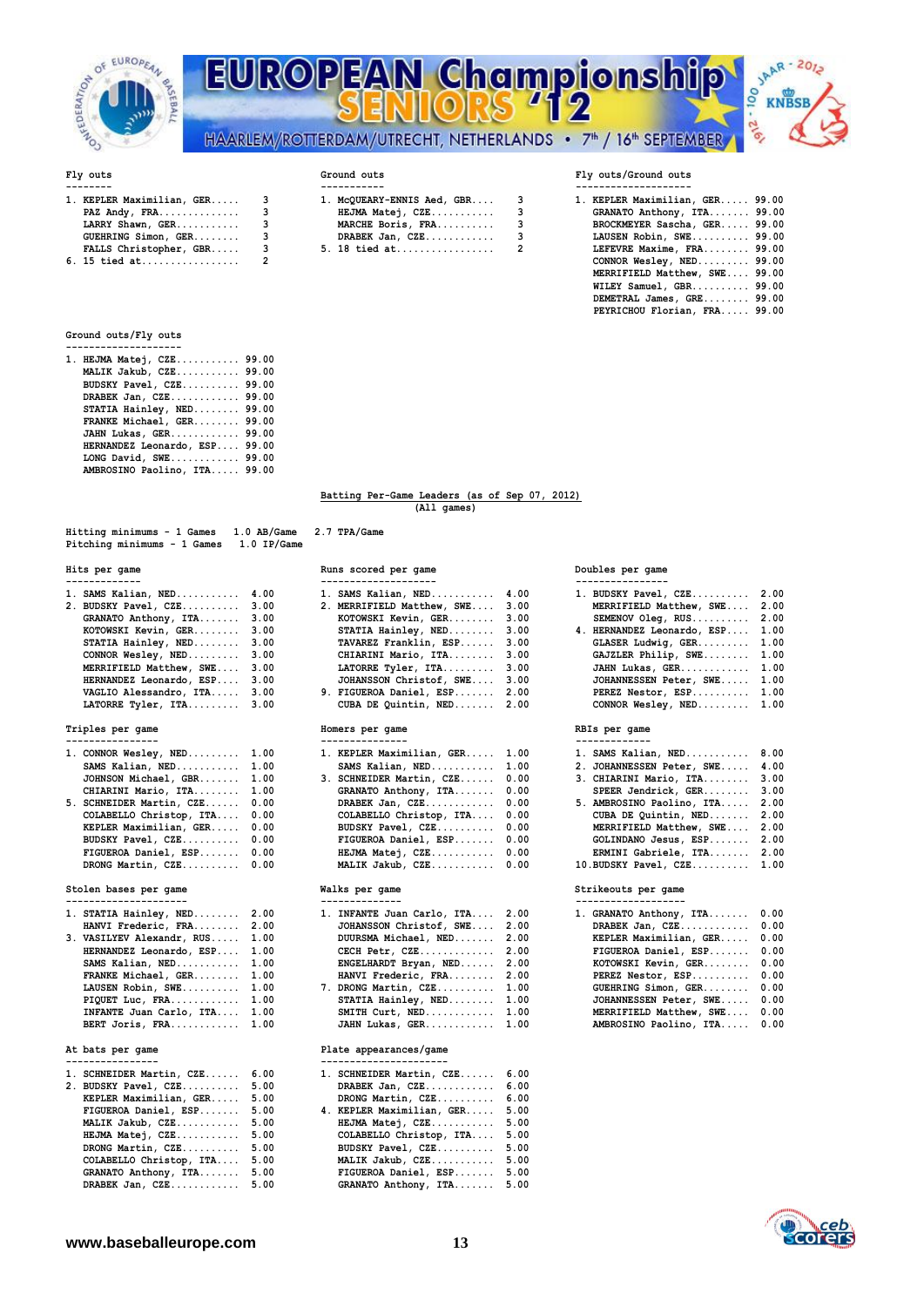

## JAAR - 2012 EUROPEAN Championship **KNBSB** -216 HAARLEM/ROTTERDAM/UTRECHT, NETHERLANDS • 7<sup>th</sup> / 16<sup>th</sup> SEPTEMBER

### **Pitching Leaders (as of Sep 07, 2012) (All games)**

**Hitting minimums - 1 Games 1.0 AB/Game 2.7 TPA/Game Pitching minimums - 1 Games 1.0 IP/Game Earned run avg Series and Series proposing bat avg Series proposing bat avg -------------- ---------------- ---------------** 1. NACAR Leslie, ESP......... 0.00 1. DA SILVA Tiago, ITA........ .000 **STUIFBERGEN Tom, NED....... 0.00 STAEHELY Christian, SWE.... .000 RICHETTI Carlos, ITA........ .000** DE LOS SANTOS Samm, ESP.... .000  **WATERMAN Paul, GBR......... 0.00**<br>DA SILVA Tiago, ITA......... 0.00<br>DEWALD Martin, GER......... 0.00 **5. NACAR Leslie, ESP.......... .136**<br>**6. WATERMAN Paul, GBR......... .143 MINARIK Marek, CZE......... 0.00 6. WATERMAN Paul, GBR......... 143<br>KAPOTHANASIS Chris, GRE.... 0.00 KULIK Artem, RUS........... 143 KAPOTHANASIS Chris, GRE.... 0.00 8.123 8.123 8.123 8.123 8.143 8.143 8.143 8.143 8.143 8.143 8.143 8.143 8.143 8.143 8.143 8.143 8.143 8.143 8.143 8.143 8.143 8.143 8.143 8.143 8.143 8.143 8.143 8.143 8.143 8.143 8.143 8 KULIK Artem, RUS........... 0.00 8. McQUEARY-ENNIS Aed, GBR.... .188**<br>SIPS Kenneth, BEL......... 0.00 9. STUIFBERGEN Tom, NED....... .190 **SIPS Kenneth, BEL.......... 0.00 9. STUIFBERGEN Tom, NED....... .190**<br>VRYONIS Iosif, GRE......... 0.00 10.BRIONES Patrice, FRA....... .200  **10.BRIONES Patrice, FRA....... .200 Batters struck out CONTING BATTERS SO out looking ------------------ ---------------------- ---- 1. NACAR Leslie, ESP.......... 9 1. NACAR Leslie, ESP.......... 4 1. NACAR Leslie, ESP.......... 1** 2. SOMMER Luke, GER............ 8 2. DA SILVA Tiago, ITA......... 3<br>3. BRIONES Patrice, FRA....... 7 3. SOMMER Luke, GER............ 2 3. SOMMER Luke, GER...........<br>WATERMAN Paul, GBR......... 1. DA SILVA Tiago, ITA......... 6 **WATERMAN Paul, GBR.......... 2**<br>LEANDER Rikard, SWE........ 6 5. KARKATSELOS Efthym, GRE.... 1 6 5. KARKATSELOS Efthym, GRE.... 1 6. SHIROKIY Anton, RUS........ 4 LEANDER Rikard, SWE........ 1 **WATERMAN Paul, GBR......... 4** BRIONES Patrice, FRA....... 1<br>STUIFBERGEN Tom, NED....... 4 DEWALD Martin, GER......... 1 **DEWALD Martin, GER........ 9. DEWALD Martin, GER......... 3 BLAZEK Jan, CZE............ 1 10.5 tied at.................. Saves Barrow Community School Community Appearances Games Games** started **----- ----------- ------------- 1. 27 tied at................. 1 1. 12 tied at................. 1 Games finished Games in relief Sac bunts allowed -------------- --------------- -----------------** 1. CHATZIKYRIAKOS Dim, GRE.... 1 1. 15 tied at................... 1 DEWALD Martin, GER......... 1 **DE LOS SANTOS Samm, ESP....** 1  **MINARIK Marek, CZE......... 1 WATERMAN Paul, GBR......... 1 STAEHELY Christian, SWE.... 1 SIPS Kenneth, BEL.......... 1 RICHETTI Carlos, ITA....... 1 KVATERNIK Darko, CRO....... 1 KULIK Artem, RUS........... 1 Sac flies allowed Losses Runners picked off Runners picked off ----------------- ------ ------------------** 1. BLAZEK Jan, CZE.............. 1 1. KARKATSELOS Efthym, GRE.... 1 1. BLAZEK Jan, CZE............<br>SHIROKIY Anton, RUS........ 1 1 MARIN Dejan, CRO........... 1  **SHIROKIY Anton, RUS........ 1 MARIN Dejan, CRO........... 1 MINARIK Marek, CZE......... 1 McQUEARY-ENNIS Aed, GBR.... 1**  1 MINARIK Marek, CZE.......... 1<br>1 SHIROKIY Anton, RUS........ 1 **MARIN Dejan, CRO................ 1**<br> **LEANDER Rikard, SWE........** 1 **SHIROKIY Anton, RUS.........** 1<br> **VANDENBRANDEN Kenn, BEL....** 1  **VANDENBRANDEN Kenn, BEL.... 1 Wild pitches Balks Hit batters ------------ ----- ----------- 1. SIPS Kenneth, BEL.......... 2 1. SIPS Kenneth, BEL.......... 1 2. LEANDER Rikard, SWE........ 1 MINARIK Marek, CZE......... 1 ORFANAKOS Evagelos, GRE..... 1**<br>SHIROKIY Anton, RUS........ 1 SHIROKIY Anton, RUS........ **DEWALD Martin, GER.......... 1 SOMMER Luke, GER........... 1 BLAZEK Jan, CZE............ 1 Intentional BB allowed Hits allowed Runs allowed**

| Innings pitched |
|-----------------|

|      | 1. BRIONES Patrice, FRA    | 9.0 |
|------|----------------------------|-----|
|      | 2. BLAZEK Jan, CZE         | 7.0 |
|      | NACAR Leslie, ESP          | 7.0 |
|      | 4. SOMMER Luke, GER        | 6.2 |
|      | 5. LEANDER Rikard, SWE     | 6.0 |
|      | STUIFBERGEN Tom, NED       | 6.0 |
|      | 7. SHIROKIY Anton, RUS     | 4.1 |
|      | 8. McQUEARY-ENNIS Aed, GBR | 4.0 |
|      | WATERMAN Paul, GBR         | 4.0 |
|      | DA SILVA Tiago, ITA        | 4.0 |
| Wins |                            |     |
|      |                            |     |
|      |                            |     |

| 1. NACAR Leslie, ESP | 1  |
|----------------------|----|
| DA SILVA Tiago, ITA  | 1. |
| DEWALD Martin, GER   | 1  |
| BRIONES Patrice, FRA | 1. |
| LEANDER Rikard, SWE  | 1  |
| STUIFBERGEN Tom, NED | 1  |

|  |  |  |  |  |  | 1. 12 tied at |  |  |  |  |  |  |  |  |  |  |
|--|--|--|--|--|--|---------------|--|--|--|--|--|--|--|--|--|--|

| ---------                  |              |
|----------------------------|--------------|
| 1. KARKATSELOS Efthym, GRE | $\mathbf{1}$ |
| DEWALD Martin, GER         | 1            |
| BRIONES Patrice, FRA       | 1            |

| $1$ BLAZEK Jan CZE |  |  |  |  |  |  |
|--------------------|--|--|--|--|--|--|

| 1. SIPS Kenneth, BEL | 1 |
|----------------------|---|
| MINARIK Marek, CZE   | 1 |
| KVATERNIK Darko, CRO | 1 |
| BRIONES Patrice, FRA | 1 |
| NACAR Leslie, ESP    | 1 |
| SOMMER Luke, GER     | 1 |
| BLAZEK Jan, CZE      | 1 |
|                      |   |

| 1. STAEHELY Christian, SWE 0 | 1. STAEHELY Christian, SWE 0 |  |
|------------------------------|------------------------------|--|
| DE LOS SANTOS Samm, ESP 0    | DE LOS SANTOS Samm, ESP 0    |  |
| RICHETTI Carlos, ITA 0       | RICHETTI Carlos, ITA 0       |  |
| DA SILVA Tiago, ITA 0        | DA SILVA Tiago, ITA 0        |  |
| $5.$ KULIK Artem, RUS $1$    | STUIFBERGEN Tom, NED 0       |  |
| ORFANAKOS Evagelos, GRE 1    | KAPOTHANASIS Chris, GRE 0    |  |
| SIPS Kenneth, $BEL$ $1$      | NACAR Leslie, ESP 0          |  |
| 8. VRYONIS Iosif, GRE 2      | SIPS Kenneth, BEL 0          |  |
| WATERMAN Paul, GBR 2         | WATERMAN Paul, GBR 0         |  |
| $10.NACAR$ Leslie, $ESP$     | $10.KULIK$ Artem, $RUS$ 1    |  |

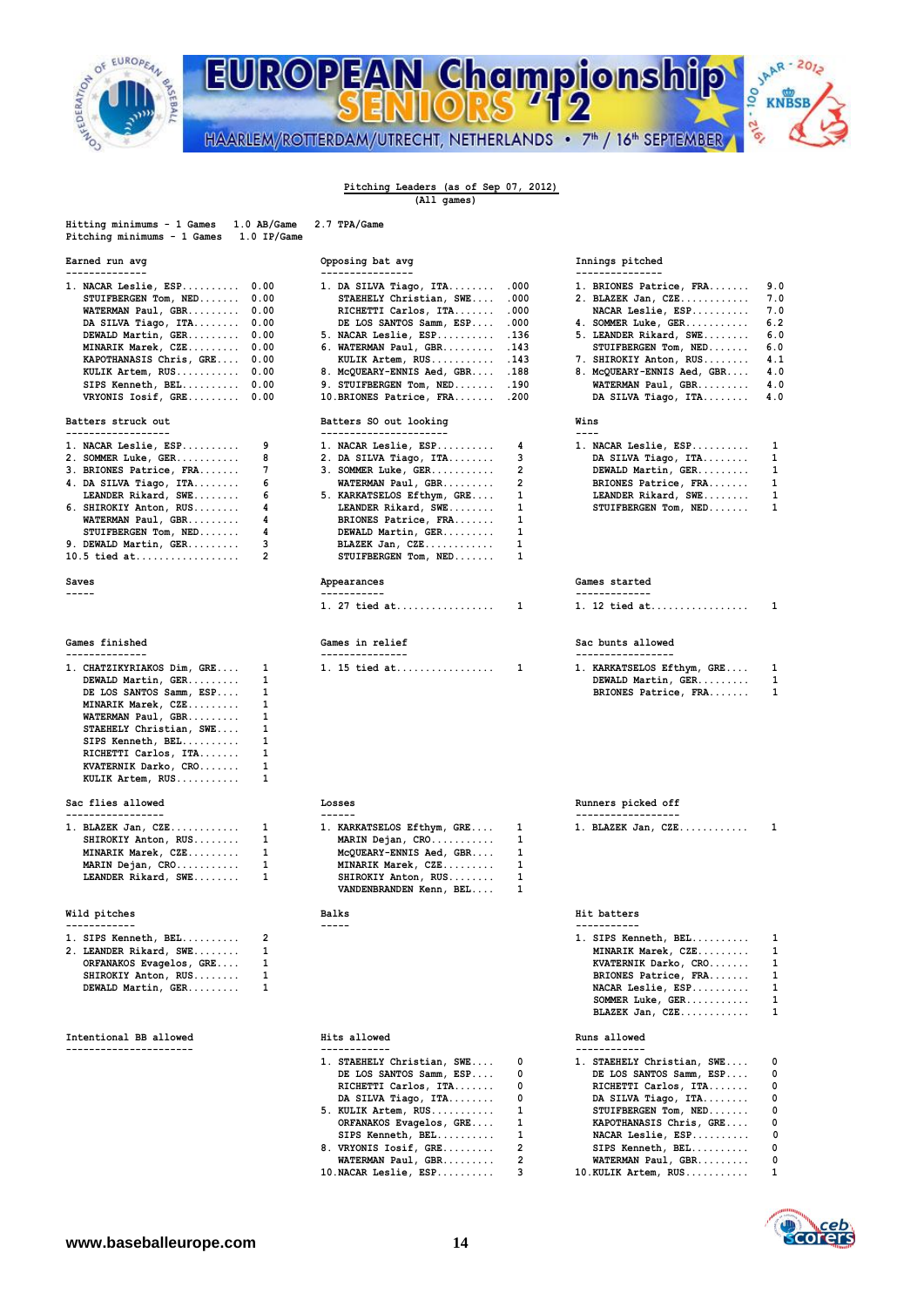

# EUROPEAN Championship HAARLEM/ROTTERDAM/UTRECHT, NETHERLANDS • 7<sup>th</sup> / 16<sup>th</sup> SEPTEMBER



| 1. STAEHELY Christian, SWE 0 | 1. STAEHELY Christian, SWE 0 | 1. STAEHELY Chr     |
|------------------------------|------------------------------|---------------------|
| DE LOS SANTOS Samm, ESP 0    | DE LOS SANTOS Samm, ESP 0    | DE LOS SANTO        |
| RICHETTI Carlos, ITA 0       | RICHETTI Carlos, ITA 0       | RICHETTI Car        |
| DA SILVA Tiago, ITA 0        | KARKATSELOS Efthym, GRE 0    | <b>MCOUEARY-ENN</b> |
| $STUIFBERGEN Tom, NED \t.$   | MINARIK Marek, CZE 0         | <b>KAPOTHANASIS</b> |
| KAPOTHANASIS Chris, GRE 0    | VRYONIS Iosif, GRE  0        | STUIFBERGEN         |
| NACAR Leslie, $ESP$ $0$      | $NACAR$ Leslie, $ESP$ 0      | <b>WATERMAN Pau</b> |
| $SIPS$ Kenneth, $BEL$ 0      | $WATERMAN$ Paul, $GBR$ $0$   | SIPS Kenneth        |
| $WATERMAN$ Paul, $GBR$ 0     | 9. SIPS Kenneth, BEL $1$     | DA SILVA Tia        |
| KULIK Artem, RUS 0           | KULIK Artem, RUS 1           | DEWALD Marti        |
|                              |                              |                     |

| 1. STAEHELY Christian, SWE | 0 | 1. STAEHELY Christian, SWE | 0          |
|----------------------------|---|----------------------------|------------|
| DE LOS SANTOS Samm, ESP    | 0 | DE LOS SANTOS Samm, ESP    | 0          |
| RICHETTI Carlos, ITA       | 0 | RICHETTI Carlos, ITA       | 0          |
| MCQUEARY-ENNIS Aed, GBR    | 0 | McQUEARY-ENNIS Aed, GBR    | $^{\circ}$ |
| SHIROKIY Anton, RUS        | 0 | SHIROKIY Anton, RUS        | 0          |
| KAPOTHANASIS Chris, GRE    | 0 | KAPOTHANASIS Chris, GRE    | $^{\circ}$ |
| STUIFBERGEN Tom, NED       | 0 | STUIFBERGEN Tom, NED       | $\Omega$   |
| WATERMAN Paul, GBR         | 0 | WATERMAN Paul, GBR         | $^{\circ}$ |
| SIPS Kenneth, BEL          | 0 | SIPS Kenneth, BEL          | 0          |
| DA SILVA Tiago, ITA        | 0 | DA SILVA Tiago, ITA        |            |

## **Hitting minimums - 1 Games 1.0 AB/Game 2.7 TPA/Game Pitching minimums - 1 Games 1.0 IP/Game**

| 1. DEWALD Martin, GER      | .000 |
|----------------------------|------|
| VRYONIS Iosif, GRE         | .000 |
| DE LOS SANTOS Samm, ESP    | .000 |
| RICHETTI Carlos, ITA       | .000 |
| 5. MCQUEARY-ENNIS Aed, GBR | .000 |
| SEL Yannick, BEL           | .000 |
| DA SILVA Tiago, ITA        | .000 |
| KULIK Artem, RUS           | .000 |
| SIPS Kenneth, BEL          | .000 |
| ORFANAKOS Evagelos, GRE    | .000 |
|                            |      |

## $B/avg w/2 outs$

| --------------               |                                 |                                              |
|------------------------------|---------------------------------|----------------------------------------------|
| 1. LEANDER Rikard, SWE .000  | 1. DE LOS SANTOS Samm, ESP .000 | 1. BRIONES Patrice, FRA 11                   |
| NACAR Leslie, ESP .000       | RICHETTI Carlos, ITA .000       | و ۔<br>2. BLAZEK Jan, CZE                    |
| SEL Yannick, $BEL$ .000      | 3. WATERMAN Paul, GBR .000      | - 8<br>3. McQUEARY-ENNIS Aed, GBR            |
| DA SILVA Tiago, ITA .000     | DA SILVA Tiago, ITA .000        | 4. KVATERNIK Darko, CRO<br>- 6               |
| KAPOTHANASIS Chris, GRE .000 | ORFANAKOS Evagelos, GRE .000    | LEANDER Rikard, SWE 6                        |
| KULIK Artem, RUS .000        | STAEHELY Christian, SWE .000    | 6. SHIROKIY Anton, RUS 5                     |
| VRYONIS Iosif, GRE .000      | 7. NACAR Leslie, ESP 143        | NACAR Leslie, ESP<br>- 5                     |
| STAEHELY Christian, SWE .000 | 8. LEANDER Rikard, SWE . 154    | $-5$<br>MINARIK Marek, CZE                   |
| RICHETTI Carlos, ITA .000    | 9. BRIONES Patrice, FRA .182    | 9. KAPOTHANASIS Chris, GRE<br>$\overline{4}$ |
| DE LOS SANTOS Samm, ESP .000 | McQUEARY-ENNIS Aed, GBR .182    | VANDENBRANDEN Kenn, BEL<br>- 4               |
|                              |                                 |                                              |

| ---------------- |                                    |                |                                  |  |                     |  |
|------------------|------------------------------------|----------------|----------------------------------|--|---------------------|--|
|                  | 1. STUIFBERGEN Tom, NED 10         |                | 1. RICHETTI Carlos, ITA 99.00    |  | 1. DEWALD Marti     |  |
|                  | 2. SOMMER Luke, GER 9              |                | 2. MCQUEARY-ENNIS Aed, GBR 4.00  |  | SIPS Kenneth        |  |
|                  | 3. BLAZEK Jan, CZE                 | $7\phantom{0}$ | VANDENBRANDEN Kenn, BEL 4.00     |  | STAEHELY Chr        |  |
|                  | BRIONES Patrice, FRA 7             |                | 4. KVATERNIK Darko, CRO 3.00     |  | DE LOS SANTO        |  |
|                  | 5. WATERMAN Paul, GBR              | 5 -            | MARIN Dejan, CRO 3.00            |  | <b>VRYONIS Iosi</b> |  |
|                  | DEWALD Martin, GER                 | 5              | 6. MINARIK Marek, CZE 2.50       |  | 6. STUIFBERGEN      |  |
|                  | NACAR Leslie, $ESP$ 5              |                | 7. BRIONES Patrice, FRA 1.57     |  | DA SILVA Tia        |  |
|                  | DA SILVA Tiago, ITA 5              |                | 8. LEANDER Rikard, SWE 1.50      |  | 8. SOMMER Luke,     |  |
|                  | 9. 3 tied at $\ldots$ . $\ldots$ 4 |                | 9. KAPOTHANASTS Chris. GRE. 1.33 |  | 9 KARKATSELOS       |  |

## **------------- ----------------**

| 1. MCQUEARY-ENNIS Aed, GBR 18.00<br>VANDENBRANDEN Kenn, BEL 18.00 |  | 1. SIPS Kenneth, BEL 18.00<br>VRYONIS Iosif, GRE 18.00 |
|-------------------------------------------------------------------|--|--------------------------------------------------------|
| RICHETTI Carlos, ITA 18.00                                        |  | 3. KARKATSELOS Efthym, GRE 15.43                       |
| 4. KVATERNIK Darko, CRO 16.20                                     |  | 4. STUIFBERGEN Tom, NED 15.00                          |
| MARIN Dejan, CRO 16.20                                            |  | 5. DEWALD Martin, GER 13.50                            |
| 6. MINARIK Marek, CZE 15.00                                       |  | 6. SOMMER Luke, GER 12.15                              |
| 7. KAPOTHANASIS Chris, GRE 13.50                                  |  | 7. DA SILVA Tiago, ITA 11.25                           |
| 8. BLAZEK Jan, CZE 11.57                                          |  | WATERMAN Paul, GBR 11.25                               |
| 9. BRIONES Patrice, FRA 11.00                                     |  | 9. KULIK Artem, RUS 10.80                              |
| 10. KULIK Artem, RUS 10.80                                        |  | 10. KAPOTHANASIS Chris, GRE 10.12                      |

## **Earned runs allowed Walks allowed Doubles allowed 1. STAEHELY Christian, SWE.... 0 1.**

| DE LOS SANTOS Samm, ESP 0                       | DE LOS SANTOS Samm, ESP 0                       | DE LOS SANTOS Samm, ESP 0 |   |
|-------------------------------------------------|-------------------------------------------------|---------------------------|---|
| RICHETTI Carlos, ITA 0                          | RICHETTI Carlos, ITA 0                          | RICHETTI Carlos, ITA      | 0 |
| DA SILVA Tiago, ITA 0                           | KARKATSELOS Efthym, GRE 0                       | MCQUEARY-ENNIS Aed, GBR   | 0 |
| STUIFBERGEN Tom, $NED$ 0                        | MINARIK Marek, CZE 0                            | KAPOTHANASIS Chris, GRE   | 0 |
| KAPOTHANASIS Chris, GRE 0                       | VRYONIS Iosif, GRE 0                            | STUIFBERGEN Tom, NED      | 0 |
| NACAR Leslie, $ESP$ $0$                         | NACAR Leslie, $ESP$ $0$                         | WATERMAN Paul, GBR        | 0 |
| $SIPS$ Kenneth, $BEL$ 0                         | WATERMAN Paul, GBR 0                            | $SIPS$ Kenneth, $BEL$     | 0 |
|                                                 | WATERMAN Paul, GBR 0 9. SIPS Kenneth, BEL 1     | DA SILVA Tiago, ITA       | 0 |
|                                                 | KULIK Artem, RUS 1                              | DEWALD Martin, GER        | 0 |
| Triples allowed                                 | Home runs allowed                               |                           |   |
| ---------------<br>1. STAEHELY Christian, SWE 0 | -----------------<br>1. STAEHELY Christian, SWE |                           |   |
| DE LOS SANTOS Samm, ESP 0                       | DE LOS SANTOS Samm, ESP                         |                           |   |
|                                                 | RICHETTI Carlos, ITA 0 RICHETTI Carlos, ITA     |                           |   |
|                                                 |                                                 |                           |   |
| McQUEARY-ENNIS Aed, GBR 0                       | McQUEARY-ENNIS Aed, GBR                         |                           |   |
| SHIROKIY Anton, RUS 0                           | SHIROKIY Anton, RUS                             |                           |   |
| KAPOTHANASIS Chris, GRE 0                       | KAPOTHANASIS Chris, GRE                         |                           |   |
| STUIFBERGEN Tom, $NED$ 0                        | STUIFBERGEN Tom, NED                            |                           |   |
| $WATERMAN$ Paul, GBR $0$                        | WATERMAN Paul, GBR                              |                           |   |
| $SIPS$ Kenneth, $BEL$ , , , , , , , , , 0       |                                                 |                           |   |

### **Pitching Analysis Leaders (as of Sep 07, 2012) (All games)**

| ------------                    |                                  |                      |
|---------------------------------|----------------------------------|----------------------|
| 1. DEWALD Martin, GER .000      | 1. DA SILVA Tiago, ITA .000      | 1. SIPS Kenneth,     |
| VRYONIS Iosif, GRE .000         | STAEHELY Christian, SWE .000     | 2. WATERMAN Paul     |
| DE LOS SANTOS Samm, ESP .000    | DE LOS SANTOS Samm, ESP .000     | DA SILVA Tiaq        |
| RICHETTI Carlos, ITA .000       | RICHETTI Carlos, ITA .000        | <b>MINARIK Marek</b> |
| 5. McQUEARY-ENNIS Aed, GBR .000 | 5. WATERMAN Paul, GBR .091       | KULIK Artem,         |
| SEL Yannick, $BEL$ .000         | 6. NACAR Leslie, $ESP$ .105      | STAEHELY Chri        |
| DA SILVA Tiago, ITA .000        | 7. BLAZEK Jan, CZE . 143         | DE LOS SANTOS        |
| KULIK Artem, RUS .000           | 8. VANDENBRANDEN Kenn, BEL . 167 | RICHETTI Carl        |
| SIPS Kenneth, BEL .000          | 9. BRIONES Patrice, FRA .217     | 9. BLAZEK Jan, C     |
| ORFANAKOS Evagelos, GRE .000    | 10. STUIFBERGEN Tom, NED . 250   | 10. SOMMER Luke,     |

## **B/avg w/2 outs B/avg w/runners Fly ball outs**

| 1. DE LOS SANTOS Samm, ESP | .000 |
|----------------------------|------|
| RICHETTI Carlos, ITA       | .000 |
| 3. WATERMAN Paul, GBR      | .000 |
| DA SILVA Tiago, ITA        | .000 |
| ORFANAKOS Evagelos, GRE    | .000 |
| STAEHELY Christian, SWE    | .000 |
| 7. NACAR Leslie, ESP       | .143 |
| 8. LEANDER Rikard, SWE     | .154 |
| 9. BRIONES Patrice, FRA    | .182 |
| MCOUEARY-ENNIS Aed, GBR    | .182 |
|                            |      |

| 1. RICHETTI Carlos, ITA 99.00   |  | 1. DEWALD Martin,  |
|---------------------------------|--|--------------------|
| 2. McQUEARY-ENNIS Aed, GBR 4.00 |  | SIPS Kenneth,      |
| VANDENBRANDEN Kenn, BEL 4.00    |  | STAEHELY Chris     |
| 4. KVATERNIK Darko, CRO 3.00    |  | DE LOS SANTOS      |
| MARIN Dejan, CRO 3.00           |  | VRYONIS Iosif,     |
| 6. MINARIK Marek, CZE 2.50      |  | 6. STUIFBERGEN To  |
| 7. BRIONES Patrice, FRA 1.57    |  | DA SILVA Tiago     |
| 8. LEANDER Rikard, SWE 1.50     |  | 8. SOMMER Luke, G  |
| 9. KAPOTHANASIS Chris, GRE 1.33 |  | 9. KARKATSELOS Ef  |
| $10.BLAZEK Jan. CZE$ $1.29$     |  | 10. WATERMAN Paul, |

## **Fly outs/game Ground outs/game**

| 1. SIPS Kenneth, BEL 18.00        |  |
|-----------------------------------|--|
| VRYONIS Iosif, GRE 18.00          |  |
| 3. KARKATSELOS Efthym, GRE 15.43  |  |
| 4. STUIFBERGEN Tom, NED 15.00     |  |
| 5. DEWALD Martin, GER 13.50       |  |
| 6. SOMMER Luke, GER 12.15         |  |
| 7. DA SILVA Tiago, ITA 11.25      |  |
| WATERMAN Paul, GBR 11.25          |  |
| 9. KULIK Artem, RUS 10.80         |  |
| 10. KAPOTHANASIS Chris, GRE 10.12 |  |

| STAEHELY Christian, SWE | n |
|-------------------------|---|
| DE LOS SANTOS Samm, ESP | 0 |
| RICHETTI Carlos, ITA    | 0 |
| MCOUEARY-ENNIS Aed, GBR | 0 |
| KAPOTHANASIS Chris, GRE | 0 |
| STUIFBERGEN Tom, NED    | 0 |
| WATERMAN Paul, GBR      | 0 |
| SIPS Kenneth, BEL       | 0 |
| DA SILVA Tiago, ITA     | O |
| DEWALD Martin, GER      |   |

## B/avg vs left **B/avg vs right** B/avg vs right **B/avg vs** leadoff

| 1. DEWALD Martin, GER .000      |  | 1. DA SILVA Tiago, ITA $.000$    | 1. SIPS Kenneth, BEL .000    |  |
|---------------------------------|--|----------------------------------|------------------------------|--|
| VRYONIS Iosif, GRE .000         |  | STAEHELY Christian, SWE .000     | 2. WATERMAN Paul, GBR .000   |  |
| DE LOS SANTOS Samm, ESP .000    |  | DE LOS SANTOS Samm, ESP .000     | DA SILVA Tiago, ITA .000     |  |
| RICHETTI Carlos, ITA .000       |  | RICHETTI Carlos, ITA .000        | MINARIK Marek, CZE .000      |  |
| 5. McQUEARY-ENNIS Aed, GBR .000 |  | 5. WATERMAN Paul, GBR .091       | KULIK Artem, RUS .000        |  |
| SEL Yannick, $BEL$ .000         |  | 6. NACAR Leslie, ESP .105        | STAEHELY Christian, SWE .000 |  |
| DA SILVA Tiago, ITA .000        |  | 7. BLAZEK Jan, CZE . 143         | DE LOS SANTOS Samm, ESP .000 |  |
| KULIK Artem, RUS .000           |  | 8. VANDENBRANDEN Kenn, BEL . 167 | RICHETTI Carlos, ITA .000    |  |
| SIPS Kenneth, BEL .000          |  | 9. BRIONES Patrice, FRA .217     | 9. BLAZEK Jan, CZE . 143     |  |
| ORFANAKOS Evagelos, GRE .000    |  | 10. STUIFBERGEN Tom, NED . 250   | $10.50$ MMER Luke, GER $286$ |  |

| 1. LEANDER Rikard, SWE .000  | 1. DE LOS SANTOS Samm, ESP .000 | 1. BRIONES Patrice, FRA 11 |                 |
|------------------------------|---------------------------------|----------------------------|-----------------|
| NACAR Leslie, ESP .000       | RICHETTI Carlos, ITA .000       | 2. BLAZEK Jan, CZE         | -9              |
| SEL Yannick, $BEL$ .000      | $3.$ WATERMAN Paul, GBR 000     | 3. McQUEARY-ENNIS Aed, GBR | 8               |
| DA SILVA Tiago, ITA .000     | DA SILVA Tiago, ITA .000        | 4. KVATERNIK Darko, CRO    | $6\overline{6}$ |
| KAPOTHANASIS Chris, GRE .000 | ORFANAKOS Evagelos, GRE .000    | LEANDER Rikard, SWE        | 6               |
| KULIK Artem, RUS .000        | STAEHELY Christian, SWE .000    | 6. SHIROKIY Anton, RUS     | -5              |
| VRYONIS Iosif, GRE .000      | 7. NACAR Leslie, ESP . 143      | NACAR Leslie, ESP          | 5               |
| STAEHELY Christian, SWE .000 | 8. LEANDER Rikard, SWE .154     | MINARIK Marek, CZE         | 5               |
| RICHETTI Carlos, ITA .000    | 9. BRIONES Patrice, FRA .182    | 9. KAPOTHANASIS Chris, GRE | 4               |
| DE LOS SANTOS Samm, ESP .000 | McQUEARY-ENNIS Aed, GBR .182    | VANDENBRANDEN Kenn, BEL    | 4               |
| Ground ball outs             | Fly/Ground outs                 | Ground/Flv outs            |                 |

| 1. STUIFBERGEN Tom, NED 10     | 1. RICHETTI Carlos, ITA 99.00   | 1. DEWALD Martin, GER 99.00     |
|--------------------------------|---------------------------------|---------------------------------|
| 2. SOMMER Luke, GER 9          | 2. MCQUEARY-ENNIS Aed, GBR 4.00 | SIPS Kenneth, BEL $99.00$       |
|                                | VANDENBRANDEN Kenn, BEL 4.00    | STAEHELY Christian, SWE 99.00   |
| BRIONES Patrice, FRA 7         | 4. KVATERNIK Darko, CRO 3.00    | DE LOS SANTOS Samm, ESP 99.00   |
| 5. WATERMAN Paul, GBR 5        | MARIN Dejan, CRO 3.00           | VRYONIS Iosif, GRE 99.00        |
| DEWALD Martin, GER 5           | 6. MINARIK Marek, CZE 2.50      | 6. STUIFBERGEN Tom, NED 5.00    |
| NACAR Leslie, $ESP \ldots . 5$ | 7. BRIONES Patrice, FRA 1.57    | DA SILVA Tiago, ITA 5.00        |
| DA SILVA Tiago, ITA 5          | 8. LEANDER Rikard, SWE 1.50     | 8. SOMMER Luke, GER 4.50        |
| 9. 3 tied at 4                 | 9. KAPOTHANASIS Chris, GRE 1.33 | 9. KARKATSELOS Efthym, GRE 2.00 |
|                                | $10$ BLAZEK Jan CZE $129$       | 10 WATERMAN Paul CRR 167        |

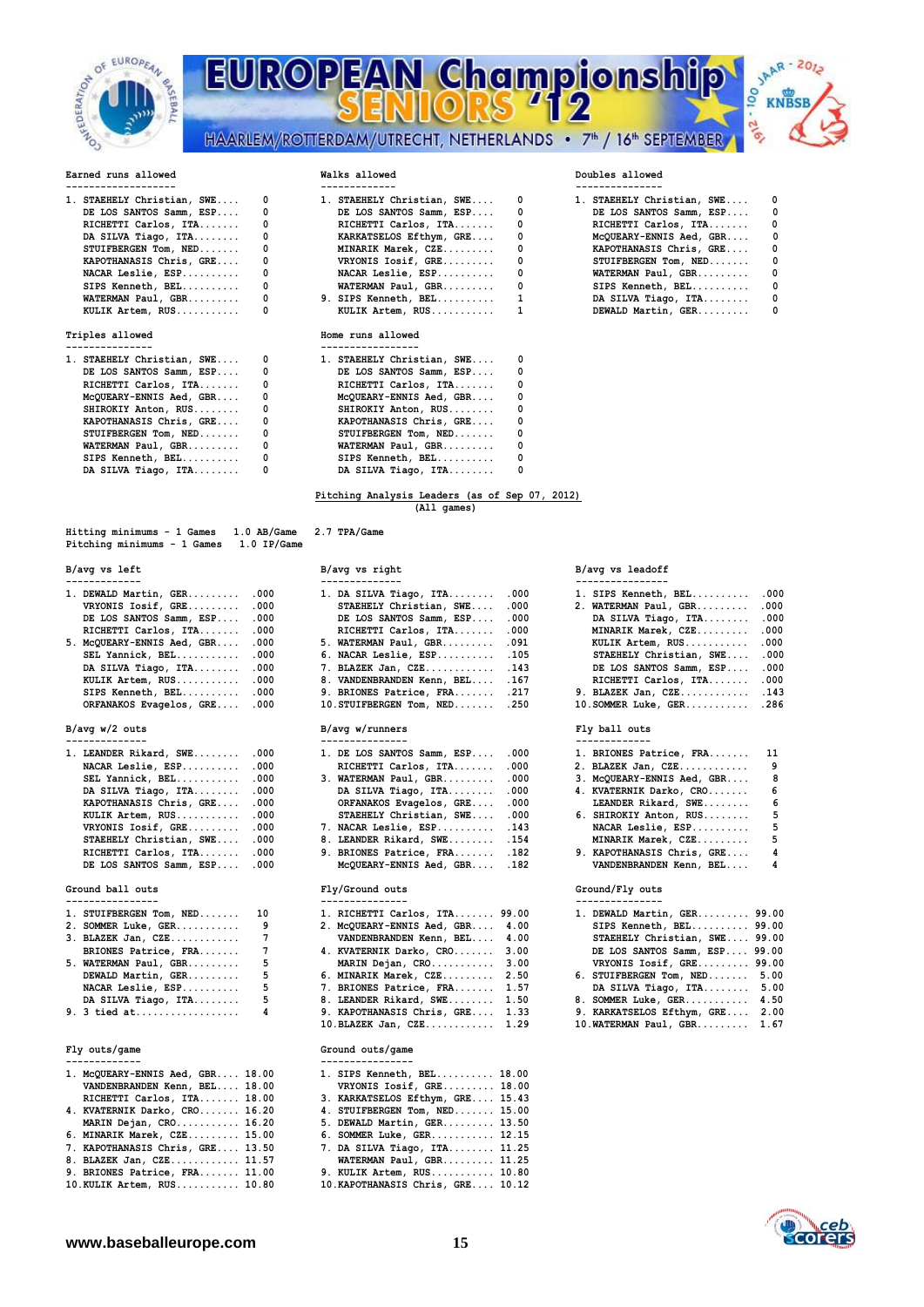

JAAR - 2012 **EUROPEAN Championship** oo **KNBSB** -216 HAARLEM/ROTTERDAM/UTRECHT, NETHERLANDS • 7<sup>th</sup> / 16<sup>th</sup> SEPTEMBER

### **Pitching Per-Game leaders (as of Sep 07, 2012) (All games)**

 **10. SHIROKIY Anton, RUS........ 8.31** 

**Hitting minimums - 1 Games 1.0 AB/Game 2.7 TPA/Game** 

| Hitting minimums - 1 Games  | $1.0$ AB/Game | 2.7 |
|-----------------------------|---------------|-----|
| Pitching minimums - 1 Games | 1.0 IP/Game   |     |

| ----------------             |                                  |                              |  |
|------------------------------|----------------------------------|------------------------------|--|
| 1. BRIONES Patrice, FRA 9.00 | 1. DE LOS SANTOS Samm, ESP 18.00 | 1. NACAR Leslie, ESP 0.00    |  |
| 2. BLAZEK Jan, CZE 7.00      | STAEHELY Christian, SWE 18.00    | WATERMAN Paul, GBR 0.00      |  |
| NACAR Leslie, ESP 7.00       | 3. DA SILVA Tiago, ITA 13.50     | MINARIK Marek, CZE 0.00      |  |
| 4. SOMMER Luke, GER 6.67     | 4. NACAR Leslie, ESP 11.57       | KARKATSELOS Efthym, GRE 0.00 |  |
| 5. LEANDER Rikard, SWE 6.00  | 5. SOMMER Luke, GER 10.80        | VRYONIS Iosif, GRE 0.00      |  |
| STUIFBERGEN Tom, NED 6.00    | 6. LEANDER Rikard, SWE $9.00$    | STAEHELY Christian, SWE 0.00 |  |
| 7. SHIROKIY Anton, RUS 4.33  | WATERMAN Paul, GBR 9.00          | RICHETTI Carlos, ITA 0.00    |  |
| 8. DA SILVA Tiago, ITA 4.00  | SIPS Kenneth, BEL 9.00           | DE LOS SANTOS Samm, ESP 0.00 |  |

**WATERMAN Paul, GBR............ 4.00 PICHETTI Carlos, ITA........... 9.00**<br>McQUEARY-ENNIS Aed, GBR..... 4.00 10.SHIROKIY Anton, RUS........ 8.31

| 1. STUIFBERGEN Tom, NED 0.00 | 1. NACAR Leslie, ESP 0.00 |      |
|------------------------------|---------------------------|------|
| WATERMAN Paul, GBR 0.00      | BLAZEK Jan, CZE 0.00      |      |
| McQUEARY-ENNIS Aed, GBR 0.00 | SOMMER Luke, GER $0.00$   |      |
| DA SILVA Tiago, ITA 0.00     | LEANDER Rikard, SWE 0.00  |      |
| DEWALD Martin, GER 0.00      | STUIFBERGEN Tom, NED      | 0.00 |
| KAPOTHANASIS Chris, GRE 0.00 | SHIROKIY Anton, RUS       | 0.00 |
| DE LOS SANTOS Samm, ESP 0.00 | DA SILVA Tiago, ITA       | 0.00 |
| RICHETTI Carlos, ITA 0.00    | MCQUEARY-ENNIS Aed, GBR   | 0.00 |
| STAEHELY Christian, SWE 0.00 | WATERMAN Paul, GBR        | 0.00 |
| SIPS Kenneth, BEL 0.00       | DEWALD Martin, GER 0.00   |      |
|                              |                           |      |

### **Batters faced/game Hits allowed/game Runs allowed/game**

| 1. MARIN Dejan, CRO 99.00        |  |
|----------------------------------|--|
| 2. SHIROKIY Anton, RUS 58.15     |  |
| 3. KARKATSELOS Efthym, GRE 57.86 |  |
| 4. SIPS Kenneth, BEL 54.00       |  |
| 5. KVATERNIK Darko, CRO 51.30    |  |
| 6. McQUEARY-ENNIS Aed, GBR 49.50 |  |
| 7. SEL Yannick, BEL 47.25        |  |
| 8. VANDENBRANDEN Kenn, BEL 45.00 |  |
| ORFANAKOS Evagelos, GRE 45.00    |  |
| VRYONIS Iosif, GRE 45.00         |  |
|                                  |  |

## **Earned runs/game**

| 1. NACAR Leslie, ESP    | 0.00 |
|-------------------------|------|
| STUIFBERGEN Tom, NED    | 0.00 |
| DA SILVA Tiago, ITA     | 0.00 |
| WATERMAN Paul, GBR      | 0.00 |
| DEWALD Martin, GER      | 0.00 |
| MINARIK Marek, CZE      | 0.00 |
| KAPOTHANASIS Chris, GRE | 0.00 |
| KULIK Artem, RUS        | 0.00 |
| DE LOS SANTOS Samm, ESP | 0.00 |
| STAEHELY Christian, SWE | 0.00 |
|                         |      |

| nicting minimums - i cames  |               |
|-----------------------------|---------------|
| Pitching minimums - 1 Games | $1.0$ IP/Game |

**Hitting minimums - 1 Games** 

## **Fielding pct Chances Chances Putouts Putouts**

| 1. HERNANDEZ Leonardo, ESP 1.000 | 1. GUEHRING Simon, GER 13     | 1. GUEHRING Simon, GER 12          |
|----------------------------------|-------------------------------|------------------------------------|
| LEMONIS Christofer, GRE 1.000    | 2. HERNANDEZ Leonardo, ESP 12 | 2. LEMONIS Christofer, GRE<br>- 11 |
| FRANKE Michael, GER 1.000        | 3. LEMONIS Christofer, GRE 11 | FRANKE Michael, GER<br>- 11        |
| SMITH Curt, NED 1.000            | FRANKE Michael, GER 11        | 4. HERNANDEZ Leonardo, ESP 10      |
| BUDSKY Pavel, CZE 1.000          | 5. SMITH Curt, NED 10         | 5. BUDSKY Pavel, CZE<br>- 8        |
| JAHN Lukas, GER 1.000            | BUDSKY Pavel, CZE 10          | SMITH $Curt, NED$ 8                |
| JOHANNESSEN Björn, SWE 1.000     | 7. DEMETRAL James, GRE 9      | - 7<br>7. LATORRE Tyler, ITA       |
| CROS Anthony, $FRA$ $1.000$      | JAHN Lukas, GER 9             | - 7<br>JOHANNESSEN Björn, SWE      |
| LEFEVRE Maxime, FRA 1.000        | WILEY Samuel, GBR 9           | CROS Anthony, FRA $7$              |
| MARCHE Boris, FRA 1.000          | 10.3 tied at 8                | MARCHE Boris, FRA 7                |

| 1.000 | 1. GUEHRING Simon, GER 13     |                | 1. GUEHRING Simon, GER 12     |     |
|-------|-------------------------------|----------------|-------------------------------|-----|
| 1.000 | 2. HERNANDEZ Leonardo, ESP 12 |                | 2. LEMONIS Christofer, GRE 11 |     |
| 1.000 | 3. LEMONIS Christofer, GRE 11 |                | FRANKE Michael, GER 11        |     |
| 1.000 | FRANKE Michael, GER 11        |                | 4. HERNANDEZ Leonardo, ESP 10 |     |
| 1.000 | 5. SMITH Curt, NED 10         |                | 5. BUDSKY Pavel, CZE          | - 8 |
| 1.000 | BUDSKY Pavel, CZE 10          |                | SMITH $Curt, NED$ 8           |     |
| 1.000 | 7. DEMETRAL James, GRE        | $\overline{9}$ | 7. LATORRE Tyler, ITA 7       |     |
| 1.000 | JAHN Lukas, GER 9             |                | JOHANNESSEN Björn, SWE        | -7  |
| 1.000 | WILEY Samuel, GBR             | 9              | CROS Anthony, FRA             | - 7 |
| 1.000 | $10.3$ tied at                | 8              | MARCHE Boris, FRA             | - 7 |
|       |                               |                |                               |     |

## **Innings per game Strikeouts/game Walks allowed/game**

| 1. NACAR Leslie, ESP    | 0.00 |
|-------------------------|------|
| WATERMAN Paul, GBR      | 0.00 |
| MINARIK Marek, CZE      | 0.00 |
| KARKATSELOS Efthym, GRE | 0.00 |
| VRYONIS Iosif, GRE      | 0.00 |
| STAEHELY Christian, SWE | 0.00 |
| RICHETTI Carlos, ITA    | 0.00 |
| DE LOS SANTOS Samm, ESP | 0.00 |
| 9. BLAZEK Jan, CZE      | 1.29 |
| 10.STUIFBERGEN Tom, NED | 1.50 |
|                         |      |

### **Doubles allowed/game Triples allowed/game Homers allowed/game -------------------- -------------------- -------------------**

| 1. BRIONES Patrice, FRA | 0.00 |
|-------------------------|------|
| NACAR Leslie, ESP       | 0.00 |
| SOMMER Luke, GER        | 0.00 |
| STUIFBERGEN Tom, NED    | 0.00 |
| LEANDER Rikard, SWE     | 0.00 |
| SHIROKIY Anton, RUS     | 0.00 |
| DA SILVA Tiago, ITA     | 0.00 |
| WATERMAN Paul, GBR      | 0.00 |
| McQUEARY-ENNIS Aed, GBR | 0.00 |
| KVATERNIK Darko, CRO    | 0.00 |
|                         |      |

## **------------------ ----------------- -----------------**

| 1. MARIN Dejan, CRO 99.00        |  | 1. DA SILVA Tiago, ITA $0.00$    |  | 1. NACAR Leslie, ESP 0.00     |  |
|----------------------------------|--|----------------------------------|--|-------------------------------|--|
| 2. SHIROKIY Anton, RUS 58.15     |  | DE LOS SANTOS Samm, ESP 0.00     |  | STUIFBERGEN Tom, NED 0.00     |  |
| 3. KARKATSELOS Efthym, GRE 57.86 |  | STAEHELY Christian, SWE 0.00     |  | DA SILVA Tiago, ITA 0.00      |  |
| 4. SIPS Kenneth, BEL 54.00       |  | RICHETTI Carlos, ITA 0.00        |  | WATERMAN Paul, GBR 0.00       |  |
| 5. KVATERNIK Darko, CRO 51.30    |  | 5. NACAR Leslie, ESP 3.86        |  | KAPOTHANASIS Chris, GRE 0.00  |  |
| 6. MCQUEARY-ENNIS Aed, GBR 49.50 |  | 6. WATERMAN Paul, GBR 4.50       |  | SIPS Kenneth, BEL 0.00        |  |
| 7. SEL Yannick, BEL 47.25        |  | 7. KULIK Artem, RUS 5.40         |  | STAEHELY Christian, SWE 0.00  |  |
| 8. VANDENBRANDEN Kenn, BEL 45.00 |  | 8. BRIONES Patrice, FRA 6.00     |  | DE LOS SANTOS Samm, ESP 0.00  |  |
| ORFANAKOS Evagelos, GRE 45.00    |  | STUIFBERGEN Tom, NED 6.00        |  | RICHETTI Carlos, ITA 0.00     |  |
| VRYONIS Iosif, GRE 45.00         |  | 10. McQUEARY-ENNIS Aed, GBR 6.75 |  | 10. BRIONES Patrice, FRA 1.00 |  |

### **Fielding Leaders (as of Sep 07, 2012) (All games)**

| . GUEHRING Simon, GER     | 12 |
|---------------------------|----|
| . LEMONIS Christofer, GRE | 11 |
| FRANKE Michael, GER       | 11 |
| . HERNANDEZ Leonardo, ESP | 10 |
| $RIDSKY$ Pavel $CZR$      | 8  |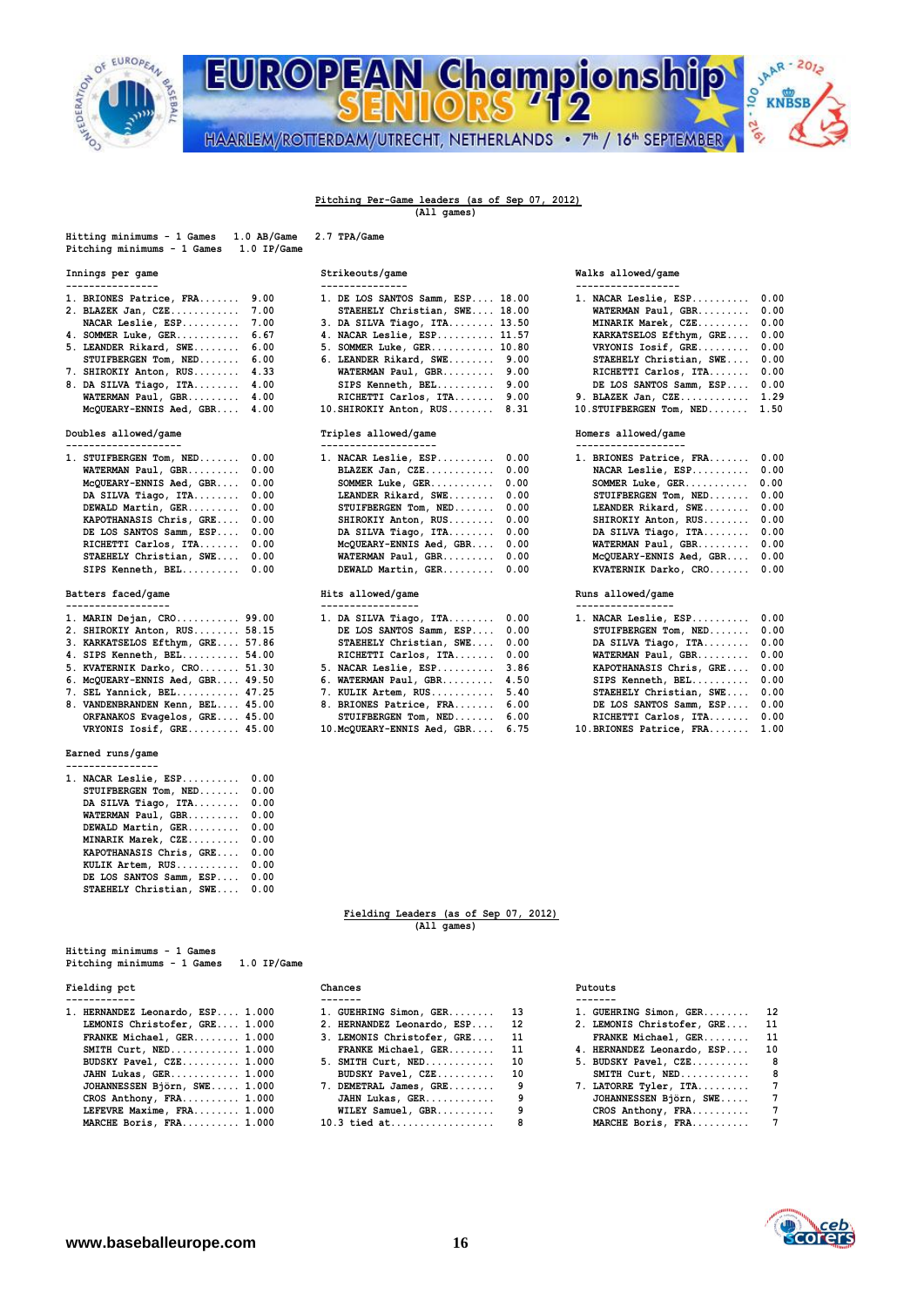

## **EUROPEAN Championship** 00 -216 HAARLEM/ROTTERDAM/UTRECHT, NETHERLANDS • 7<sup>th</sup> / 16<sup>th</sup> SEPTEMBER



## **Assists Fielding double plays Passed balls**

| 1. JAHN Lukas, GER 6     | 1. PILEGARD Magnus, SWE 2 | 1. CHRISTOPO |
|--------------------------|---------------------------|--------------|
| DEMETRAL James, GRE 6    | MERRIFIELD Matthew, SWE 2 |              |
| 3. STATIA Hainley, NED 5 | SPEER Jendrick, GER 2     |              |
| SPEER Jendrick, GER 5    | STATIA Hainley, $NED$ 2   |              |
| 5. DILLE Benjamin, BEL 4 |                           |              |
|                          | $SORGI$ Adam, $SWE$ 2     |              |

| .                     |  |  |  |  |  | . |  |  |  |  |  |
|-----------------------|--|--|--|--|--|---|--|--|--|--|--|
| --------------------- |  |  |  |  |  |   |  |  |  |  |  |
|                       |  |  |  |  |  |   |  |  |  |  |  |

| 1. JAHN Lukas, GER<br>$DEMETRAL$ James, $GRE$ | 6<br>6.     | 1. PILEGARD Magnus, SWE 2<br>MERRIFIELD Matthew, SWE |                | 1. CHRISTOPOULOS Chri, GRE                   | 1              |
|-----------------------------------------------|-------------|------------------------------------------------------|----------------|----------------------------------------------|----------------|
| 3. STATIA Hainley, NED                        | $5^{\circ}$ | SPEER Jendrick, GER                                  |                |                                              |                |
| SPEER Jendrick, GER                           | $5\degree$  | STATIA Hainley, NED                                  |                |                                              |                |
| 5. DILLE Benjamin, BEL                        |             | JAHN Lukas, GER                                      |                |                                              |                |
| 6. 7 tied at                                  | 3           | SORGI Adam, SWE                                      |                |                                              |                |
|                                               |             | FRANKE Michael, GER                                  |                |                                              |                |
|                                               |             | SMITH Curt, NED                                      |                |                                              |                |
|                                               |             | LEMONIS Christofer, GRE                              |                |                                              |                |
|                                               |             | $10.13$ tied at                                      |                |                                              |                |
| Catchers interference                         |             | Steal attempts against                               |                | Stolen bases against                         |                |
|                                               |             | -----------------------<br>$1.$ SEL Yannick, BEL $4$ |                | --------------------<br>1. BOERMANS Sam, BEL |                |
|                                               |             | McQUEARY-ENNIS Aed, GBR 4                            |                | SEL Yannick, BEL                             |                |
|                                               |             |                                                      |                | WILEY Samuel, GBR                            | 4              |
|                                               |             | WILEY Samuel, GBR                                    |                | McQUEARY-ENNIS Aed, GBR                      | 4              |
|                                               |             | 5. BLAZEK Jan, CZE                                   | $\overline{2}$ | 5. JOHANNESSEN Björn, SWE                    | $\overline{2}$ |
|                                               |             | $CECH$ $Petr$ , $CZE$                                |                | 6. 10 tied at                                | 1              |
|                                               |             | JOHANNESSEN Björn, SWE                               |                |                                              |                |
|                                               |             | 8. 11 tied at                                        |                |                                              |                |

| 1. BOERMANS Sam, BEL | 4 |
|----------------------|---|
| SEL Yannick, BEL     | 4 |
| WILEY Samuel, GBR    | 4 |
|                      |   |

- **5. BLAZEK Jan, CZE............ 2 5. JOHANNESSEN Björn, SWE..... 2**
- **6. 10 tied at.................**

## **Caught stealing by Errors**

| 1. CECH Petr, CZE       | 1 | 1. SUPR     |
|-------------------------|---|-------------|
| WATERMAN Paul, GBR      | 1 | 2. WILE     |
| HERNANDEZ Leonardo, ESP | 1 | <b>VERH</b> |
| NACAR Leslie, ESP       | 1 | 4. 14 $t$   |
| BLAZEK Jan, CZE         |   |             |
|                         |   |             |

| 1. CECH Petr, CZE        | $\mathbf{1}$ | 1. SUPRAHA Goran, CRO 3   |  |
|--------------------------|--------------|---------------------------|--|
| $WATERMAN$ Paul, GBR $1$ |              | 2. WILEY Samuel, GBR 2    |  |
| HERNANDEZ Leonardo, ESP  |              | VERHEYLEWEGHEN Jam, BEL 2 |  |
| NACAR Leslie, ESP        |              | 4. 14 tied at 1           |  |

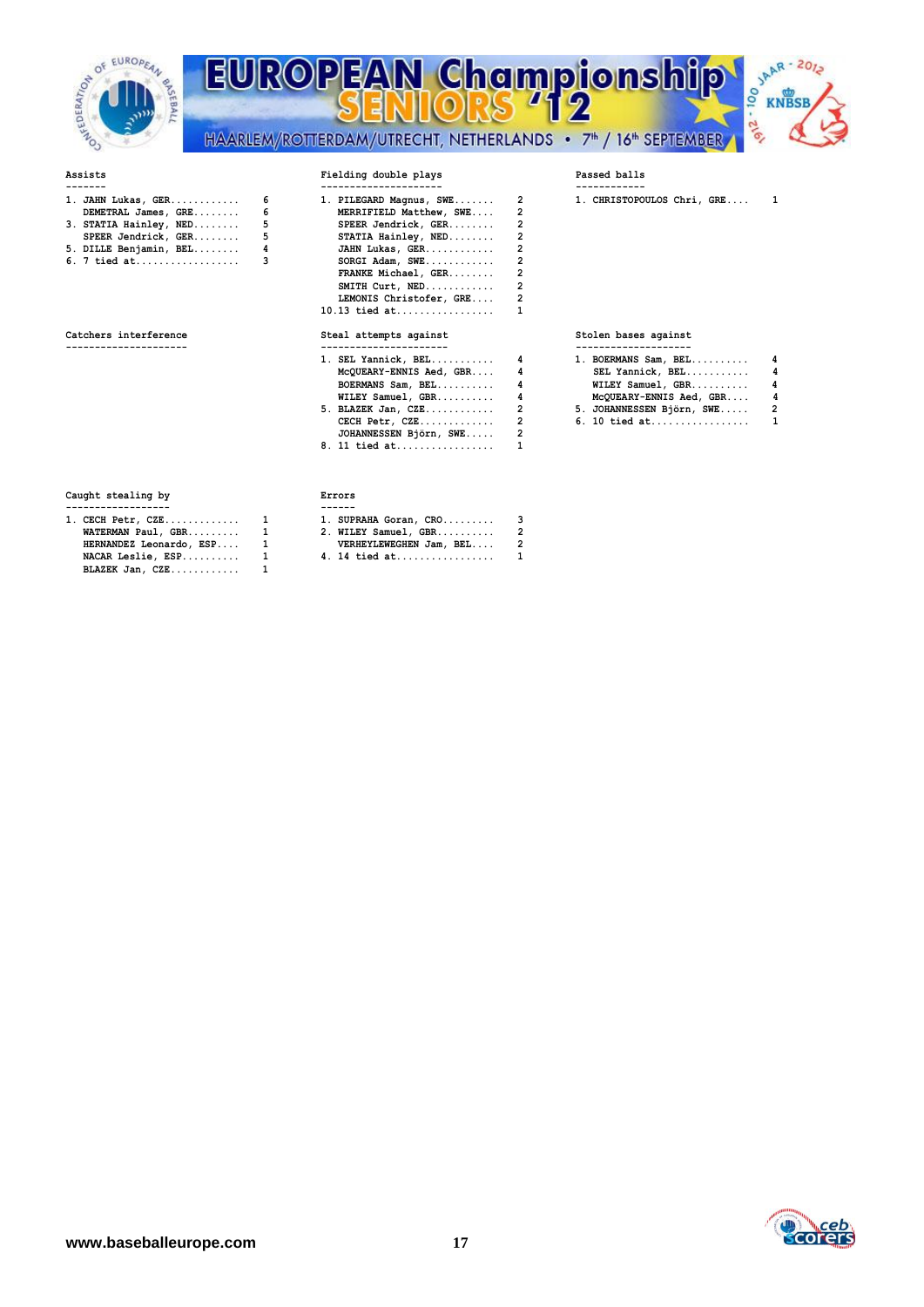

**T.C.: Angelo Fanara (ITA)**

 $Stephanie$  Winkler (GER)

12 Rotterdam 19:00 Netherlands **France** 

**Umpires: Dirk Biehl (GER) Patrick Baeyens (BEL) Frantisek Pribyl (CZE)**